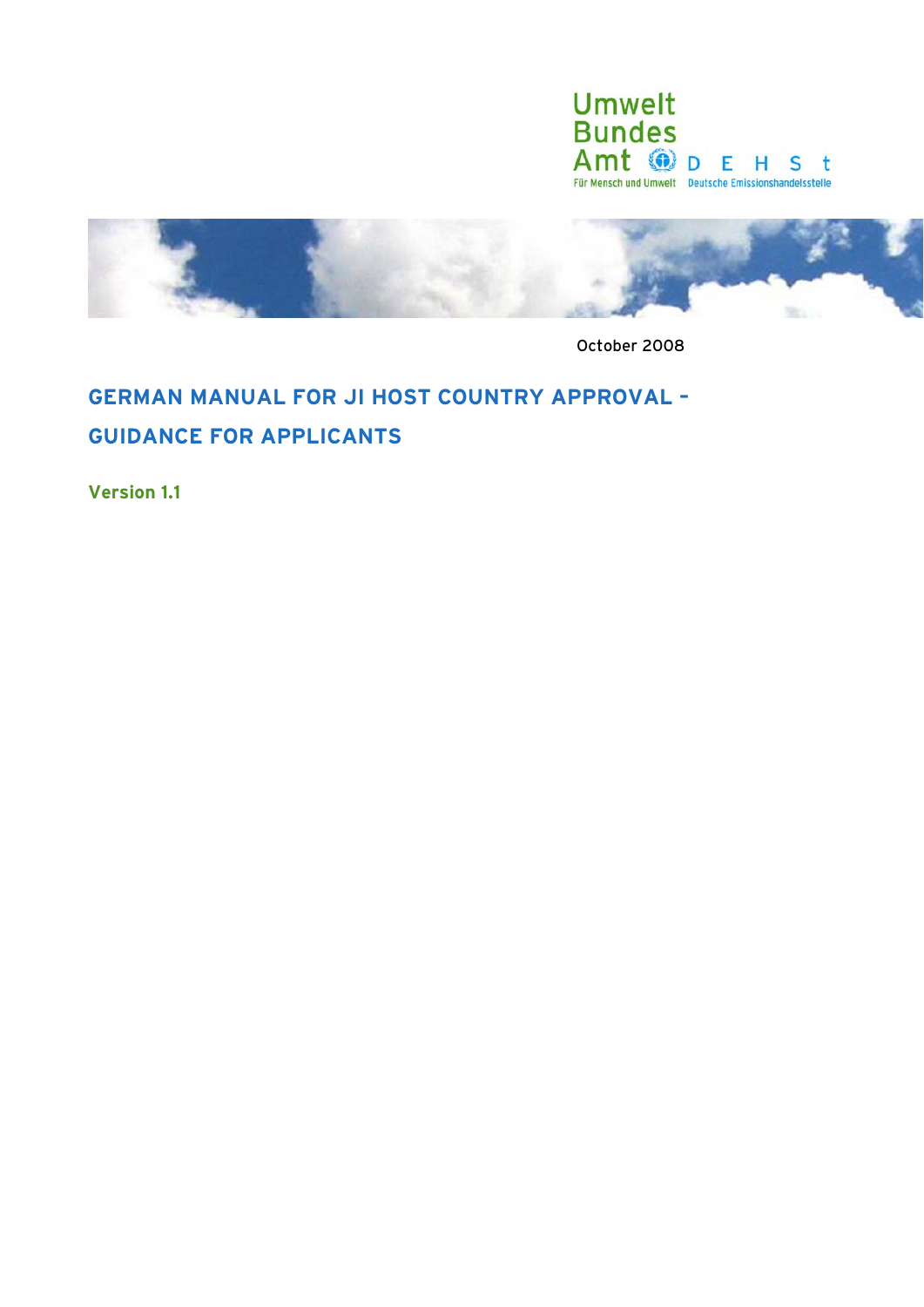Published by

the German Emissions Trading Authority (DEHSt) at the Federal Environment Agency Berlin, 30<sup>th</sup> October 2008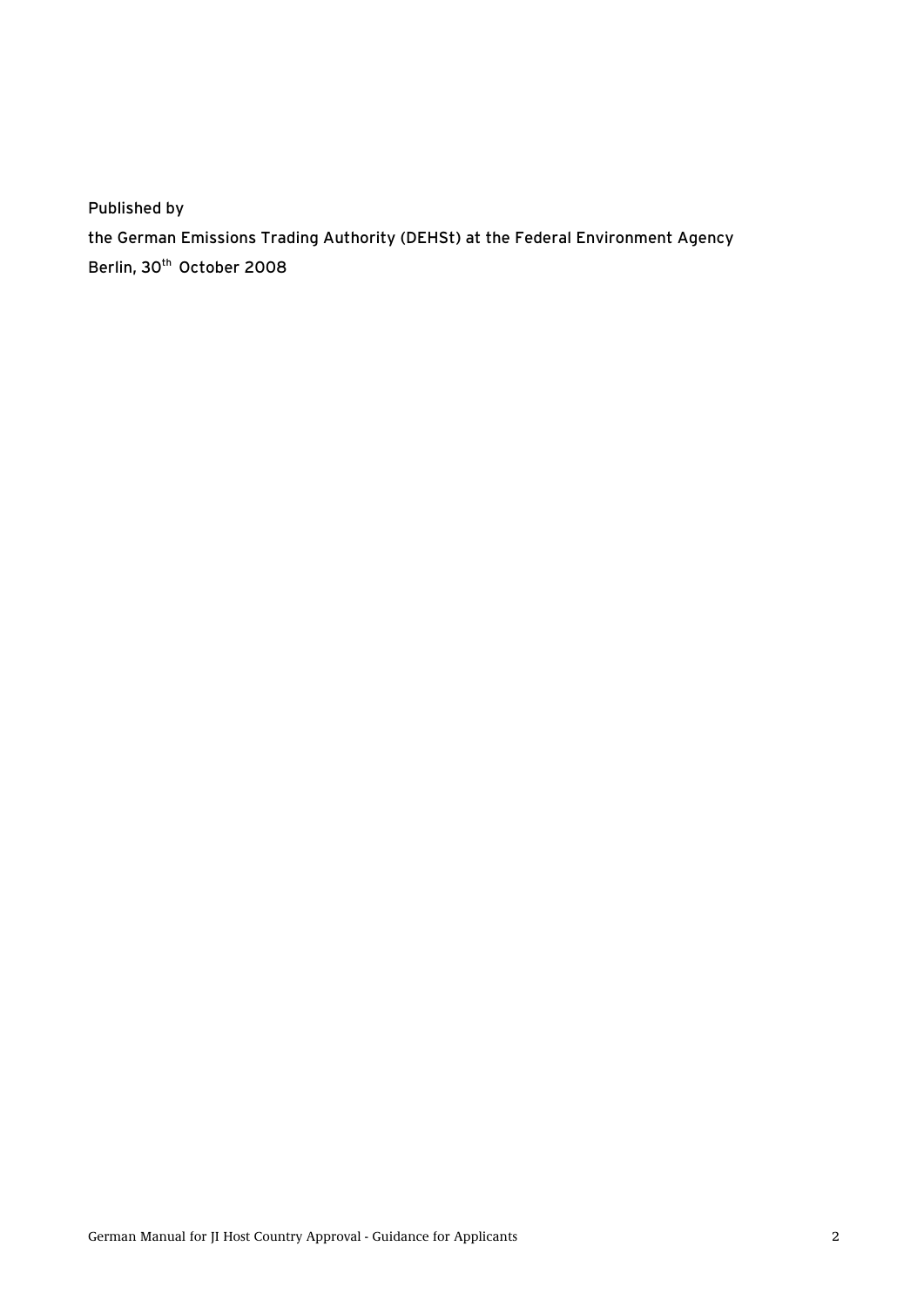Publisher:

Federal Environment Agency German Emissions Trading Authority Postfach 33 00 22 14191 Berlin Germany [German.dna.dfp@uba.de](mailto:emissionshandel@uba.de)  <http://www.umweltbundesamt.de/emissionshandel/>

#### Editors:

Martina Jung, Julia Fleck, Christian Ellermann, Markus Hagemann, Janusz Mizerny, Ecofys Germany GmbH Niederlassung Köln Eupener Straße 59 D-50933 Köln [info@ecofys.de](mailto:info@ecofys.de)  [www.ecofys.de](http://www.ecofys.de/)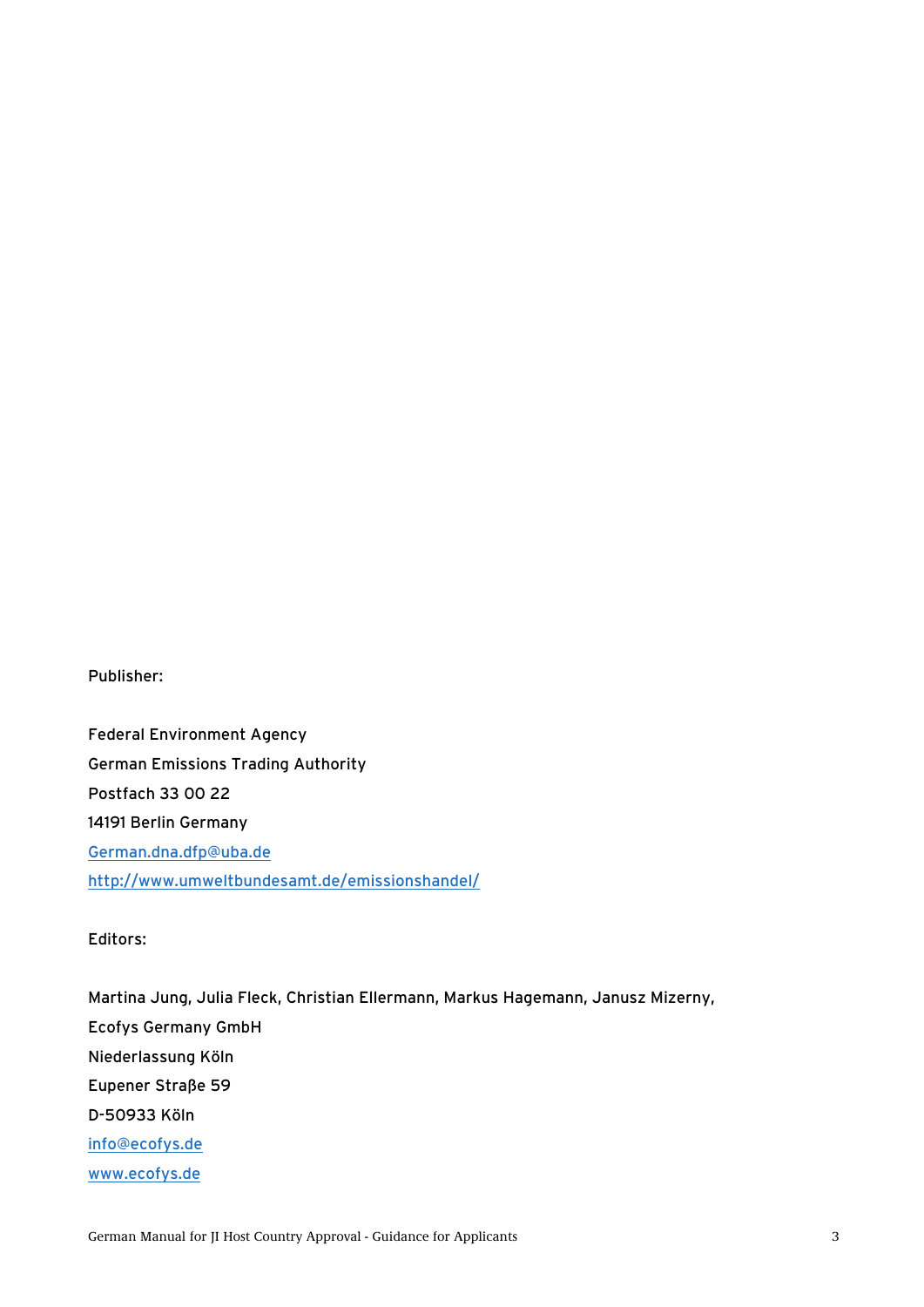## **TABLE OF CONTENT**

|    | 1.1.   |        |                                                                                        |  |
|----|--------|--------|----------------------------------------------------------------------------------------|--|
|    |        |        |                                                                                        |  |
|    |        |        |                                                                                        |  |
|    | 2.1.   |        |                                                                                        |  |
|    |        |        |                                                                                        |  |
|    |        |        |                                                                                        |  |
|    |        |        |                                                                                        |  |
|    |        | 2.4.1. |                                                                                        |  |
|    |        |        |                                                                                        |  |
|    |        |        | 2.5. The German Act Implementing the Project-Based Mechanisms of the Kyoto Protocol 17 |  |
| 3. |        |        |                                                                                        |  |
|    |        |        |                                                                                        |  |
|    |        |        |                                                                                        |  |
|    | 3.2.1. |        |                                                                                        |  |
|    |        | 3.2.2. |                                                                                        |  |
|    |        |        |                                                                                        |  |
|    |        |        |                                                                                        |  |
|    |        |        |                                                                                        |  |
|    |        |        |                                                                                        |  |
|    |        |        |                                                                                        |  |
|    | 3.7.1. |        |                                                                                        |  |
|    |        | 3.7.2. |                                                                                        |  |
|    |        | 3.7.3. |                                                                                        |  |
|    |        | 3.7.4. |                                                                                        |  |
|    |        | 3.7.5. |                                                                                        |  |
| 4. |        |        |                                                                                        |  |
|    |        |        |                                                                                        |  |
|    | 4.1.1. |        |                                                                                        |  |
|    | 4.1.2. |        |                                                                                        |  |
|    | 4.1.3. |        |                                                                                        |  |
|    |        | 4.1.4. |                                                                                        |  |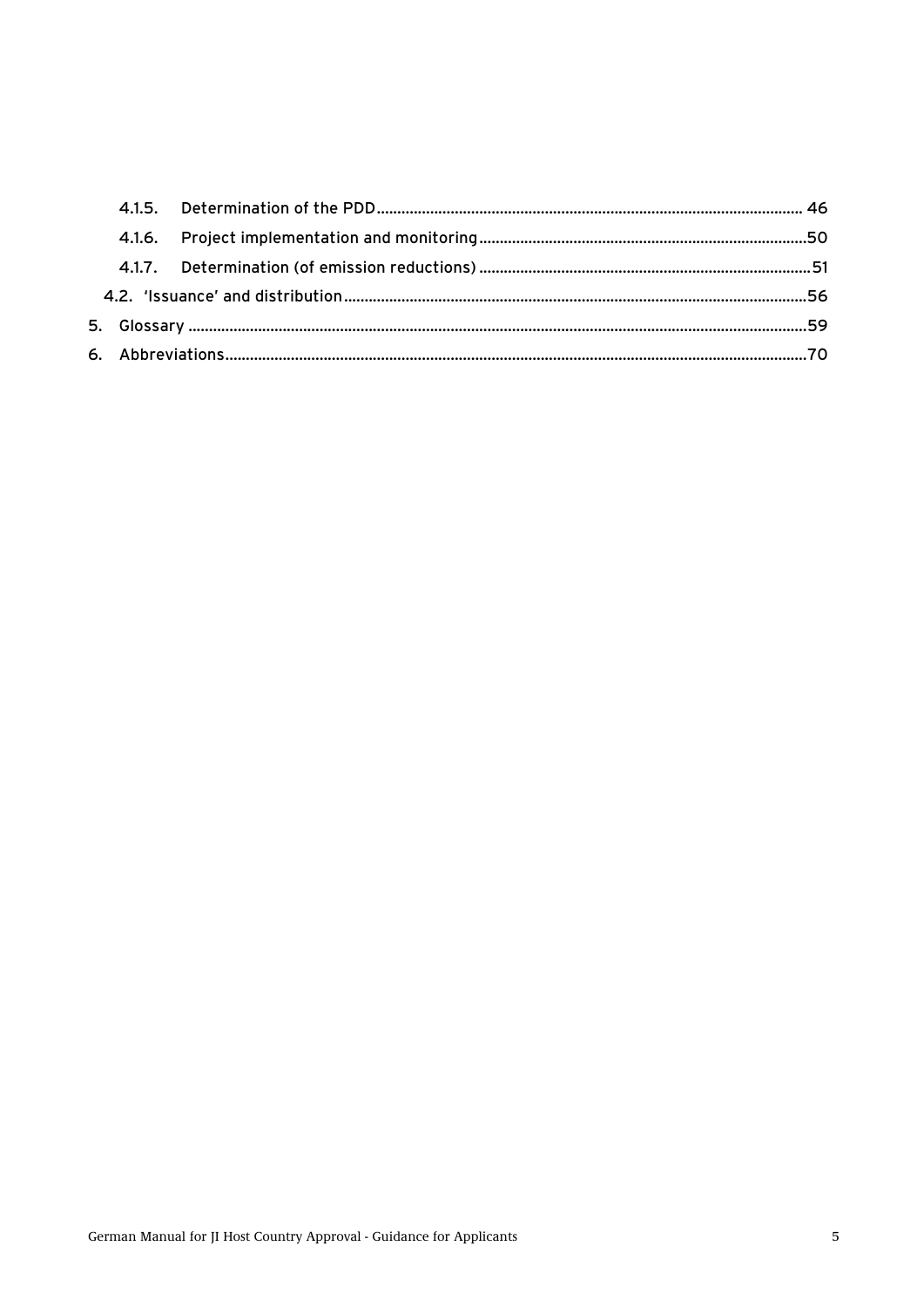## **TABLES**

|--|

# **FIGURES**

| Figure 1: |                                                                    |  |
|-----------|--------------------------------------------------------------------|--|
| Figure 2: |                                                                    |  |
| Figure 3: |                                                                    |  |
| Figure 4: |                                                                    |  |
|           |                                                                    |  |
| Figure 6: |                                                                    |  |
| Figure 7: |                                                                    |  |
| Figure 8: | Determination of emission reductions for JI project under Track 1  |  |
|           |                                                                    |  |
| Figure 9: | Determination of emission reductions for JI projects under Track 2 |  |
|           |                                                                    |  |
|           |                                                                    |  |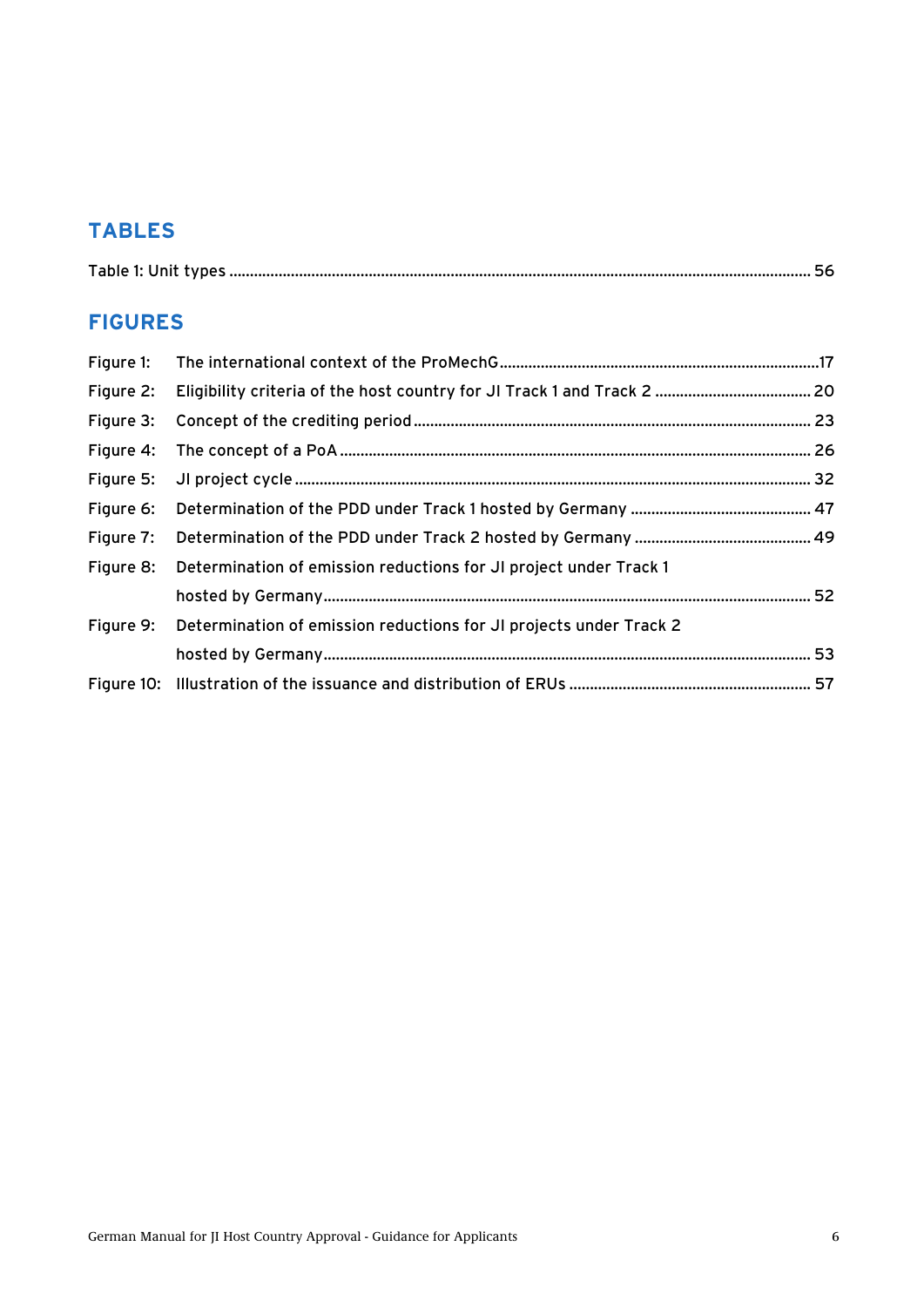## <span id="page-6-0"></span>**1. INTRODUCTION TO THE MANUAL**

#### **1.1. Goal of the manual**

This manual has been developed by the German Designated Focal Point (DFP), established in the German Emissions Trading Authority (DEHSt), in order to offer guidance to project proponents of Joint Implementation (JI) projects under the Kyoto Protocol. The manual contains some background information on the carbon market and Joint Implementation, but focuses on concrete steps related to the JI project implementation. It is intended to offer guidance to project proponents wishing to submit to the DEHSt a request for host country approval for JI projects taking place in Germany. A separate manual summarising rules and procedures for JI projects for which Germany is functioning as an investor country, but not as a host country is provided by DEHSt. Besides this manual, project proponents can also consult the [FAQ section of the DEHSt](http://www.dehst.de/)  [website](http://www.dehst.de/). [1](#page-6-1)

For those searching for more general information on international climate policy and the projectbased mechanisms of the Kyoto Protocol, the Federal Ministry for Environment, Nature Conservation and Nuclear Safety (BMU) has elaborated the brochure "[Die projektbasierten](http://www.bmu.de/klimaschutz/kyoto-mechanismen/doc/38548.php)  Mechanismen CDM & JI - Einführung und praktische Beispiele"<sup>2</sup> (in German only). More background information on CDM and JI, especially on current activities of the BMU fostering the engagement of the private sector in the field of the project-based mechanisms can be found at the following website: [http://www.jiko-bmu.de](http://www.jiko-bmu.de/).

## **1.2. How to use this manual**

The manual is designed in a way which allows its use as

- a navigable document for online use (with external and internal links)
- a printable manual

<span id="page-6-1"></span>

<sup>1</sup> <http://www.dehst.de/>2 <http://www.bmu.de/klimaschutz/downloads/doc/38548.php>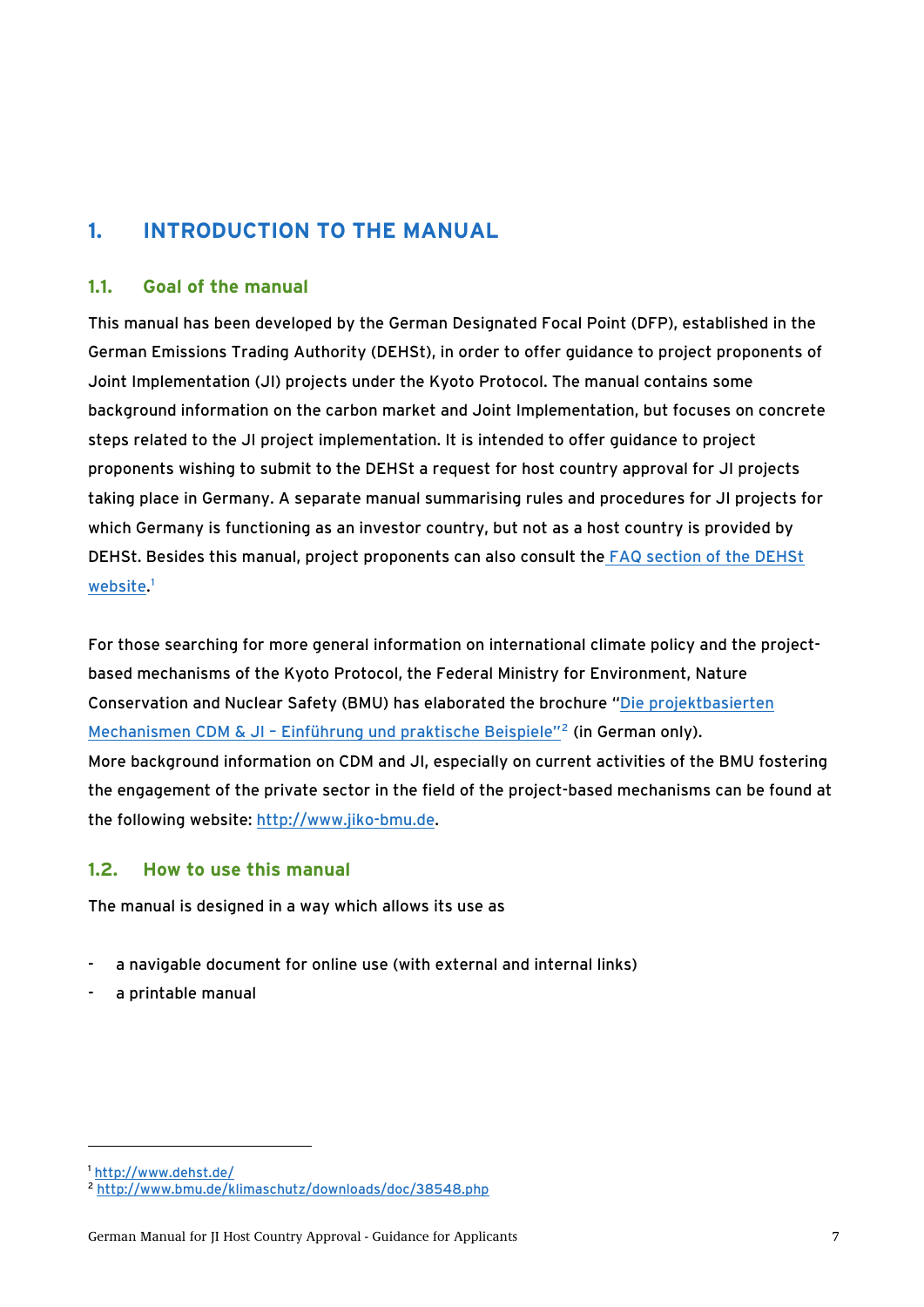In order to keep the manual as up-to-date as possible, we have only incorporated the most important information in the text, while working with hyperlinks to direct the user to the relevant websites (mostly the UNFCCC secretariat's website) for the information which is expected to change more or less frequently. By clicking on the hyperlinks (blue text elements), the user is directed to the respective website (or section of the manual). Additionally, the exact URL of the hyperlink is repeated in a footnote. When using links inside this manual you can go back to the previous section in the document by clicking the right button of your mouse and then selecting 'previous view'.

Furthermore, the manual includes a glossary of the most important terms related to the projectbased mechanisms of the Kyoto Protocol.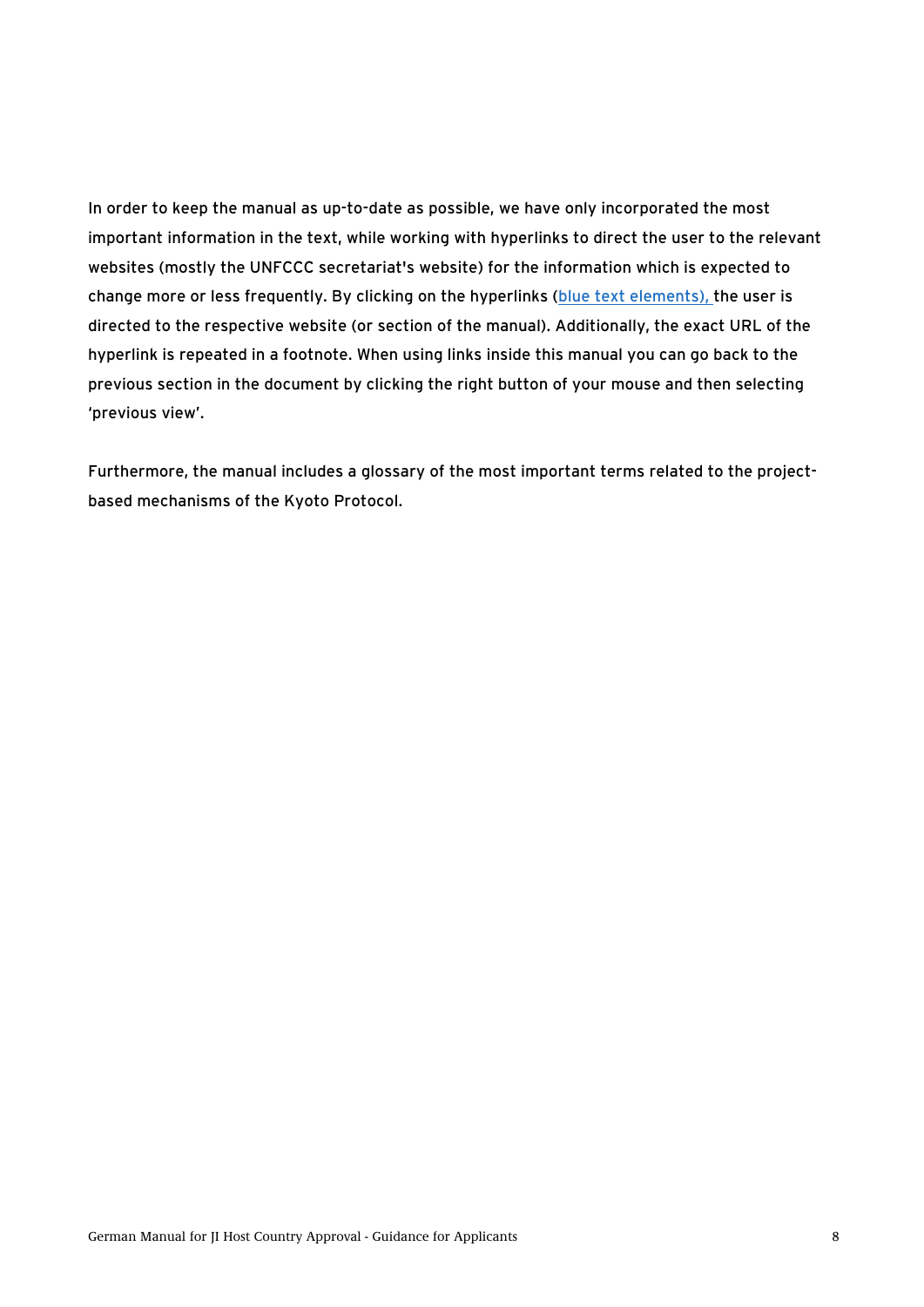## <span id="page-8-0"></span>**2. CARBON MARKET – THE BASICS**

#### **2.1. The Kyoto Protocol and the flexible mechanisms**

In 1992, at the 'Earth Summit' in Rio de Janeiro, the international community adopted the United Nations Framework Convention on Climate Change (UNFCCC). Five years later, the Parties to the UNFCCC agreed to binding emission reduction targets, known as the 'Kyoto Protocol'. In the Kyoto Protocol, all industrialized countries and some countries with economies in transition (the socalled Annex I countries) together committed themselves to reducing their greenhouse gas emissions in the period 2008-2012 by 5 percent below 1990 levels. Emission reduction targets are different from one country to another. This agreement is the backbone of the demand for emission certificates, and thus the international carbon market. The Kyoto Protocol comprises three innovative market mechanisms, the so-called 'flexible mechanisms':

- International Emission Trading (IET)
- Joint Implementation (JI)
- Clean Development Mechanism (CDM)

Flexible mechanisms can be used by Annex I countries to meet their greenhouse gas reduction targets. JI and the CDM are project-based mechanisms under which emission reductions can be achieved through climate projects in other countries. While projects under JI take place in countries with a Kyoto target (Annex I countries), the CDM involves climate projects in developing countries. The idea behind project-based mechanisms is that (public and private) Annex I country entities invest in climate projects in other countries and receive in return emission credits generated by the project which can be used for the fulfilment of the Kyoto target of the respective Annex I country. The flexible mechanisms allow emission reductions to take place where they are most cost-effective, thus reducing the cost of compliance with the Kyoto targets. The text of the Kyoto Protocol is rather general in nature. Therefore, technical details relating to the Kyoto Protocol and concrete rules and modalities for the implementation of the flexible mechanisms had to be elaborated in the following years. The most important package of these rules was finalized at COP 7 in Marrakech, therefore often referred to as the Marrakech Accords and fully endorsed by COP 11 and COP/MOP 1 in 2005.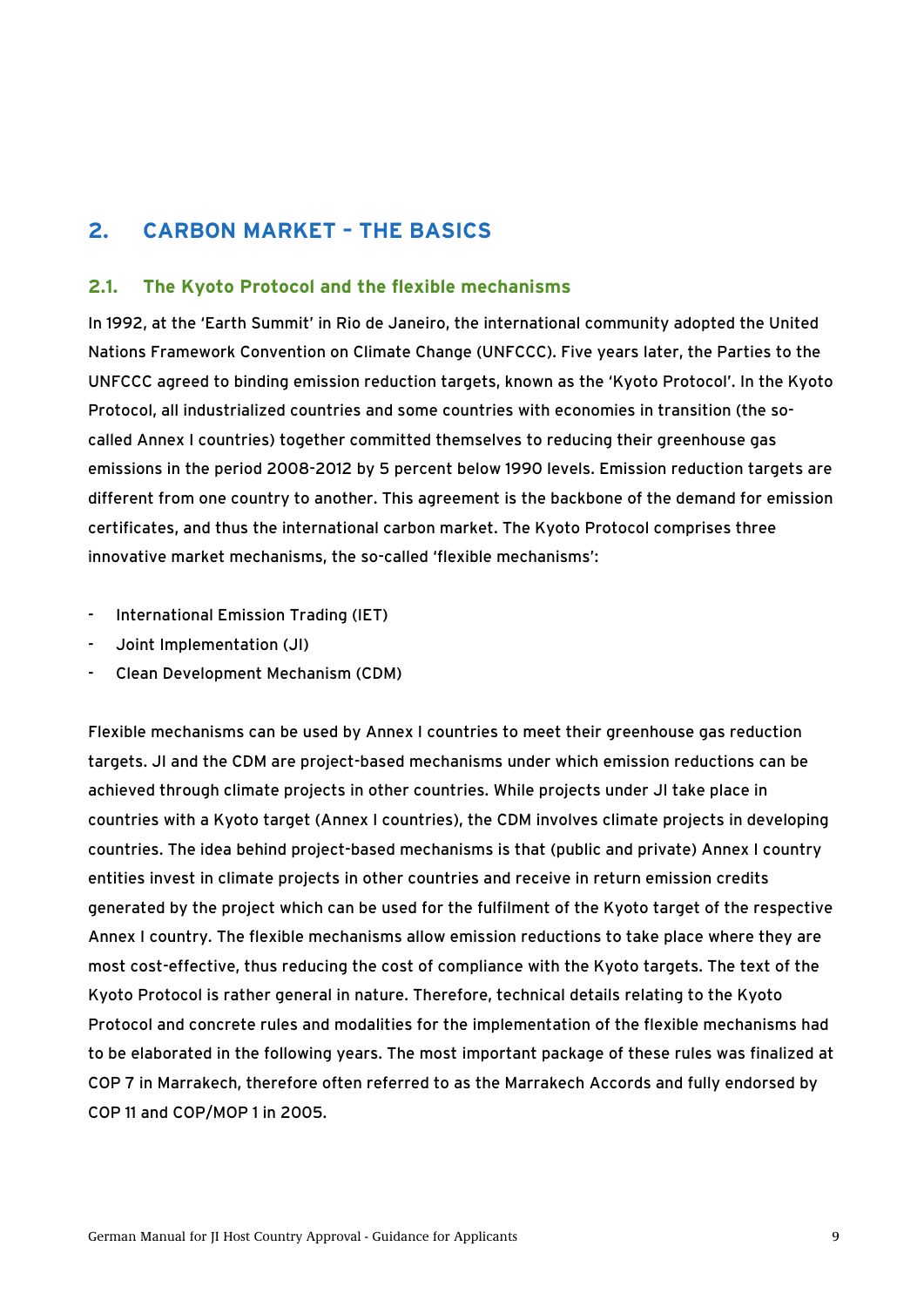#### <span id="page-9-0"></span>**2.2. Types of emission certificates under the Kyoto Protocol**

In order to be able to compare the six greenhouse gases included in the Kyoto Protocol, the amount of each gas is expressed in 'Carbon dioxide equivalents', abbreviated 'CO<sub>2eq</sub>'. For each ton of  $CO<sub>2e0</sub>$  a country emits into the atmosphere, it has to present an internationally accepted emission certificate at the end of the commitment period. Four types of emission units are allowed for compliance under the Kyoto Protocol:

- Assigned Amount Units (AAU): Emission allowances assigned to the Annex I countries
- Certified Emission Reductions (CER): Credits generated by CDM projects (in developing  $countries$ <sup>[3](#page-9-1)</sup>
- Emission Reduction Units (ERUs): Credits generated by JI projects (in Annex I countries)<sup>[4](#page-9-2)</sup>
- Removal Units (RMU): Certificates granted for removal of  $CO<sub>2</sub>$  due to land use activities in Annex I countries (under Article 3.3 and 3.4 of the Kyoto Protocol).

Further information on holding and trading of all types of certificates is available in section [4.2.](#page-55-1) and at the [German Registry website](http://www.dehst.de/EN/Home/homepage__node.html?__nnn=true)<sup>[5](#page-9-3)</sup>.

#### **2.3. The European Union Emission Trading Scheme (EU ETS)**

For the first commitment period (2008-2012) of the Kyoto Protocol, the European Union has taken over an emission reduction target<sup>[6](#page-9-4)</sup> of 8 percent as compared to 1990 levels. The Kyoto Protocol does not specify how countries have to achieve their target, whether fully by domestic action or not. The Marrakech Accords<sup>[7](#page-9-5)</sup> state however that the use of the flexible mechanisms shall be "supplemental to domestic action and that domestic action shall thus constitute a significant element of the effort made by each Party included in Annex I". In order to be able to meet the Kyoto target, the European Union has implemented the Emission Trading Scheme (EU ETS). The EU ETS started in January 2005 and fixes emission limits for around 12,000 plants in the power sector and emission intensive industries. The EU ETS is a cap-and-trade system just like that under the Kyoto Protocol (Article 17), with the difference that emission limits of the EU ETS apply to installations (of certain sectors in the EU) and not to countries.

<span id="page-9-1"></span> $^3$  Afforestation and reforestation projects under the CDM generate expiring credits only. Two types of expiring credits exist, called tCER and lCER.

<span id="page-9-2"></span><sup>4</sup> ERUs are converted from AAUs, except ERUs generated by JI projects due to land use activities. Those ERUs are converted from RMUs.

<span id="page-9-4"></span><span id="page-9-3"></span> $5 \frac{\text{http://www.dehst.de/EN/}}{\text{6} \text{ The option for a group of countries to take over a common target is called a 'bubble'.}$  $5 \frac{\text{http://www.dehst.de/EN/}}{\text{6} \text{ The option for a group of countries to take over a common target is called a 'bubble'.}$  $5 \frac{\text{http://www.dehst.de/EN/}}{\text{6} \text{ The option for a group of countries to take over a common target is called a 'bubble'.}$ 

<span id="page-9-5"></span><sup>7</sup> See decision 2/CMP.1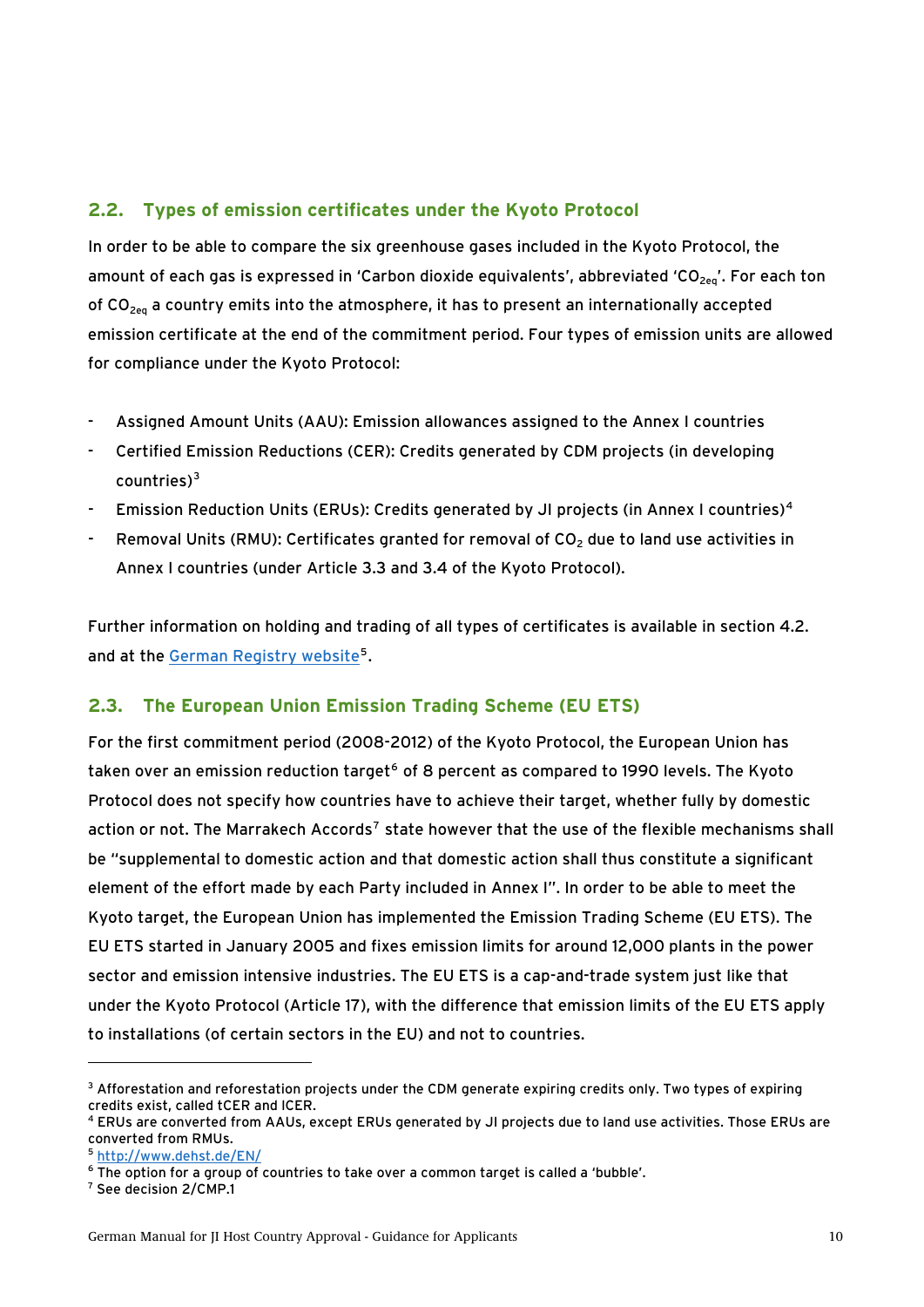<span id="page-10-0"></span>It, therefore, transfers the incentive to reduce emissions from the country level to the installations of the respective sectors in the country. Installations covered by the EU ETS can trade emission certificates (called EUAs) granted to them. This offers the opportunity for those installations which are 'short' of emission certificates to buy additional certificates on the carbon market, while installations with a surplus of certificates will be able to act as sellers.

## **2.4. The EU Linking Directive**

 $\ddot{ }$ 

The [EU Linking directive](http://eur-lex.europa.eu/LexUriServ/LexUriServ.do?uri=CELEX:32004L0101:EN:NOT)<sup>8</sup> amending the [EU Emissions Trading Directive](http://eur-lex.europa.eu/LexUriServ/LexUriServ.do?uri=CELEX:32003L0087:EN:NOT)<sup>9</sup> enables installations to [also use emission credits from JI and CDM projects for compliance under the EU ETS, thus linking](#page-10-1)  [the EU ETS with the flexible mechanisms of the Kyoto Protocol. The most important restrictions of](#page-10-1)  [the Linking Directive on the use of credits under the EU ETS are the following:](#page-10-1) 

- Based on the Marrakech Accords, emission credits from projects involving nuclear energy are not eligible.
- Companies are not allowed to use credits from forestry projects (tCER, ICER, RMU and ERU converted from RMU) towards compliance.
- In approving large hydro projects (greater than 20 MW), member states have to guarantee that the international criteria and guidelines of the World Commission on Dams (WCD) are respected. The DEHSt has elaborated guidelines for the determination of compliance with the WCD recommendation which can be downloaded from the DEHSt website under ['JI and CDM:](http://www.dehst.de/cln_090/SharedDocs/Downloads/DE/JI__CDM/JI-CDM__Leitfaden__WCD__Empfehlungen__engl.,templateId=raw,property=publicationFile.pdf/JI-CDM_Leitfaden_WCD_Empfehlungen_engl.pdf)  [Hydroelectric power projects over 20 MW'](http://www.dehst.de/cln_090/SharedDocs/Downloads/DE/JI__CDM/JI-CDM__Leitfaden__WCD__Empfehlungen__engl.,templateId=raw,property=publicationFile.pdf/JI-CDM_Leitfaden_WCD_Empfehlungen_engl.pdf)[10](#page-10-2)
- In order to avoid double counting, ERUs<sup>[11](#page-10-3)</sup> deriving from projects involving installations covered by the EU ETS can only be issued, if the same amount of EUAs is cancelled. For further information on double-counting, see section 2.4.1 below.

<span id="page-10-1"></span><sup>&</sup>lt;sup>8</sup> Directive 2004/101/EC of the European Parliament and of the Council of 27 October 2004 amending Directive [2003/87/EC establishing a scheme for greenhouse gas emission allowance trading within the Community, in](http://eur-lex.europa.eu/LexUriServ/LexUriServ.do?uri=CELEX:32004L0101:EN:NOT)  [respect of the Kyoto Protocol's project mechanisms](http://eur-lex.europa.eu/LexUriServ/LexUriServ.do?uri=CELEX:32004L0101:EN:NOT),<br>http://ec.europa.eu/environment/climat/emission/implementation en.htm

<sup>&</sup>lt;sup>9</sup> Directive 2003/87/EC of the European Parliament and of the Council of 13 October 2003 establishing a scheme [for greenhouse gas emission allowance trading within the Community and amending Council Directive 96/61/EC.](http://eur-lex.europa.eu/LexUriServ/LexUriServ.do?uri=CELEX:32003L0087:EN:NOT) [http://ec.europa.eu/environment/climat/emission/implementation\\_en.htm](http://ec.europa.eu/environment/climat/emission/implementation_en.htm) <sup>10</sup> [http://www.dehst.de/cln\\_090/SharedDocs/Downloads/DE/JI\\_\\_CDM/JI-](http://www.dehst.de/cln_090/SharedDocs/Downloads/DE/JI__CDM/JI-CDM__Leitfaden__WCD__Empfehlungen__engl.,templateId=raw,property=publicationFile.pdf/JI-CDM_Leitfaden_WCD_Empfehlungen_engl.pdf)

<span id="page-10-2"></span>CDM\_Leitfaden\_WCD\_Empfehlungen\_engl.,templateId=raw,property=publicationFile.pdf/JI-[CDM\\_Leitfaden\\_WCD\\_Empfehlungen\\_engl.pdf](http://www.dehst.de/cln_090/SharedDocs/Downloads/DE/JI__CDM/JI-CDM__Leitfaden__WCD__Empfehlungen__engl.,templateId=raw,property=publicationFile.pdf/JI-CDM_Leitfaden_WCD_Empfehlungen_engl.pdf)

<span id="page-10-3"></span><sup>11</sup> The same is true for CERs in the cases of Malta and Cyprus which are EU Member states without being Annex I countries.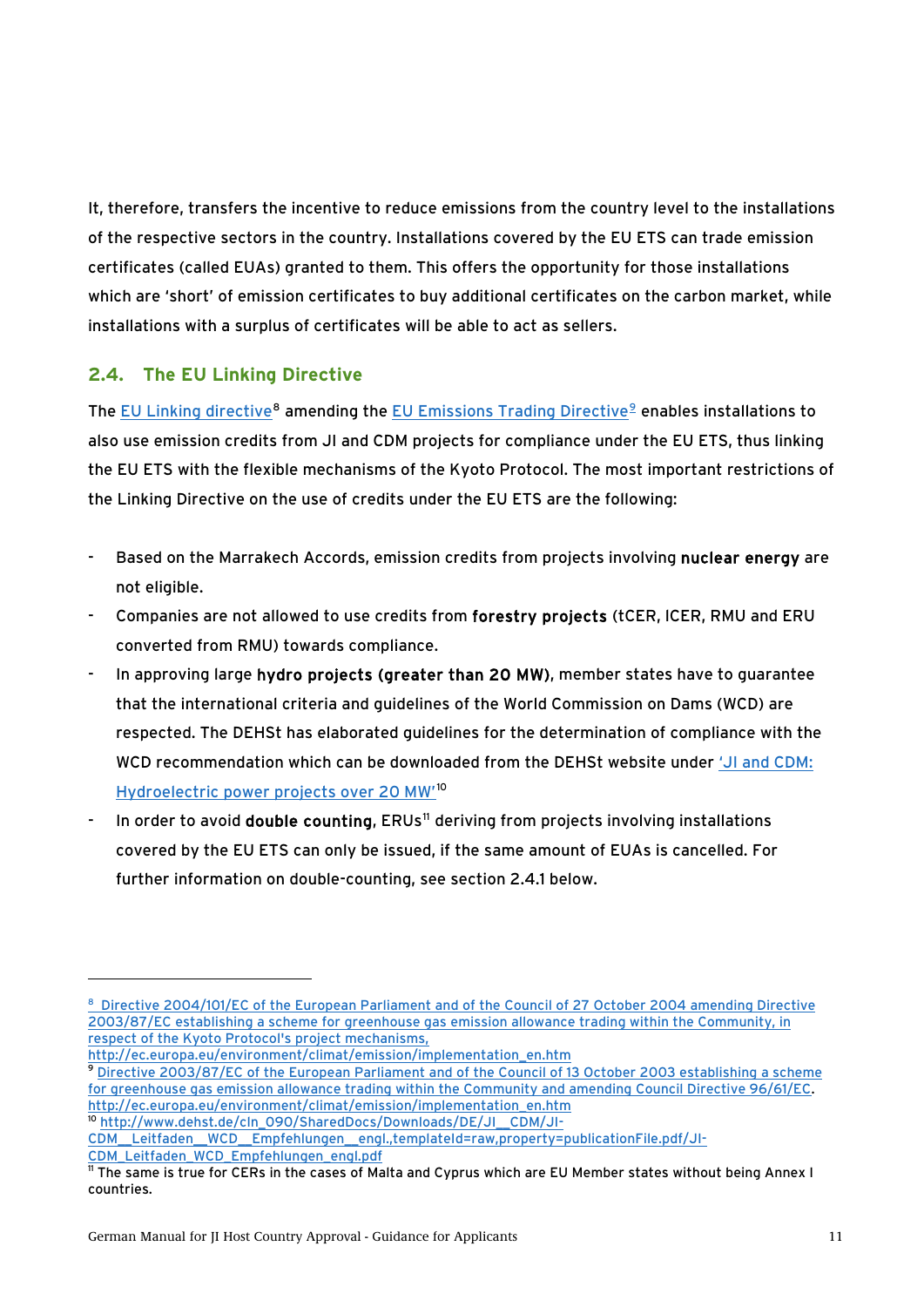<span id="page-11-0"></span>Each member state has to decide on the maximum amount of CERs and ERUs it will allow to be used towards compliance. For Germany, the amount of CERs and ERUs used for compliance by an operator, is limited to maximum 22 % of the allowances allocated to this operator in the period 2008-2012 (Article 18 ZuG 2012).

## <span id="page-11-1"></span>**2.4.1. Double Counting**

The EU ETS covers only certain industry sectors and only installations of a certain size.<sup>[12](#page-11-2)</sup> If a JI project is planned at an installation covered by the EU ETS, special measures have to be taken in order to prevent crediting of the emission reduction twice by double counting.

Example: An installation that is covered by the EU ETS develops a JI project with the help of a foreign investor which encompasses increasing the energy efficiency of its processes. The host country, in which the project is taking place, can 'issue' Emission Reduction Units (ERUs) for the resulting emission reductions from the JI project. These ERUs are then transferred to the foreign investor who can use the credits towards compliance in the EU ETS.

However, since the installation in this case is covered by the emission trading directive, it will at the same time have EU emission allowances (EUAs) which were allocated to the factory in the National Allocation Plan (NAP) before the JI project took place. Obviously the installation emits less CO2 after the implementation of the emission reduction measures. The EU emission allowances in the host country saved can be sold on the carbon market as well. Thus, one emission reduction project is actually rewarded twice.

If nothing was done to prevent the double counting, JI projects would increase the amount of EUAs in the European system. The emission caps in the investor countries would increase while the emission caps in the host countries would remain at the same level. Thus the emission budget would no longer be balanced, rendering the carbon market inoperable.

The above-mentioned Linking Directive (2004/101/EC) solved the problem of double counting in Article 11b section [4](#page-31-1) by requiring the JI host country to cancel the same amount of EUAs in the EU registry.

<span id="page-11-2"></span> $12$  In phase I (2005-2007) the EU ETS covers energy activities (combustion installations with a rated thermal input exceeding 20 MW, mineral oil refineries, coke ovens), production and processing of ferrous metals, mineral industry (cement clinker, glass and ceramic bricks) and pulp, paper and board activities. The detailed list of included activities is given in Annex I of the Emission Trading Directive 2003/78/EC.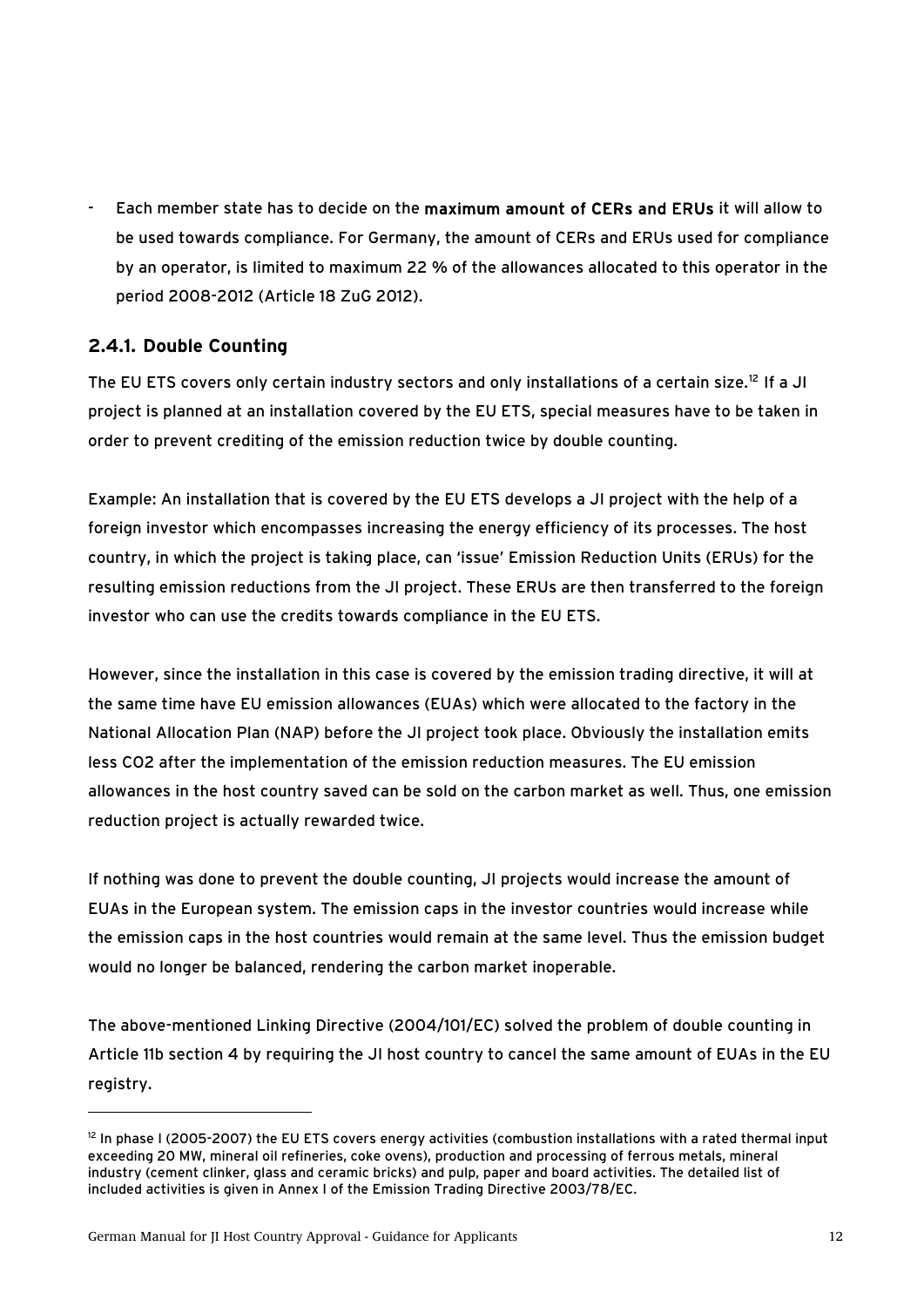For the above example of a direct emission reduction, the excess certificates simply have to be cancelled by the operator of the installation where the efficiency measures were implemented.

The administrative complexity arising from the problem of double counting makes most JI projects in EU ETS sectors inefficient and thus limits the applicability of the instrument JI within the EU. It is much easier to make direct emission trading deals than to go through the whole administrative procedure of the JI project cycle. As ERUs are subject to a range of risks which are not applying to EUAs, the price for ERUs is lower than the one for EUAs. The two instruments, emission trading and JI, are in a way competing with each other. Emission trading acts as a substitute for JI in sectors which are covered by the EU emission trading directive because it makes economical sense and the procedures are less complicated.

However, direct emission trading deals are not possible in all cases. The fact that the EU ETS is not covering all industries gives rise to a special case of the double counting problem: indirect double counting of projects taking place at installations that are not covered by the EU ETS, but influence one or more EU ETS sectors indirectly. The most common example of indirect double counting is electricity production from renewable energies. Renewable energy production is not included in the EU ETS, and installations producing renewable electricity do not receive EU emission allowances in the National Allocation Plans (NAPs). However, it is assumed that the operation of a new renewable electricity installation reduces the CO2 emissions of a country, because it replaces the same amount of conventionally produced electricity. The indirect double counting occurs if a new renewable energy plant is constructed in an EU Member country under JI. The foreign investor receives ERUs for the occurring emission reductions in the electricity sector of the host country, because all other conventional power plants which are connected to the same grid have to reduce their production. At the same time, these conventional power plants have unused EU emission allowances at their disposal, resulting from the reduced production. If the conventional power plants in the host country sell these surplus permits on the carbon market, the emission reduction of the JI project is actually rewarded twice and the budget of the EU system is again out of balance.

Therefore, the Linking Directive (2004/101/EC) requires the cancelation of an amount of EUAs equivalent to the amount given as ERUs to the JI investor of a project which is indirectly influencing the EU ETS. Special JI reserves, called set-asides, have to be created for this purpose in the EU NAPs (further explained at the end of this section).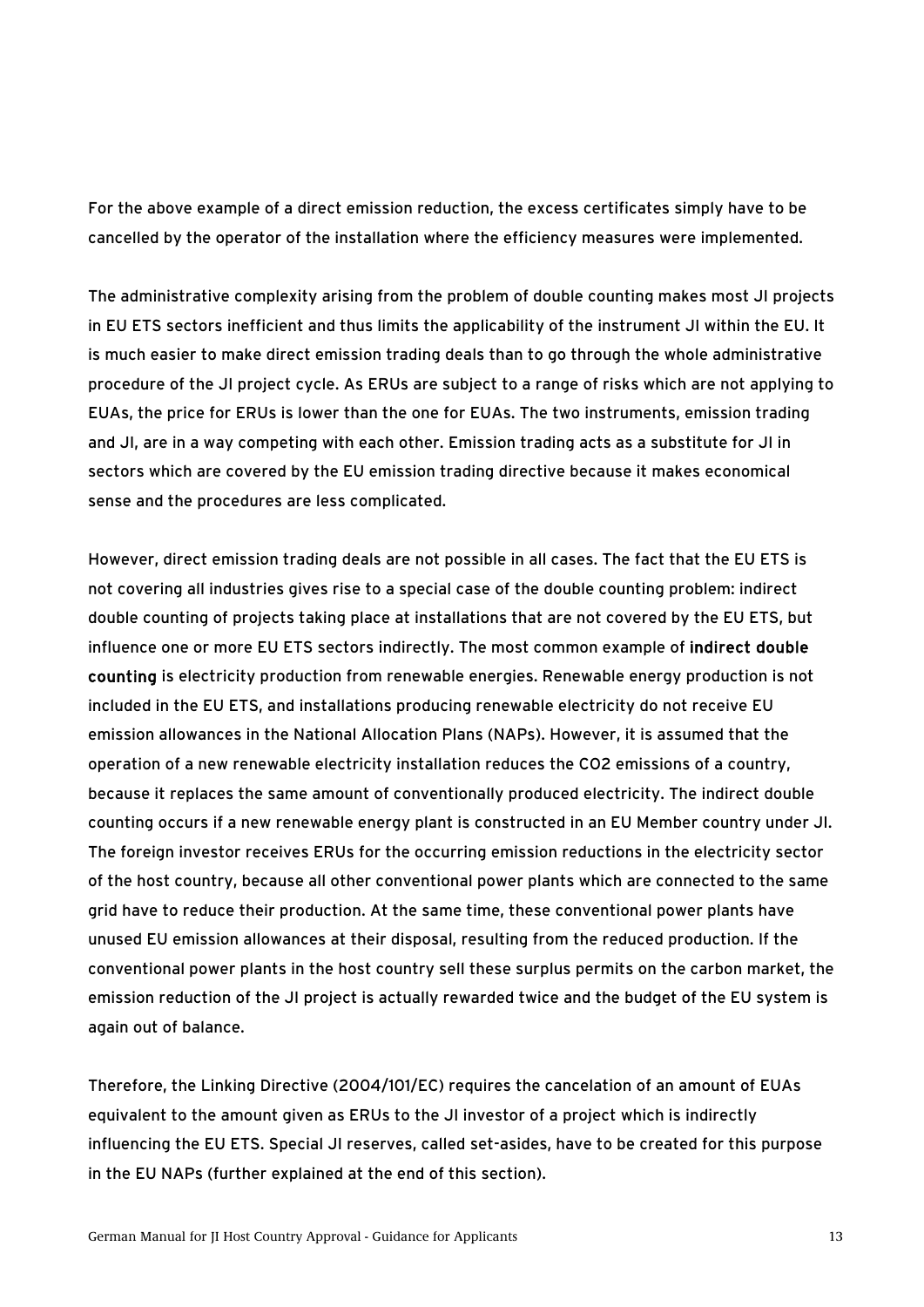#### Types of double counting

Three types of JI projects can be distinguished, which are differently affected by the double counting conflict within the EU ETS:

- 1. JI projects with a direct effect on the emissions of an installation covered by the EU ETS.
- 2. JI projects with an indirect effect on the emissions of a sector of the EU ETS.
- 3. JI projects without any emission reduction effect on an installation or a sector of the EU ETS.

The potential of type three projects is not reduced by the EU ETS. The potential of type one and type two projects with direct or indirect link to the EU ETS are however affected negatively: To prevent double counting, the Linking Directive (2004/101/EC) allows such projects only if an equivalent number of EUAs are deleted in the national registry of the JI host country.

For type one projects the operator of the directly affected installation simply cancels the EUAs from the assigned amount of the installation. Investors outside the EU (e.g. Japan) can thus still make use of the JI mechanism without negatively influencing the EU ETS. For investors from EU countries, it will be much easier to implement such a project not via the JI mechanism, but simply by negotiating a direct EU emission trading deal with the host installation.

For JI projects which indirectly touch a sector of the EU ETS, member states can create special reserves in their National Allocation Plans (NAP) from which EUAs can be deleted for each ERU issued. It depends on the size of these reserves how strongly the potential for type two JI projects is limited by the EU ETS in a country. The NAPs for the second EU emission trading period show that most of the new EU countries provided a reserve which can only cover JI projects that are already approved or planned. Thus, new type two projects, which indirectly affect the EU ETS, are not possible anymore in most countries.

Germany has not included any JI Reserve in its NAP for Phase II which excludes JI projects with an indirect effect on emissions of EU installations covered by the ETS from being implemented in Germany.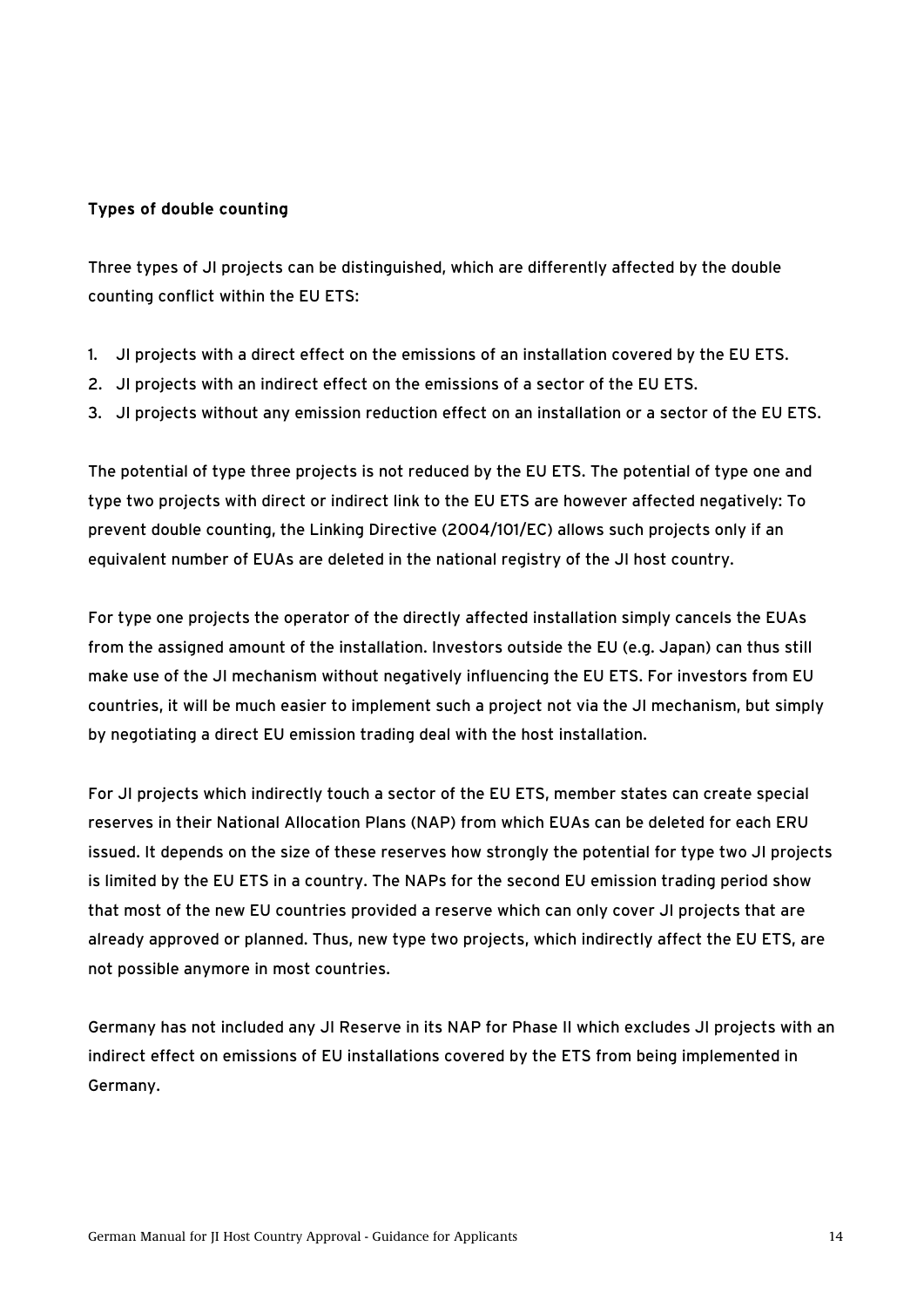## <span id="page-14-0"></span>**2.4.2.Setting baselines in compliance with EU Legislation**

The emission reductions that are rewarded in JI projects (ERUs) are calculated as the difference between the baseline scenario emissions and the actual emissions after project implementation. The baseline assumptions have to take into account the existing regulations of the country in which the project takes place. If a national law is already demanding emission reductions in this area, then the project is not considered additional (the project would then be equal to the baseline).

Therefore, planned JI projects in EU countries shall take all necessary measures to fully comply with the Acquis Communautaire<sup>[13](#page-14-1)</sup> when calculating the baseline scenario. Some abatement measures might already be obligatory. This fact also limits the scope for JI projects in the new EU countries considerably. However, the Linking Directive (2004/101/EC)<sup>[14](#page-14-2)</sup> allows in Article 11b calculating the emission baselines in the new EU countries based on the delayed adaptation periods that were accepted for some countries and certain regulations in the EU accession treaties.

For the German rules applying to JI projects taking place in Germany see section [4.1.4.2](#page-38-0).

Among the prescriptive EU legislation, there are mainly three directives which have a strong impact on JI baseline determination:

- [Directive 1996/61/EC concerning integrated pollution prevention and control](http://eur-lex.europa.eu/smartapi/cgi/sga_doc?smartapi!celexplus!prod!CELEXnumdoc&lg=EN&numdoc=31996L0061)<sup>[15](#page-14-3)</sup> ("The IPPC directive")
- [Directive 1999/31/EC on the landfill of waste](http://eur-lex.europa.eu/smartapi/cgi/sga_doc?smartapi!celexapi!prod!CELEXnumdoc&lg=EN&numdoc=31999L0031&model=guichett)<sup>[16](#page-14-4)</sup> ("The Landfill directive")
- Directive 2001/80/EC on the limitation of emissions of certain pollutants into the air [from large combustion plants](http://eur-lex.europa.eu/LexUriServ/site/en/consleg/2001/L/02001L0080-20011127-en.pdf)<sup>[17](#page-14-5)</sup> ("The LCP directive")

<span id="page-14-1"></span><sup>&</sup>lt;sup>13</sup> Acquis Communautaire is the name for the total body of EU legislation.

<span id="page-14-2"></span><sup>&</sup>lt;sup>14</sup> Amended by the EU Linking Directive (2004/101/EC).

<span id="page-14-3"></span><sup>15</sup> [http://eur-](http://eur-lex.europa.eu/smartapi/cgi/sga_doc?smartapi!celexplus!prod!CELEXnumdoc&lg=EN&numdoc=31996L0061)

[lex.europa.eu/smartapi/cgi/sga\\_doc?smartapi!celexplus!prod!CELEXnumdoc&lg=EN&numdoc=31996L0061](http://eur-lex.europa.eu/smartapi/cgi/sga_doc?smartapi!celexplus!prod!CELEXnumdoc&lg=EN&numdoc=31996L0061) 16 [http://eur-](http://eur-lex.europa.eu/smartapi/cgi/sga_doc?smartapi!celexapi!prod!CELEXnumdoc&lg=EN&numdoc=31999L0031&model=guichett)

<span id="page-14-4"></span>[lex.europa.eu/smartapi/cgi/sga\\_doc?smartapi!celexapi!prod!CELEXnumdoc&lg=EN&numdoc=31999L0031&model=](http://eur-lex.europa.eu/smartapi/cgi/sga_doc?smartapi!celexapi!prod!CELEXnumdoc&lg=EN&numdoc=31999L0031&model=guichett) [guichett](http://eur-lex.europa.eu/smartapi/cgi/sga_doc?smartapi!celexapi!prod!CELEXnumdoc&lg=EN&numdoc=31999L0031&model=guichett)<br>17 http://eur-lex.europa.eu/LexUriServ/site/en/consleg/2001/L/02001L0080-20011127-en.pdf

<span id="page-14-5"></span>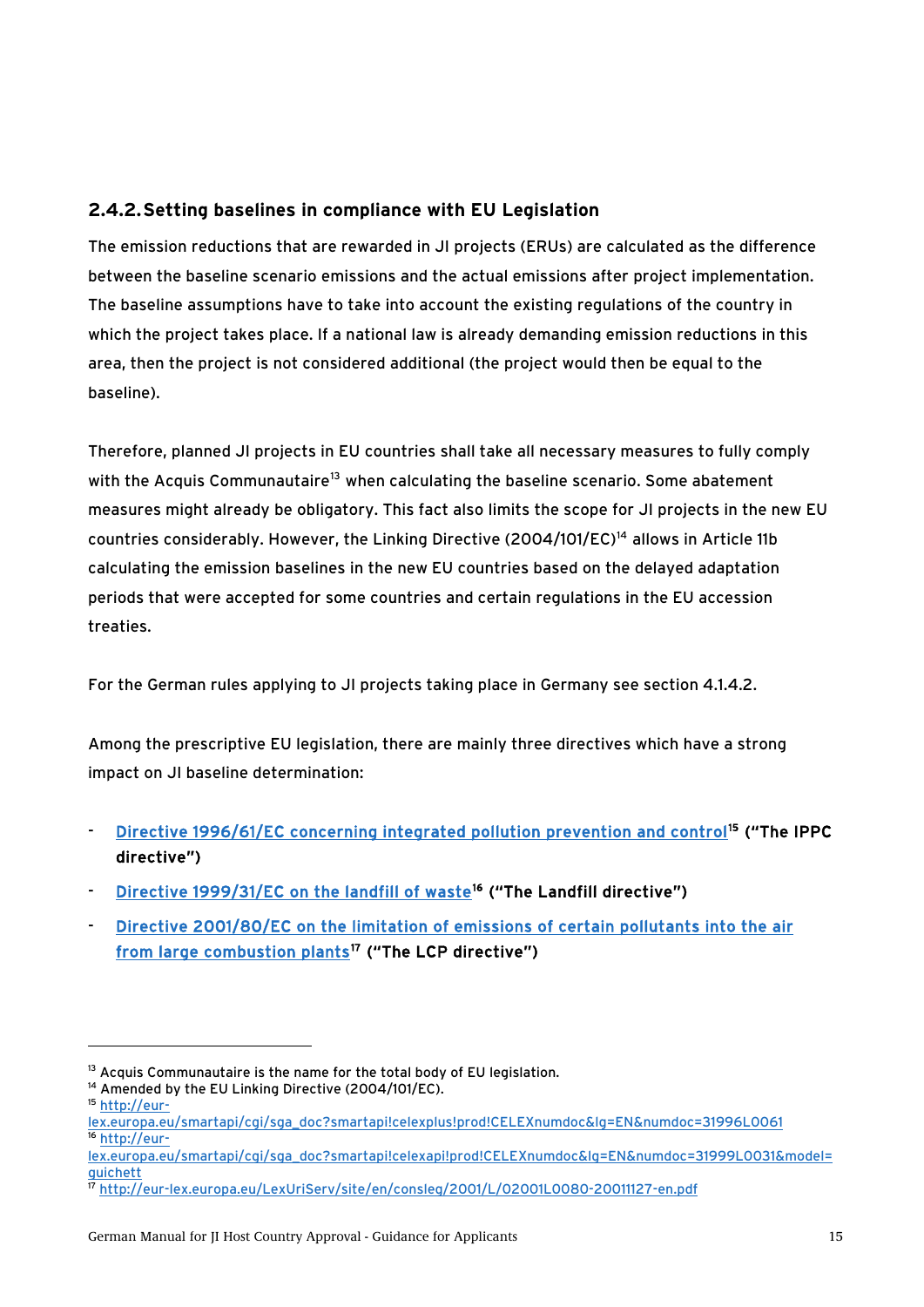JI projects in areas covered by one of these directives can be rewarded only for emission reductions that go beyond the requirements of the directives.

The IPPC Directive (1996/61/EC) requires the use of the best available technology (BAT). The BAT is defined in Europe-wide valid Best Available Techniques Reference Documents (BREFs), published by the European Commission. Since Member States have to consider the BAT during the licensing process of a plant under restriction of commensurability, the requirements in the permit might however be formulated differently in the Member States of the EU.

The Landfill Directive (1999/31/EC) requires limiting the amount of biodegradable waste that is disposed on a landfill, which reduces potential amounts of landfill gas emissions that could have been avoided and used under a JI project. Further, the directive requires collecting and at least flaring of the landfill gas from 2009 on. This limits the crediting period of a JI project to the year 2008 except for projects on already closed landfills or projects that make energetic use of the landfill gas instead of just flaring it.

The LCP Directive (2001/80/EC) limits emissions of  $SO<sub>2</sub>$  and NOx for plants larger than 50 MW. If the required emission reductions are achieved by end-of-pipe solutions, it will not change energy efficiency and thus the JI project potential of the plant. If the plant operator however decides to achieve the required emission reductions (SO<sub>2</sub> and NOx) by fuel switch, the CO<sub>2</sub> emissions of the plant as well as the potential for generating emission reduction units under JI decrease. Since this directive concerns only large combustion plants with a capacity above 50 MW, which are covered by the EU ETS, these are usually – due to the double-counting problematic - less attractive for JI project development anyway.

As a result of the changing baselines due to EU legislation, one can divide JI projects in three different categories:

- 1. Projects which are not affected by changing baselines, because the Acquis Communautaire does not contain regulations relevant for the project.
- 2. Projects which can no longer be carried out as JI, because they became part of the Acquis Communautaire and are no longer additional.
- 3. Projects which are still additional but generate less carbon credits now due to the raised baseline.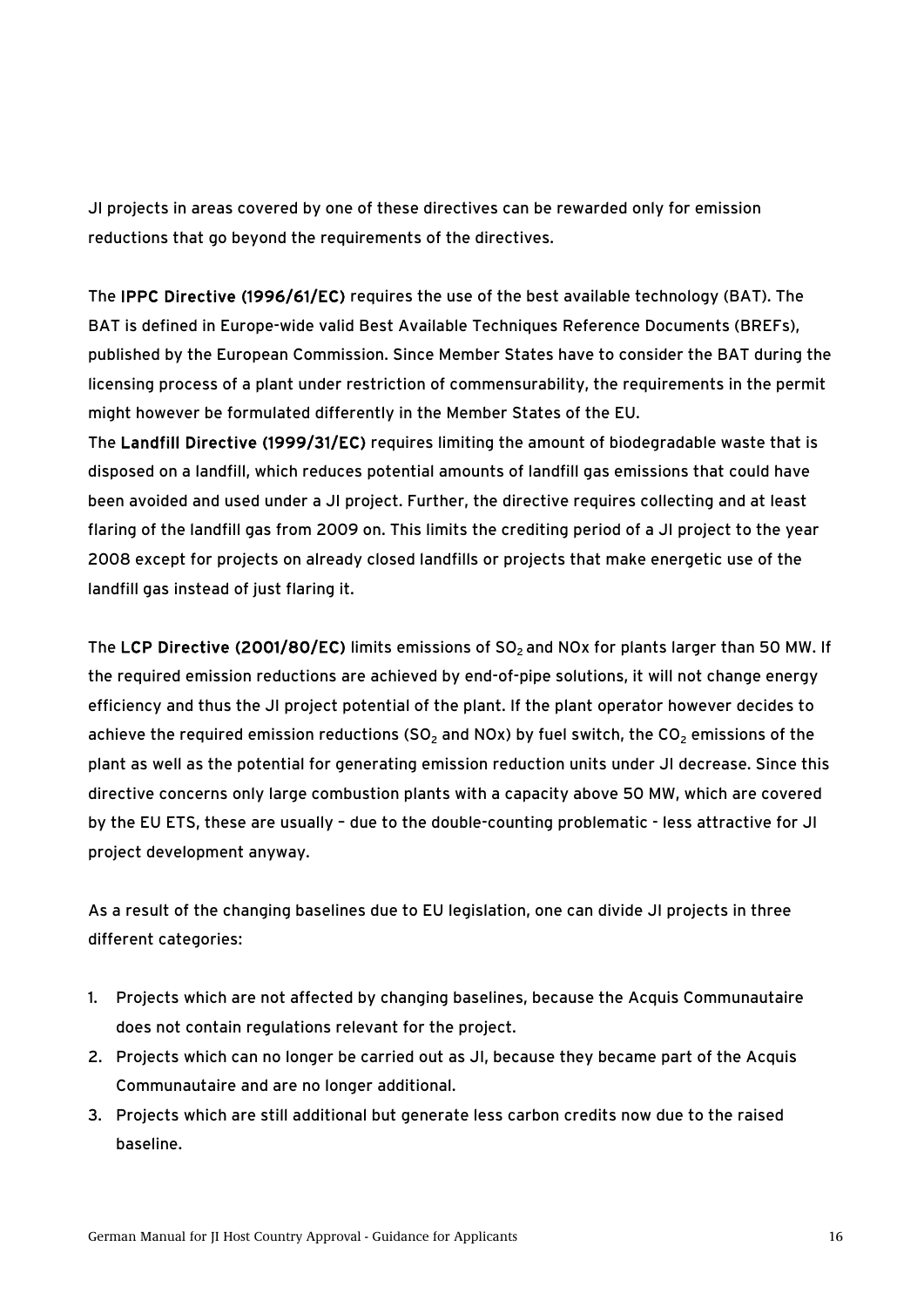## <span id="page-16-0"></span>**2.5. The German Act Implementing the Project-Based Mechanisms of the Kyoto**

## **Protocol**

 $\ddot{ }$ 

On 22 September 2005 the "[Act Implementing the Project-Based Mechanisms of the Kyoto](http://bundesrecht.juris.de/promechg/index.html)  [Protocol" \(ProMechG\)](http://bundesrecht.juris.de/promechg/index.html)[18](#page-16-1) entered into force. With this act, the German government has transposed the EU Directive that regulates integration of CDM and JI into the European Emissions Trading Scheme (Linking Directive) into German law. According to ProMechG, also JI projects in Germany are eligible. [Figure 1](#page-16-2) illustrates the international context of the ProMechG.



<span id="page-16-2"></span>Figure 1: The international context of the ProMechG

<span id="page-16-1"></span><sup>&</sup>lt;sup>18</sup> In German: Projekt-Mechanismen-Gesetz (ProMechG), available in German at: [http://bundesrecht.juris.de/promechg/index.html.](http://bundesrecht.juris.de/promechg/index.html)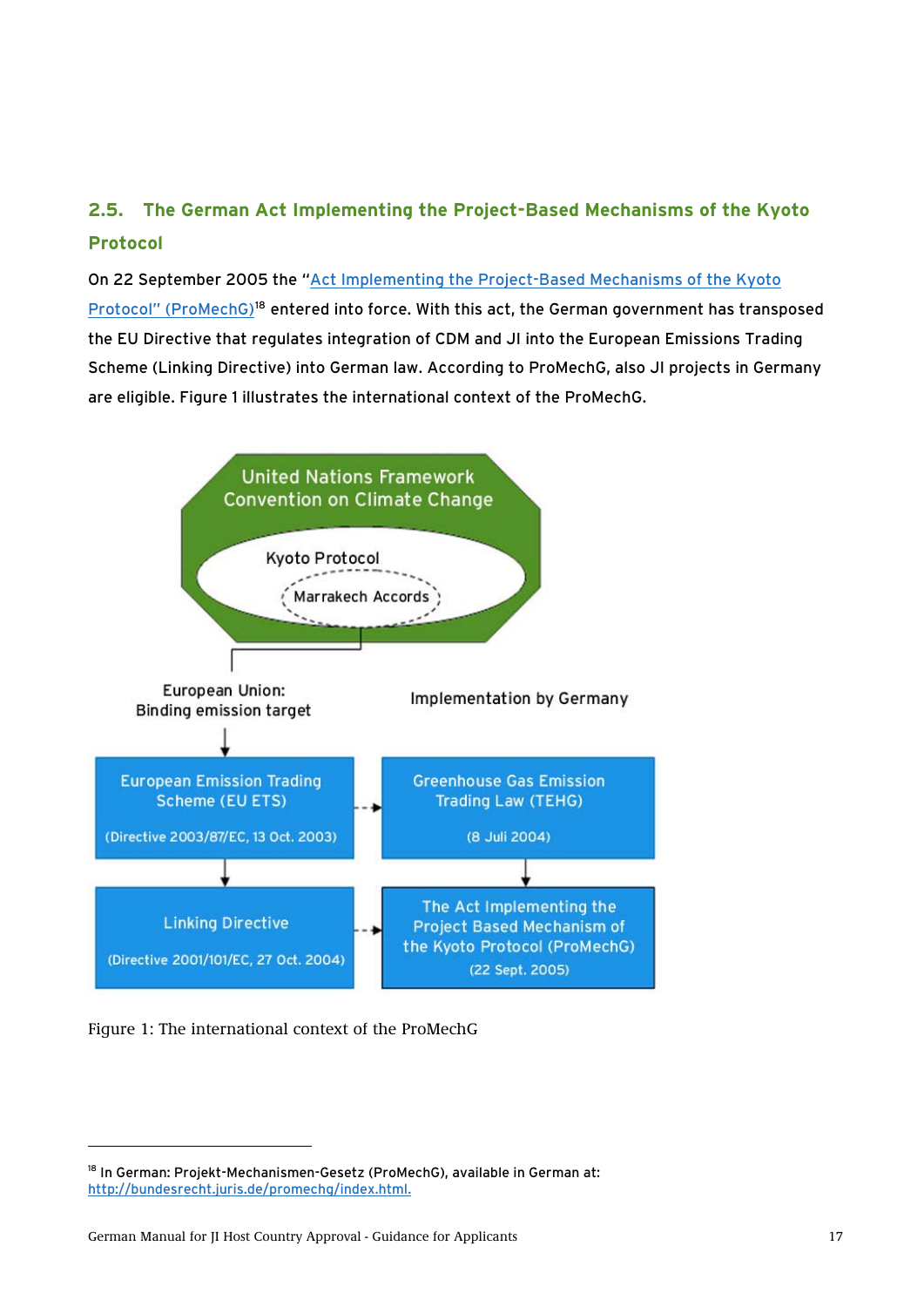The Federal Environment Agency (in German: Umweltbundesamt, abbreviated UBA) which is the affiliated agency of the Federal Ministry for the Environment, Nature Conservation and Nuclear Safety (in German: Bundesumweltministerium, abbreviated BMU) is the legal authority for the administration of matters related to emission trading as well as CDM and JI. The division of the Federal Environment Agency, the German Emissions Trading Authority (in German: 'Deutsche Emissionshandelsstelle', abbreviated DEHSt) is the Designated National Autority (DNA) / Designated Focal Point (DFP) and thus responsible for approval of CDM and JI projects.

The approach of the DEHSt for identifying, reviewing and approving JI projects is determined by the ProMechG and the international regulations, especially Article 6 of the Kyoto Protocol, the Marrakech Accords and the Linking Directive [\(Directive 2004/101/EC\). S](http://ec.europa.eu/environment/climat/emission/pdf/dir_2004_101_en.pdf)ection 5 of ProMechG includes the relevant regulation for JI projects hosted by Germany. The ProMechG diverges from the specifications of the Linking Directive in that it generally does not allow for approval of activities in the area of land use, land-use change and forestry. Another German characteristic is that JI projects comprising public funding and support cannot be approved as JI projects. This especially concerns the German feed-in tariffs for electricity generated from renewable energies or in combined heat and power plants.

A revision of the ProMechG in 2007 takes into account the developments at the international level (operational Track 2 procedure). Furthermore, in Section 14 ProMechG, a new fee structure for the German approval process is outlined. Section 14 states that fees are between 20 and 600 €, depending on the amount of credits generated by the project and the administrative effort needed. For details of the new cost ordinance, please consult **DEHSt** website<sup>[19](#page-17-0)</sup>.

<span id="page-17-0"></span><sup>19</sup> <http://bundesrecht.juris.de/promechgebv/>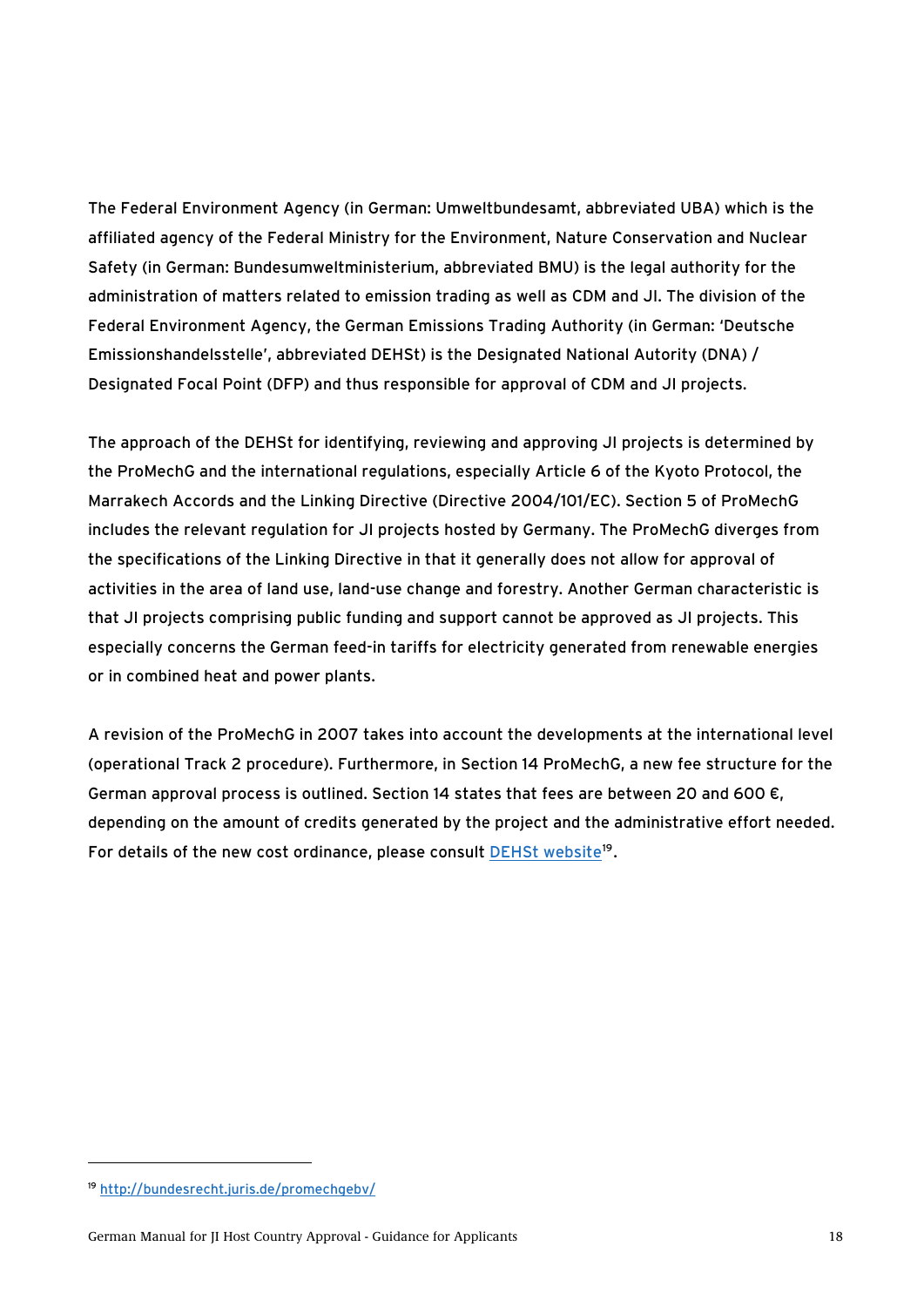## <span id="page-18-0"></span>**3. JOINT IMPLEMENTATION**

## **3.1. What is Joint Implementation (JI)?**

Joint Implementation is one of the market mechanisms (the so-called flexible mechanisms) under the Kyoto Protocol. It allows countries with emission targets under the Kyoto Protocol ([Annex I](http://unfccc.int/parties_and_observers/parties/annex_i/items/2774.php)  [countries\)](http://unfccc.int/parties_and_observers/parties/annex_i/items/2774.php)<sup>[20](#page-18-1)</sup> to engage in emission reduction projects in other Annex I countries and use the emission reduction credits generated by these projects (the so-called 'Emission Reduction Units, ERU) towards meeting their Kyoto target. Contrary to the CDM, under JI there are no new units generated, but existing units (AAU or RMU) held by the registry of the host country are converted into so-called Emission reduction units (ERU) which are then transferred by the host country to the account of the investing entity or Party. As JI investor and host country are both subject to emission limits under the Kyoto Protocol, the overall emission budget of the Kyoto Protocol remains unchanged.

## **3.2. Requirements for countries**

## **3.2.1. Requirements for participation in JI projects**

It is required for any Annex I Parties wishing to participate in a JI project to have set up a Designated Focal Point (DFP) responsible for JI and project approval. Furthermore, national guidelines and procedures for approving JI projects, including the consideration of stakeholders' comments, as well as monitoring and verification have to be in place. The UNFCCC website provides information on [Designated Focal Points \(DFPs\) and national guidelines and procedures](http://ji.unfccc.int/JI_Parties)<sup>[21](#page-18-2)</sup> for approving JI projects submitted to the UNFCCC secretariat by Parties.

## <span id="page-18-4"></span>**3.2.2.Eligibility requirements to issue, transfer and acquire ERUs**

Furthermore, the Marrakech Accords refer to a set of eligibility criteria which Parties included in Annex I have to fulfil in order to be eligible to issue, transfer and/or acquire credits from JI projects (see [JI guidelines for the implementation of Article 6 of the Kyoto Protocol, decision](http://unfccc.int/resource/docs/2005/cmp1/eng/08a02.pdf#page=2)  [9/CMP.1, Annex paragraph 21,](http://unfccc.int/resource/docs/2005/cmp1/eng/08a02.pdf#page=2) in the following called the 'JI guidelines'<sup>[22](#page-18-3)</sup>). Depending on the fulfilment of eligibility criteria by the host country, JI projects can follow two different Tracks which are illustrated in [Figure 2](#page-19-1).

<span id="page-18-1"></span><sup>&</sup>lt;sup>20</sup> http://unfccc.int/parties\_and\_observers/parties/annex\_i/items/2774.php<br><sup>21</sup> [http://ji.unfccc.int/JI\\_Parties](http://ji.unfccc.int/JI_Parties)<br><sup>22</sup> <http://unfccc.int/resource/docs/2005/cmp1/eng/08a02.pdf#page=2>

<span id="page-18-2"></span>

<span id="page-18-3"></span>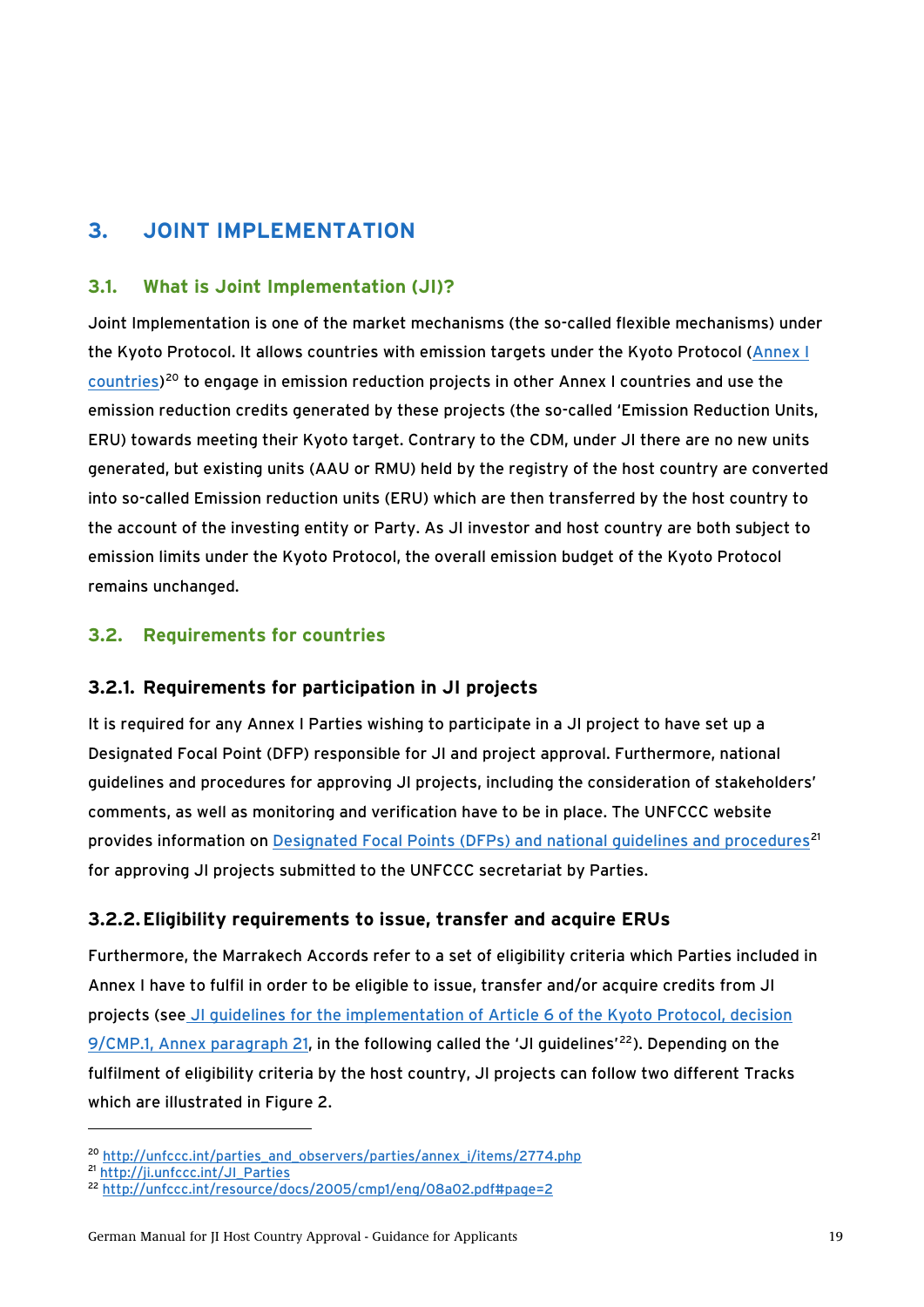<span id="page-19-0"></span>Under Track 1, host countries verify the emissions reductions achieved by JI projects based on national guidelines and procedures. Track 1 does therefore not involve any international control or third party certification. In the simplest case, host and investor country negotiate the baseline to be applied and therefore, the amount of emission reductions (ERUs) bilaterally. In order to be eligible for this 'simplified' Track 1 procedure, host countries have to fulfil all of the eligibility criteria (a-f) listed in Figure 2.



<span id="page-19-1"></span>Figure 2: Eligibility criteria of the host country for JI Track 1 and Track 2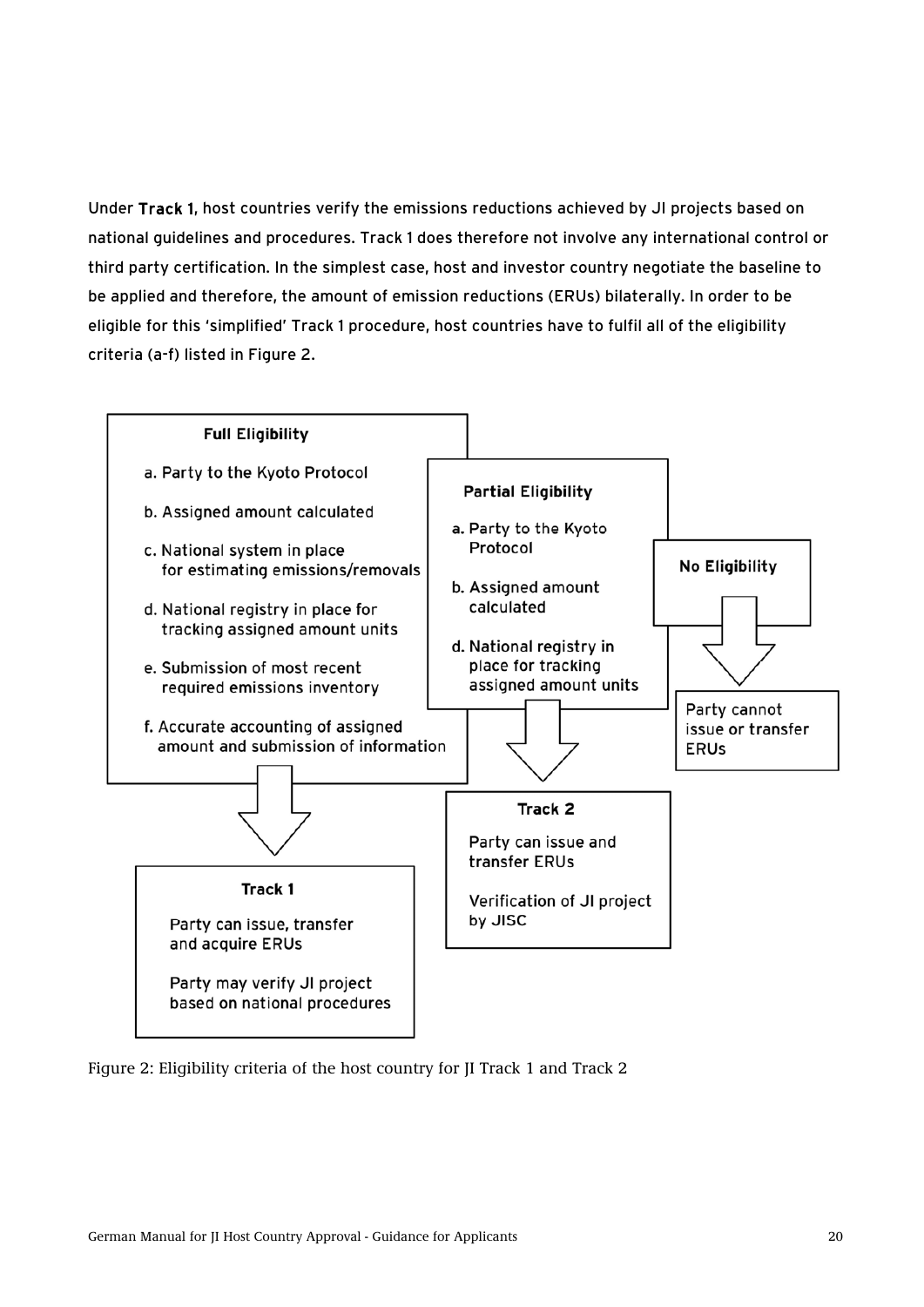In case the host country only complies with a subset of the eligibility criteria, the JI project has to pass through a project cycle which includes third party certification of emission reductions and is similar to the project cycle under the CDM. This procedure is called Track 2 and is supervised by an international body established under the Kyoto Protocol, called the 'JI Supervisory Committee (JISC)'. A host country may, however, only issue and transfer ERUs upon meeting the requirements (a), (b) and (d) listed in [Figure 2.](#page-19-1) The UNFCCC secretariat will maintain a publicly accessible list of Parties that meet the eligibility requirements and of those that have been suspended.

Host countries eligible for JI Track 1 may choose between Track 1 and Track 2. Although, it may imply more complex procedures, using Track 2 reduces or eliminates some risks inherent to Track 1 which are:

#### 1. Loss of Track 1 eligibility by the host country:

The host country may loose its Track 1 eligibility in the future due to incompliance with one or more than one of the eligibility criteria (e.g. because it did not submit a GHG inventory of satisfying quality).

#### 2. Limitations due to commitment period reserve

The limitations on the sale of units related to the commitment period reserve and other limitations to international emission trading<sup>[23](#page-20-0)</sup> do not apply to ERUs generated under JI Track 2 (see also section [4.1](#page-32-1))

The fulfilment of the eligibility criteria of a Party to the Kyoto Protocol is checked by the so-called 'Enforcement Branch' of the Compliance Committee under the UNFCCC. Each country has to submit material ([Initial report under the Kyoto Protocol](http://unfccc.int/national_reports/initial_reports_under_the_kyoto_protocol/items/3765.php)<sup>[24](#page-20-1)</sup>) documenting its compliance with these criteria and the Enforcement Branch of the Compliance Committee has to decide on the eligibility of the respective country 16 months after the submission of this documentation.

Germany is eligible for JI Track 1 since 27 April 2008. Information on the eligibility of host [countries](http://ji.unfccc.int/Eligibility)<sup>[25](#page-20-2)</sup> is provided online by the UNFCCC.

<span id="page-20-0"></span><sup>&</sup>lt;sup>23</sup> See Annex of [Decision 11/CMP.1](http://unfccc.int/resource/docs/2005/cmp1/eng/08a02.pdf#page=17)

<span id="page-20-1"></span><sup>&</sup>lt;sup>24</sup> [http://unfccc.int/national\\_reports/initial\\_reports\\_under\\_the\\_kyoto\\_protocol/items/3765.php](http://unfccc.int/national_reports/initial_reports_under_the_kyoto_protocol/items/3765.php) <sup>25</sup> <http://ji.unfccc.int/Eligibility/index.html>

<span id="page-20-2"></span>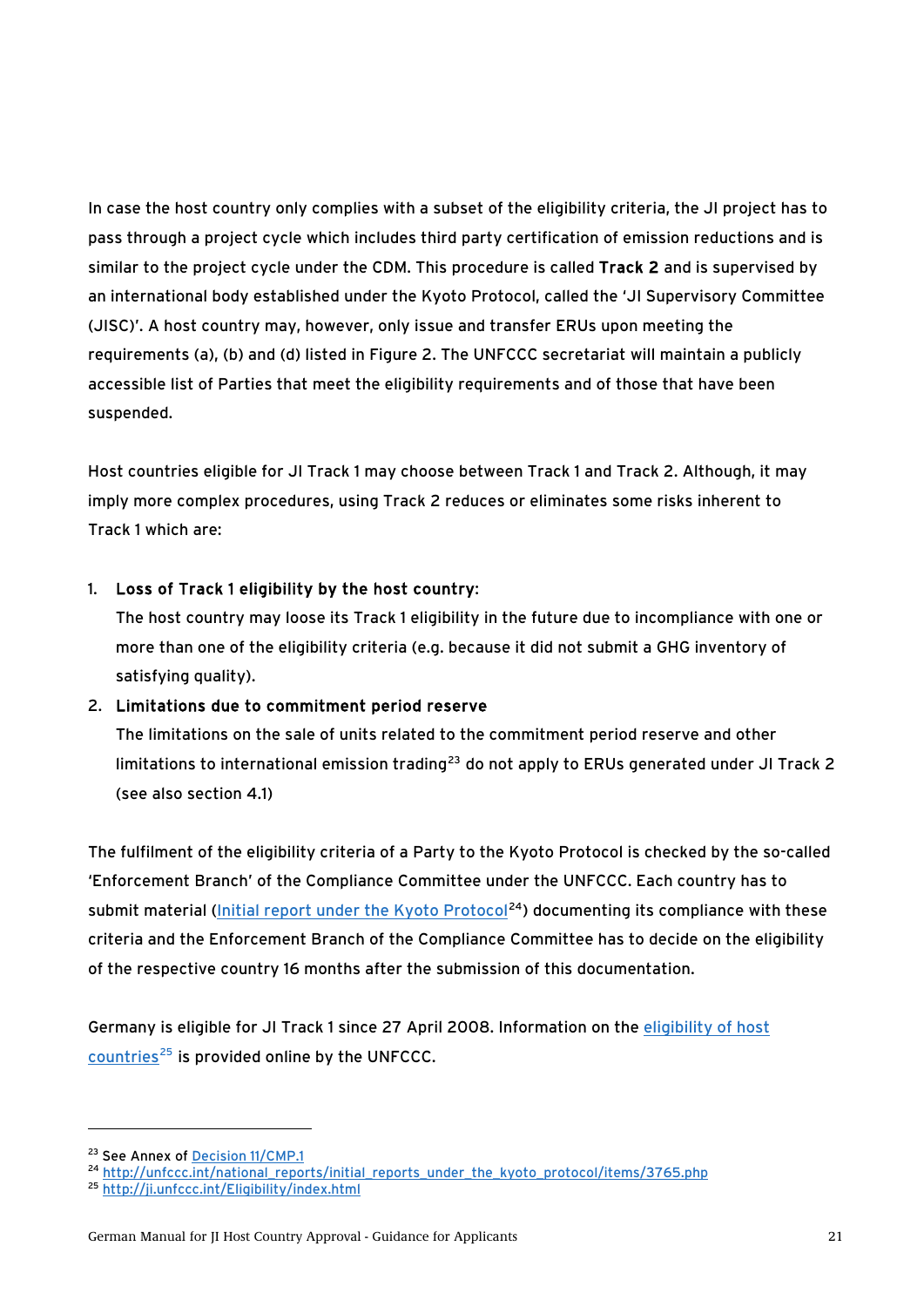## <span id="page-21-0"></span>**3.3. Eligible projects**

According to the international rules, all projects reducing emissions or enhancing removals of any of the six GHGs in any of the sectors included in Annex A of the [Kyoto Protocol](http://unfccc.int/resource/docs/convkp/kpeng.pdf)<sup>[26](#page-21-1)</sup> are eligible as a JI project.<sup>[27](#page-21-2)</sup>

With one exception, JI projects cover the same sectoral scopes as the CDM.<sup>[28](#page-21-3)</sup> The difference with regard to CDM is that under JI, not only afforestation and reforestation, but all land use, land-use change and forestry (LULUCF) activities mentioned in Art. 3.3 and Art. 3.4 of the Kyoto Protocol are eligible<sup>[29](#page-21-4)</sup>. However, LULUCF projects enhancing carbon removal are not eligible JI projects taking place in Germany.

- Energy industries (renewable-/non-renewable sources)30
- Energy distribution26
- Energy demand26
- Manufacturing industries
- Chemical industries
- **Construction**
- **Transport**
- Mining/mineral production
- Metal production
- Fugitive emissions from fuels
- Fugitive emissions from production and consumption of halocarbons and sulphur hexafluoride
- Solvent use
- Waste handling and disposal
- **Agriculture**

<span id="page-21-1"></span><sup>&</sup>lt;sup>26</sup> Annex A of the Kyoto Protocol specifies the six target gases (CO<sub>2</sub>, CH<sub>4</sub>, N<sub>2</sub>O, HFC, PFC, SF<sub>6</sub>) and sector/source categories where emission reduction activities can take place. <u>http://unfccc.int/resource/docs/convkp/kpeng.pdf</u><br><sup>27</sup> For limitations in the use of these credits under the EU ETS, see section 2.4<br><sup>28</sup> AIEs have to qualify

<span id="page-21-3"></span><span id="page-21-2"></span>

<span id="page-21-4"></span><sup>&</sup>lt;sup>29</sup> Annex I countries have to account for afforestation, reforestation and deforestation (Art. 3.3 Kyoto Protocol) and may account for forest management, cropland management, grassland management and revegetation (Art. 3.4 Kyoto Protocol) during the first commitment period.

<span id="page-21-5"></span> $30^{30}$  Germany has not established a set-aside. Thus, double-counting has to be avoided.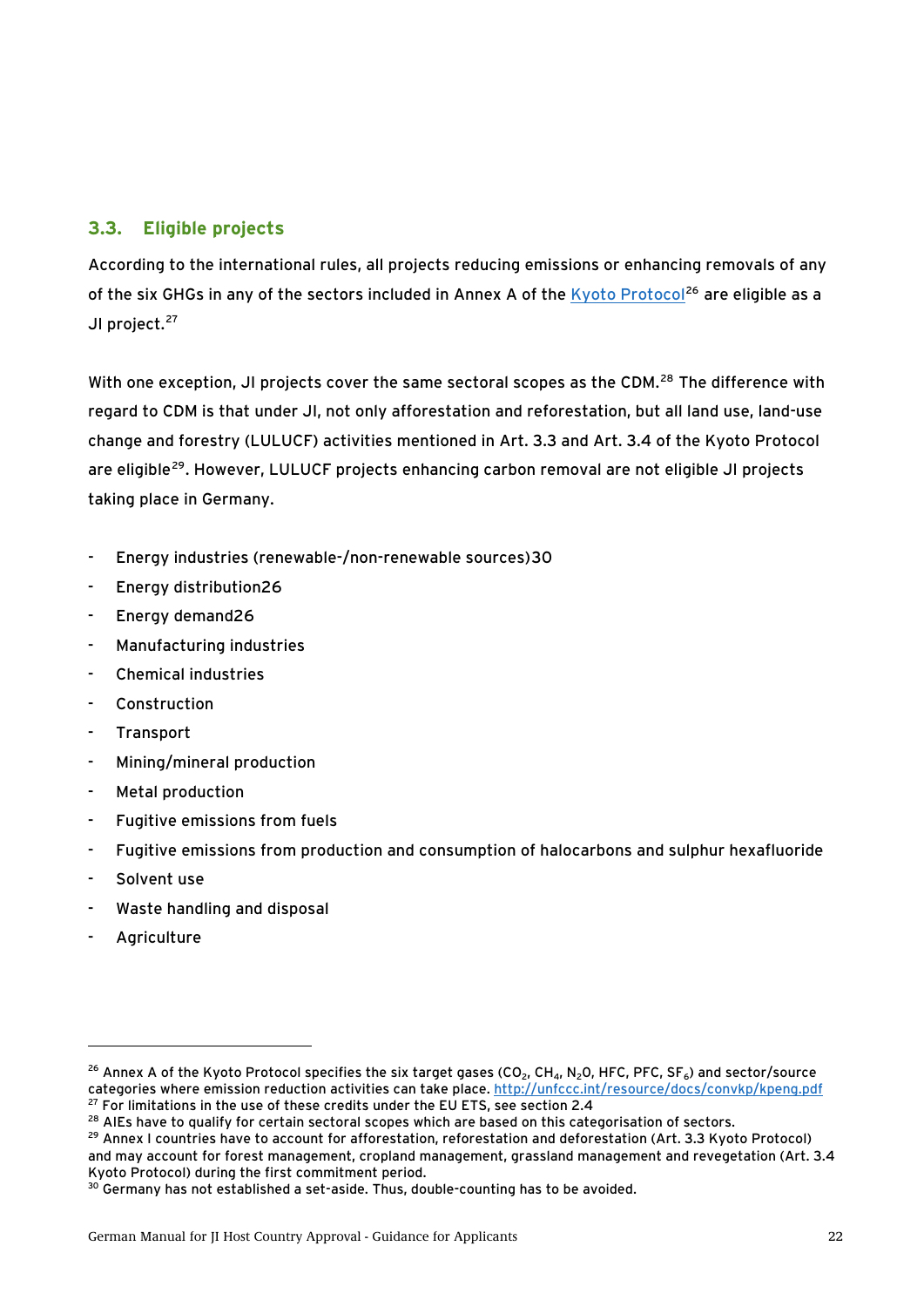<span id="page-22-0"></span>Nuclear projects are not allowed under the Marrakech Accords. Furthermore, projects reducing emissions or enhancing removals of greenhouse gases have to lead to additional emission reductions/removals and have to be approved by the Parties involved (for further details, see section [4.1](#page-32-1)). Host and investor countries may establish their own national criteria for JI projects.

## **3.4. Crediting period**

The crediting period is the phase in which a project is allowed to generate carbon credits (see [Figure 3](#page-22-2)). JI projects can generate emission reductions only after the beginning of 2008. Projects starting as of the year 2000 and generating additional emission reductions are eligible for JI, but emission reduction units can only be generated after 1 January 2008.<sup>[31](#page-22-1)</sup>

The ['Guidance on criteria for baseline setting and monitoring'](http://ji.unfccc.int/Ref/Documents/Baseline_setting_and_monitoring.pdf), (Version 01) specify<sup>[32](#page-22-3)</sup> that

- The project participants have to choose the starting date of the crediting period to be on or after the date the first emission reductions or enhancement of net removals are generated by the project;
- The crediting period cannot extent beyond the operational lifetime of the project;



<span id="page-22-2"></span>Figure 3: Concept of the crediting period

<span id="page-22-3"></span><span id="page-22-1"></span><sup>&</sup>lt;sup>31</sup> This is contrary to the arrangements made for the CDM under the Marrakech Accords under which projects can generate emission reduction credits as of the year 2000. <sup>32</sup> See B. 16. [http://ji.unfccc.int/Ref/Documents/Baseline\\_setting\\_and\\_monitoring.pdf](http://ji.unfccc.int/Ref/Documents/Baseline_setting_and_monitoring.pdf)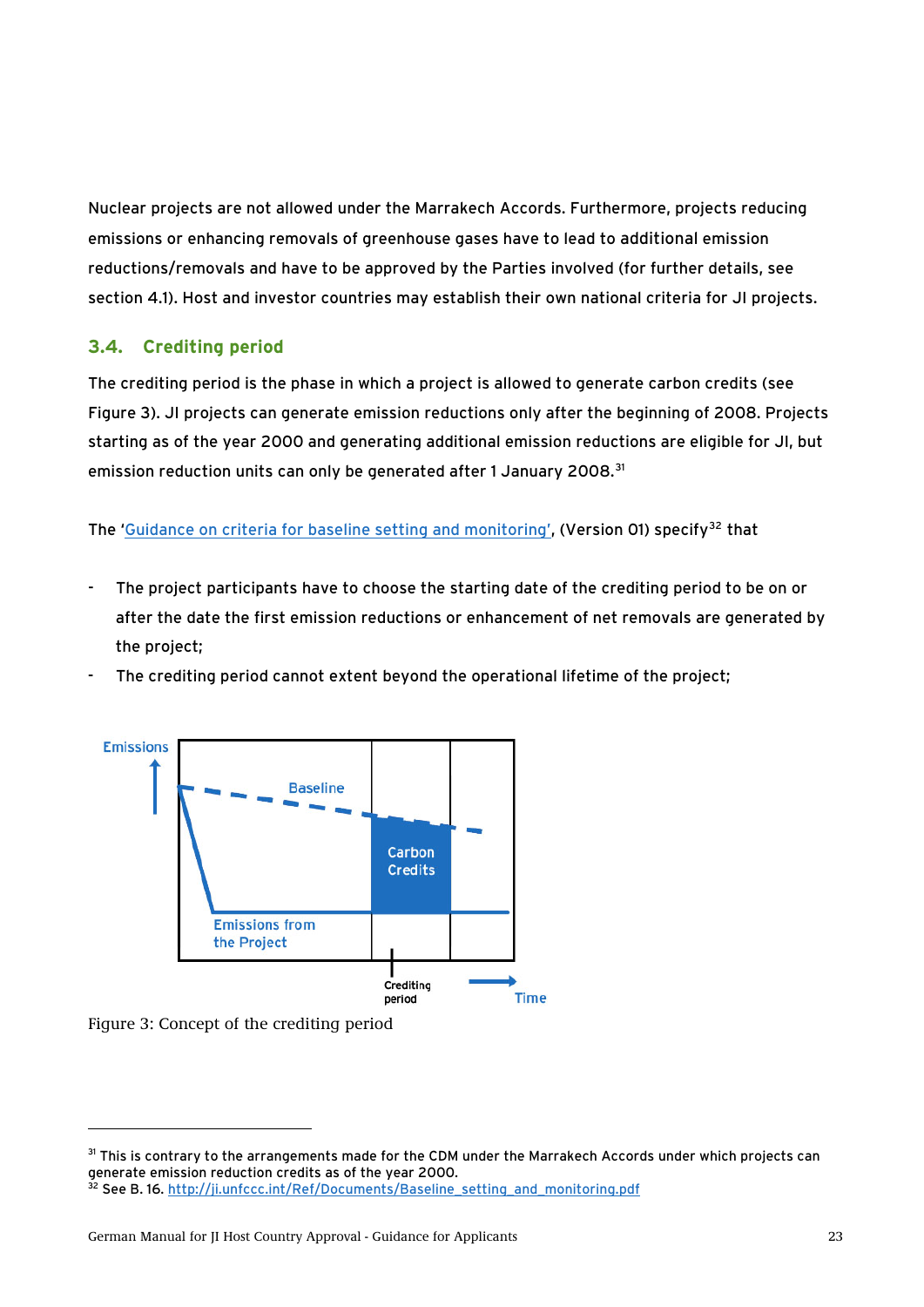<span id="page-23-0"></span>Due to the uncertainty of the structure of a post-2012 climate regime, project proponents can currently only count on the ERU flow during the first commitment period (1 January 2008 till 31 December 2012).<sup>[33](#page-23-1)</sup> Therefore, there is a closing window of opportunity for the development of JI projects, at least until it is clear that a post-2012 agreement under the UNFCCC will allow JI in its current form. According to German guidelines<sup>[34](#page-23-2)</sup>, the crediting period of JI project hosted by Germany may not extend beyond the 31 December 2012. In principle ERUs<sup>[35](#page-23-3)</sup> held in a national registry are allowed for carry over to the subsequent commitment period. Please note that the total of this carry over has a maximum of 2.5 per cent of the Assigned Amount of the Party<sup>[36](#page-23-4)</sup>.

#### <span id="page-23-6"></span>**3.5. Small-scale projects**

JI projects considered as small scale project activities can benefit from simplified modalities and procedures which aim at reducing transaction costs related to the project cycle. The [threshold](http://unfccc.int/resource/docs/2006/cmp2/eng/10a01.pdf#page=8)  [criteria for the definition of small scale projects](http://unfccc.int/resource/docs/2006/cmp2/eng/10a01.pdf#page=8)<sup>[37](#page-23-5)</sup> have been revised by COP/MOP (CMP) 2 for CDM and JI project activities at the same time, and define small-scale projects as follows (see Decision 1/CMP.2)<sup>38</sup>:

- Type I: Renewable energy project activities with a maximum output capacity of 15 MW (or an appropriate equivalent);
- Type II: Energy efficiency projects reducing energy consumption on the supply and/or demand side with a maximum output of 60 GWh per year (or an appropriate equivalent);
- Type III: Other project activities resulting in emission reductions of less than or equal to 60 ktCO $_{2eq}$  annually.

<span id="page-23-1"></span><sup>&</sup>lt;sup>33</sup> Some host countries do however allow a crediting period which extends beyond 2012.

<span id="page-23-2"></span><sup>&</sup>lt;sup>34</sup> See Section 5 (3) ProMechG

<span id="page-23-3"></span><sup>&</sup>lt;sup>35</sup> Only ERUs converted from AAUs are allowed for carry over. ERUs converted from RMUs are excluded.<br><sup>36</sup> See <u>Decision 19/CP.7/CMP.</u>1 Annex F. No. 15.a)

<span id="page-23-5"></span><span id="page-23-4"></span><sup>&</sup>lt;sup>37</sup> <http://unfccc.int/resource/docs/2006/cmp2/eng/10a01.pdf#page=8>38 See decision 1/CMP.2 and 3/CMP.2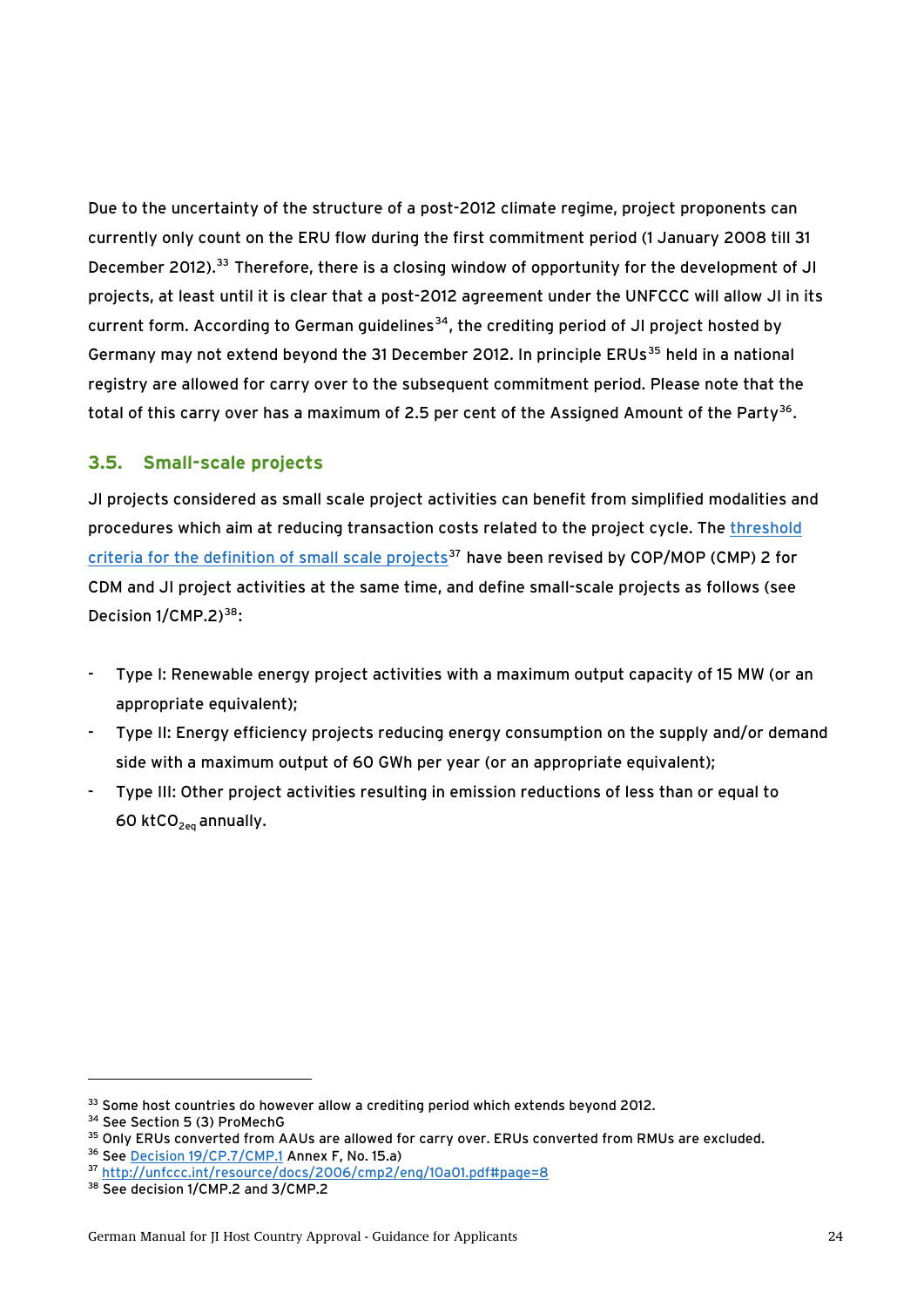<span id="page-24-0"></span>Debundling, meaning the fragmentation of a large JI project into many small-scale projects is not allowed. According to the JISC, a proposed JI SSC project can be considered a debundled component of a large project, if a small-scale project with a publicly available determination already exists,

- a. which has the same project participants;
- b. which applies the same technology/measure and pertains to the same project category;
- c. whose determination has been made publicly available within the previous two years;
- d. whose project boundary is within one km of the project boundary of the proposed JI smallscale project at the closest point.

The German DFP allows using SSC methodologies, but it is expected to demonstrate additionality in a clear and satisfactory manner. Therefore, it might not be sufficient to use the simplified additionality test provided for SSC projects only. In this case, the applicant should use the additionality tool for large scale projects.

## **3.6. Program of Activities under Track 1**

The concept of programmatic CDM was introduced to the international negotiations in 2005 with the goal to promote those activities involving a large number of end users in order to cover the so far untapped potential under the CDM. With regard to programmatic CDM, the COP/MOP decided that "a local/regional/national policy or standard cannot be considered as a clean development mechanism project activity, but that project activities under a programme of activities can be registered as a single clean development mechanism project activity provided that approved baseline and monitoring methodologies are used that, inter alia, define the appropriate boundary, avoid double counting and account for leakage,ensuring that the emission reductions are real, measurable and verifiable, and additional to any that would occur in the absence of the project activity." In the following, modalities and procedures as well as the respective forms for submission of Programs of Activities (PoA) were elaborated. They can be found at the [UNFCCC](http://cdm.unfccc.int/ProgrammeOfActivities/index.html)  [website on PoAs.](http://cdm.unfccc.int/ProgrammeOfActivities/index.html) [39](#page-24-1)

<span id="page-24-1"></span><sup>39</sup> <http://cdm.unfccc.int/ProgrammeOfActivities/index.html>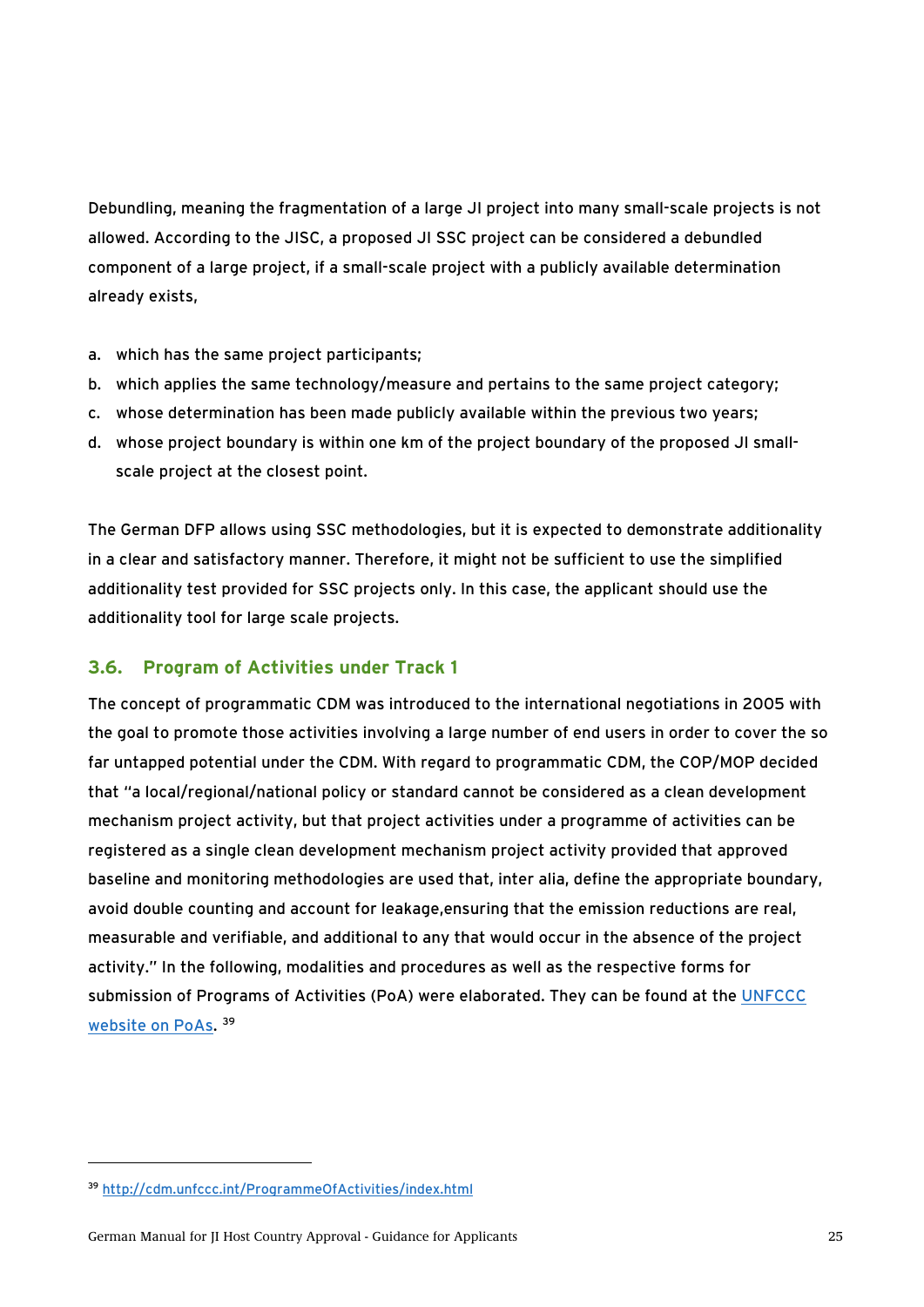<span id="page-25-0"></span>A Program of Activities (PoA) operates on two levels: the program level and the program activity level. A PoA is defined as a "voluntary coordinated action by a private or public entity which implements any voluntary or mandatory policy/measure or stated goal (i.e., incentive schemes and voluntary programmes) which leads to GHG emission reductions..."



<span id="page-25-2"></span>Figure 4: The concept of a PoA

The program provides the organizational, financial, and methodological framework for the emission reductions to occur. The emission reductions are however actually taking place in the so called program activities (JPA), which are consolidated and registered as a single JI project. A program activity under the CDM is called 'CDM program activity' (CPA), while under JI it is referred to as 'JI program activity' (JPA).

Currently[40](#page-25-1), JI projects in the form of a Programme of Activities (PoA) are not possible under international JI rules (Track 2). Nevertheless, they are an option for investors wishing to undertake Track 1 JI projects in Germany. The PoA concept for JI (Track 1) is illustrated in [Figure 4.](#page-25-2) Examples of a PoA are an incentive scheme to replace inefficient boilers and an investment program to increase energy efficiency of buildings.

A JPA is a 'single, or a set of interrelated measure(s), to reduce GHG emissions applied in either a single or many locations of the same type, within an area that is defined in the baseline methodology.'

<span id="page-25-1"></span><sup>40</sup> Status August 2008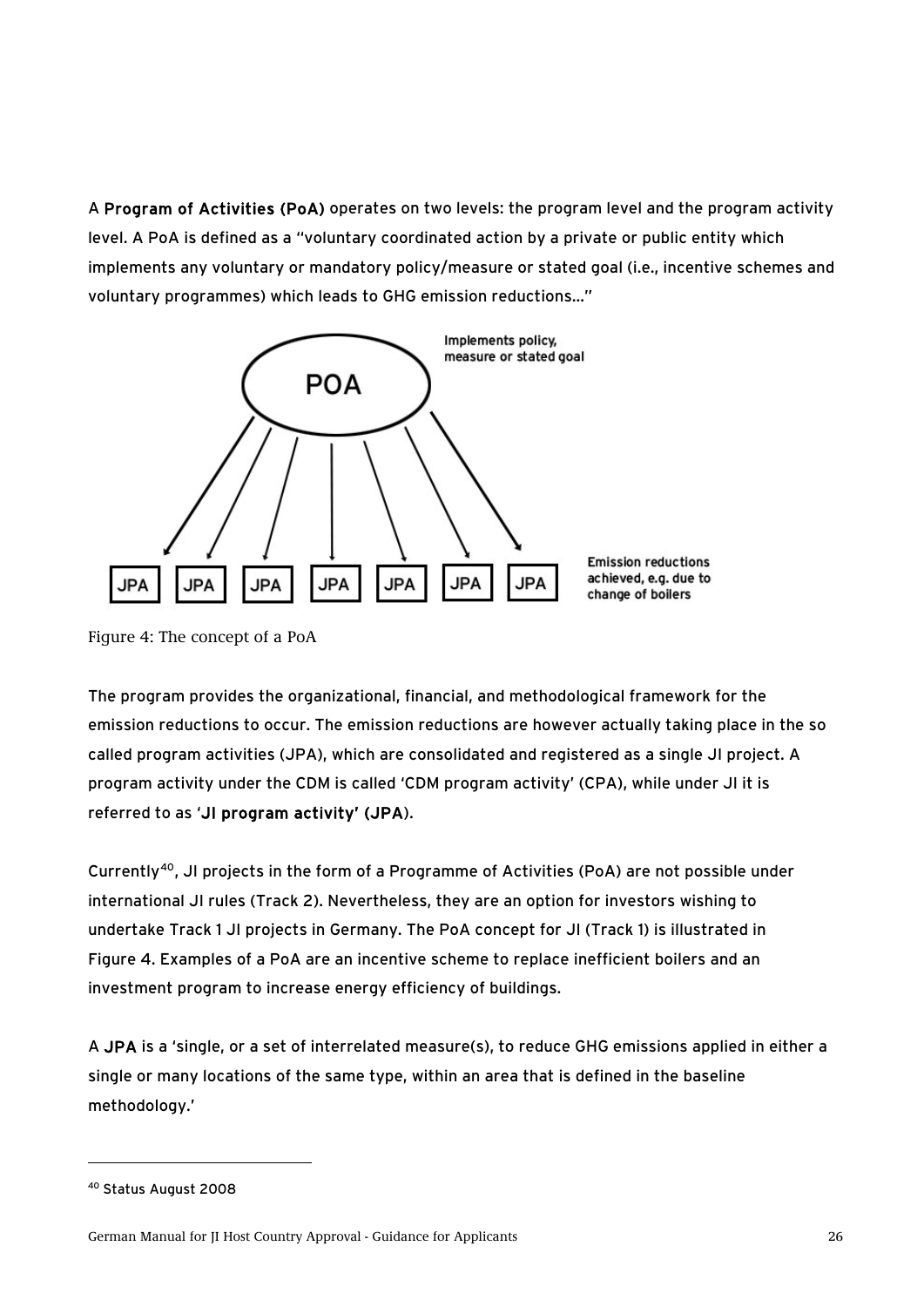JPAs which fulfill the initially defined characteristics can be added to the PoA at any time during the crediting period of the PoA, but terminate at the end of the crediting period of the PoA. Because of this openness, the number and exact location of participants joining the project activity, which is possible even after the start of the PoA, do not have to be predetermined. However a maximum mitigation potential of the PoA will be defined in the German LoA as a safeguard. In this, the PoA distinguishes itself from a bundle which 'bundles' a certain type and number of projects which are known in advance. Furthermore, JPAs are all identical to each other, can be identified clearly, and take place in the same type of facility or installation.

As far as eligibility and approval procedures are concerned, the same rules apply to a Programme of Activities as to any other German JI project under Track 1 (see section [4.1.4.2\)](#page-38-0). However, additionality<sup>[41](#page-26-0)</sup> has to be demonstrated at the level of the PoA (by the project initiator) as well as for a representative sample on the JPA level.

For JI Track 1 projects taking place in Germany certain deviations from international CDM rules are allowed. E.g. while according to international CDM rules, the PoA can apply no more than one baseline and monitoring methodology to all its CPAs, the application of two or more methodologies is permissible for PoAs under Track 1 in Germany. Another difference is that it suffices to prove additionality for an exemplary JPA if the relevant data is collected for each JPA during the project activity. PoA specific difficulties in proving additionality for single JPAs can thus be overcome by using conservative statistical estimates as a baseline. Compared to the requirements of relevant CDM guidance, Germany does not necessarily require that the PoA demonstrates that net reductions in emissions for each CPA under the PoA are real and measurable, if only the aggregate statistical emission reduction truly depicts the overall effect. This is necessary to keep transaction costs low and avoid frustrating the specific advantage of PoAs to tap the potential of a large number of small sources. This can be achieved by choosing a sound and conservative blanket approach to defining the appropriate baseline.

<span id="page-26-0"></span><sup>41</sup> For details on additionality, see section 4.1.4.2.3.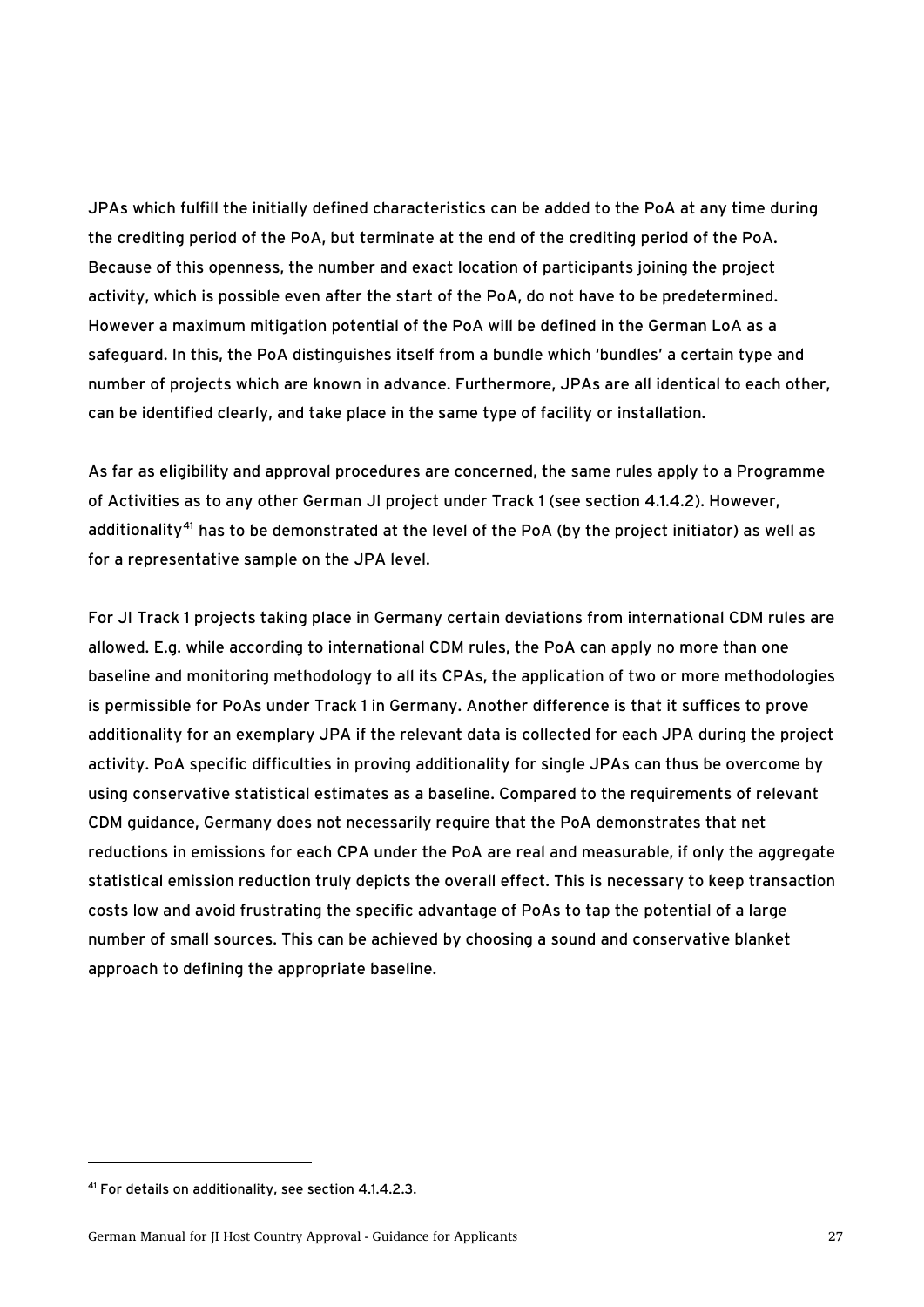<span id="page-27-0"></span>Possibility to tap the reduction potential of a large number of small activities, as

- the number and location of single JPAs does not have to be identified in advance
- additionality on the project activity level has only to be proven for one or a small number of exemplary JPAs
- baseline setting can follow a blanket approach which only has to be monitored in a representative sample of JPAs
- transaction costs per JPA are significantly lower compared to other JI project activities

Box 1: Advantages of a PoA

Further details on the international concept of Programmatic CDM can be found e.g. in the publication ['Scaling Up Demand–Side Energy Efficiency Improvements through Programmatic](http://www.esmap.org/filez/pubs/11212007125014_ScalingUpDemandSideEE.pdf)  [CDM](http://www.esmap.org/filez/pubs/11212007125014_ScalingUpDemandSideEE.pdf)' [42](#page-27-1).

Programmatic JI projects taking place in Germany have already been approved by the DEHSt. For information on JI projects in Germany (including a list of JI projects under validation and JI projects approved by the DEHSt), see the [DEHSt website](http://www.dehst.de/cln_090/nn_476696/DE/JI__CDM/JI/JI__Zustimmung/JI__Zustimmung__node.html?__nnn=true)<sup>[43](#page-27-2)</sup>.

## **3.7. Institutions relevant to JI (Track 2)**

## **3.7.1. The CMP**

 $\ddot{ }$ 

As the highest body of the Kyoto Protocol, the CMP (short for COP/MOP)<sup>[44](#page-27-3)</sup> has the authority over the flexible mechanisms. The Parties to the Kyoto Protocol meet annually at the COP/MOP to discuss issues of with regard to the further development and implementation of the Kyoto Protocol.

<span id="page-27-1"></span><sup>42</sup> ESMAP Technical Paper 120/07, December 2007, available for download at:<br>http://www.esmap.org/filez/pubs/11212007125014\_ScalingUpDemandSideEE.pdf

<span id="page-27-2"></span><sup>43</sup>[http://www.dehst.de/cln\\_090/nn\\_476696/DE/JI\\_\\_CDM/JI/JI\\_\\_Zustimmung/JI\\_\\_Zustimmung\\_\\_node.html?\\_\\_nn=](http://www.dehst.de/cln_090/nn_476696/DE/JI__CDM/JI/JI__Zustimmung/JI__Zustimmung__node.html?__nn=true) [true](http://www.dehst.de/cln_090/nn_476696/DE/JI__CDM/JI/JI__Zustimmung/JI__Zustimmung__node.html?__nn=true)<br><sup>44</sup> COP/MOP is the abbreviation for 'Conference of the Parties (to the UNFCCC) serving as the Meeting of the

<span id="page-27-3"></span>Parties (to the Kyoto Protocol)'.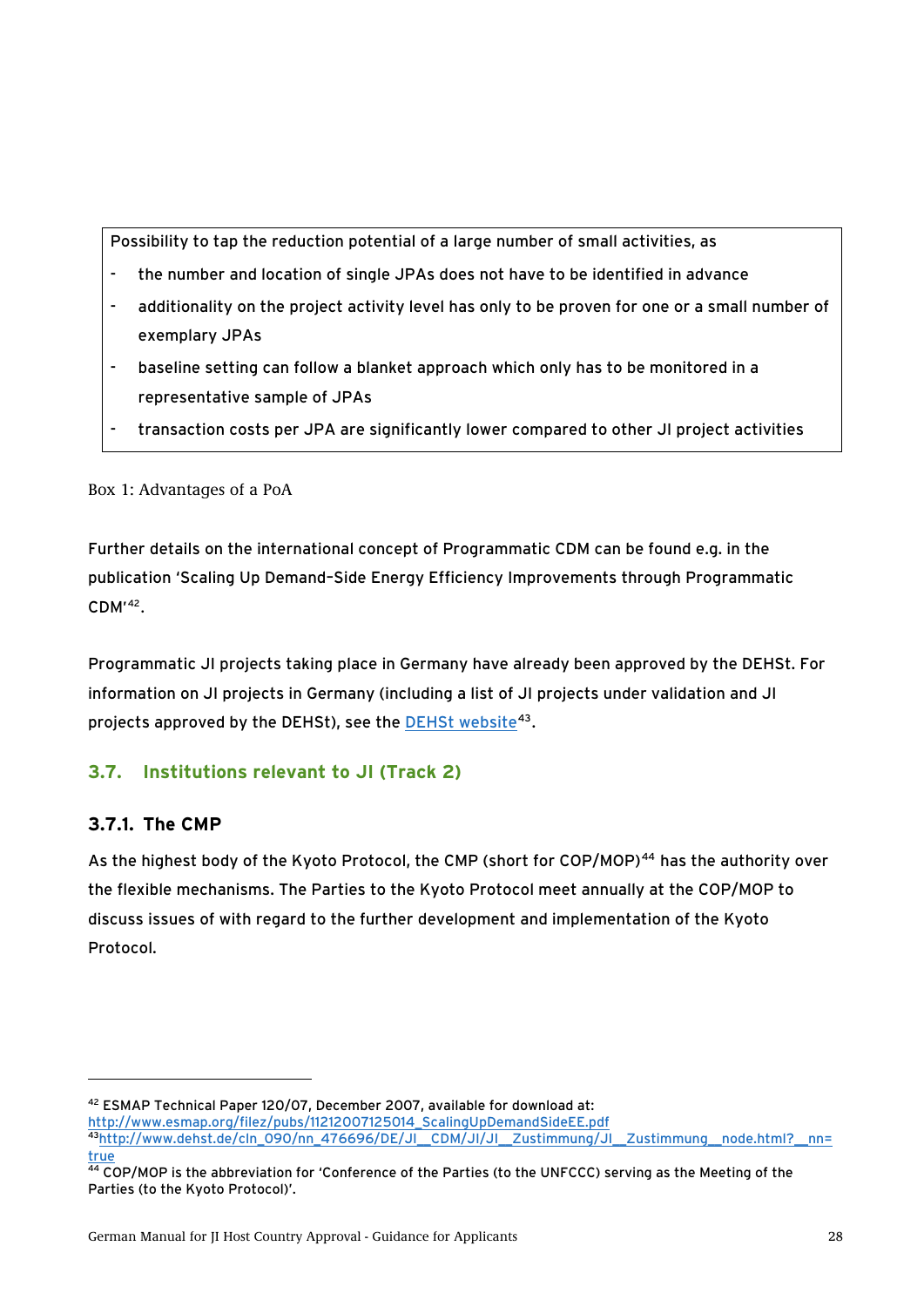## <span id="page-28-0"></span>**3.7.2. The JI Supervisory Committee (JISC)**

The JI Supervisory Committee (JISC) supervises the actual operation of JI Track 2, under the authority and guidance of the CMP. The most important responsibilities<sup>[45](#page-28-1)</sup> of the JISC are:

- The elaboration of rules of procedure for JI additional to those contained in the JI guidelines;
- The elaboration of templates for JI project design documents (PDD);
- The review and revision of reporting guidelines and criteria for baseline and monitoring;
- The accreditation of [Independent Entities.](http://ji.unfccc.int/AIEs)
- The publication of a list of all approved JI projects and the assignment of unique project identifiers

The JISC consists of ten members and ten alternate members of the Parties to the Kyoto Protocol.[46](#page-28-2) Since February 2006, it has held meetings every few months.

Agendas of these meetings, meeting reports, relevant documents and webcasts are available at the <u>JISC website</u>.<sup>[47](#page-28-3)</sup>

In case of a review of JI projects, the JISC sets up review teams (JISC-RTs) on a case-by-case basis to assist it in conducting reviews. A review team consists of two JISC members who are responsible for supervising the review, and external experts, as appropriate. For the detailed procedures regarding the JISC-RTs, see the document ['Terms of reference for experts appraising](http://ji.unfccc.int/Sup_Committee/Meetings/003/Reports/JISC03report_Annex_4.pdf)  [determinations or participating in review teams under the verification procedure under the Joint](http://ji.unfccc.int/Sup_Committee/Meetings/003/Reports/JISC03report_Annex_4.pdf)  [Implementation Supervisory Committee'](http://ji.unfccc.int/Sup_Committee/Meetings/003/Reports/JISC03report_Annex_4.pdf) [48](#page-28-4).

<span id="page-28-2"></span><span id="page-28-1"></span><sup>&</sup>lt;sup>45</sup> For more details see the <u>JI guidelines in 9/CMP.1, Annex, paragraph 3</u>.<br><sup>46</sup> Three members from an Annex I Party with an economy in transition, three members from an Annex I Party not belonging to those with an economy in transition, three members from a non-Annex I Parties and one from the group of small island developing states.

<span id="page-28-4"></span><span id="page-28-3"></span><sup>47</sup> [http://ji.unfccc.int/Sup\\_Committee](http://ji.unfccc.int/Sup_Committee) 48 [http://ji.unfccc.int/Sup\\_Committee/Meetings/003/Reports/JISC03report\\_Annex\\_4.pdf](http://ji.unfccc.int/Sup_Committee/Meetings/003/Reports/JISC03report_Annex_4.pdf)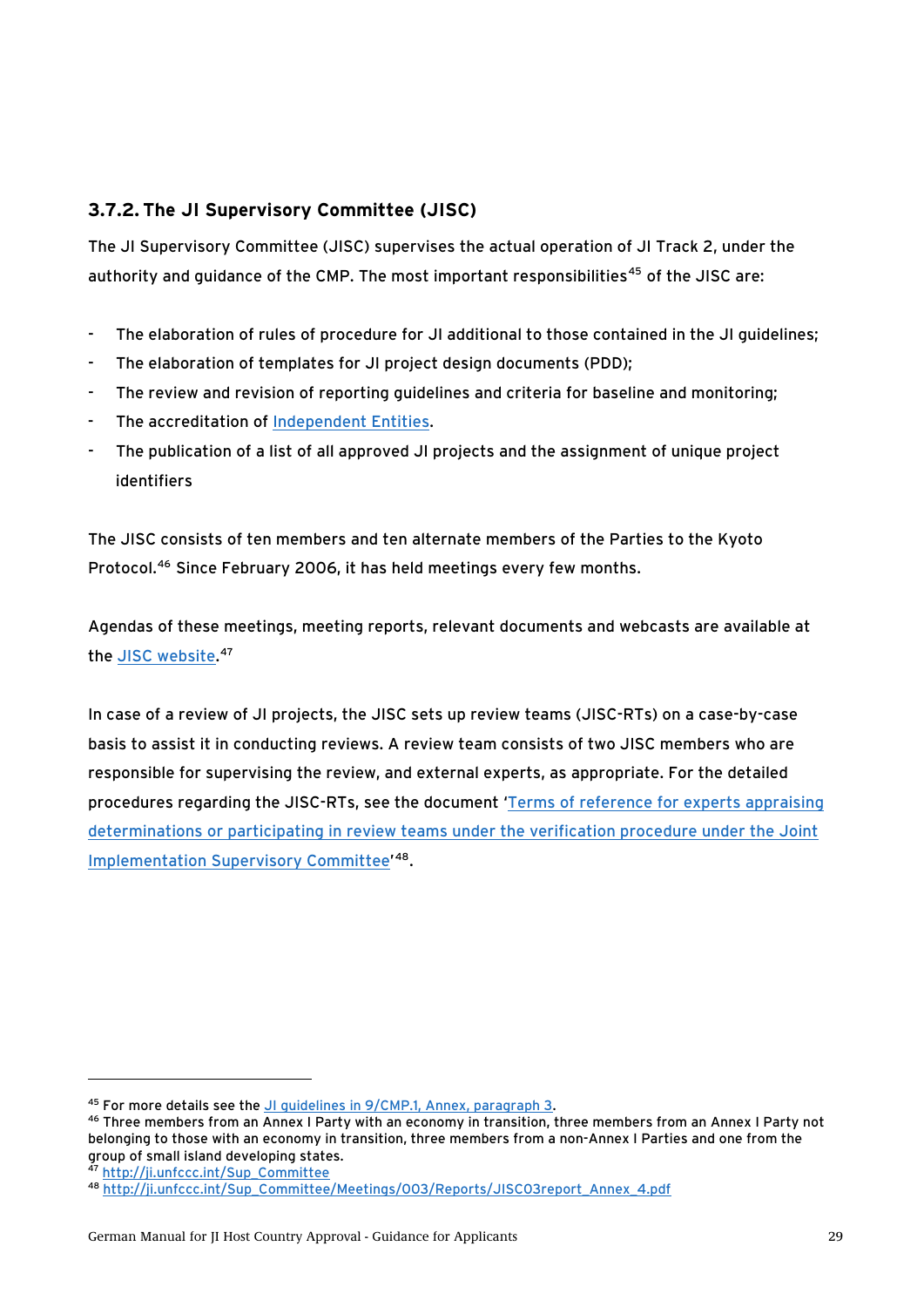## <span id="page-29-0"></span>**3.7.3. Subcommittees, panels and working groups**

The JISC may establish subcommittees, panels or working groups to assist it in performing its functions. As of June 2006, the JISC has established an accreditation panel (JI-AP).

#### JI Accreditation Panel (JI-AP)

Under the guidance of the JISC, the JI-AP is supposed to elaborate recommendations to the JISC on accreditation of applicant independent entities as well as on accreditation, withdrawal of accreditations and re-accreditation of Accredited Independent Entities (AIEs).

The JISC can at any time establish new subcommittees, working groups and panels. For the current status on panels and working groups, see the [JISC website](http://ji.unfccc.int/Panel_WG)<sup>[49](#page-29-1)</sup>.

## **3.7.4. Designated Focal Points (DFP)**

Besides the institutions and bodies at the international level, the Kyoto Protocol requires that all Annex I Parties participating in JI projects designate a national authority responsible for JI, called Designated Focal Point (DFP). The DFP is the analogue to the Designated National Authority (DNA) under the Clean Development (CDM).

A [list of established DFPs](http://ji.unfccc.int/JI_Parties)<sup>[50](#page-29-2)</sup> and their contact information is available at the UNFCCC secretariat's website. The German DFP is the German Emissions Trading Authority ([Deutsche](http://www.dehst.de/EN)  [Emissionshandelsstelle, DEHSt](http://www.dehst.de/EN)<sup>[51](#page-29-3)</sup>) at the Federal Environment Agency (Umweltbundesamt). Approval procedures of the DEHSt are described in section [4.1.4.1](#page-36-1).

<span id="page-29-1"></span><sup>49</sup> http://ji.unfccc.int/Panel\_WG<br><sup>50</sup> http://ji.unfccc.int/JI\_Parties<br><sup>51</sup> <http://www.dehst.de/EN>

<span id="page-29-2"></span>

<span id="page-29-3"></span>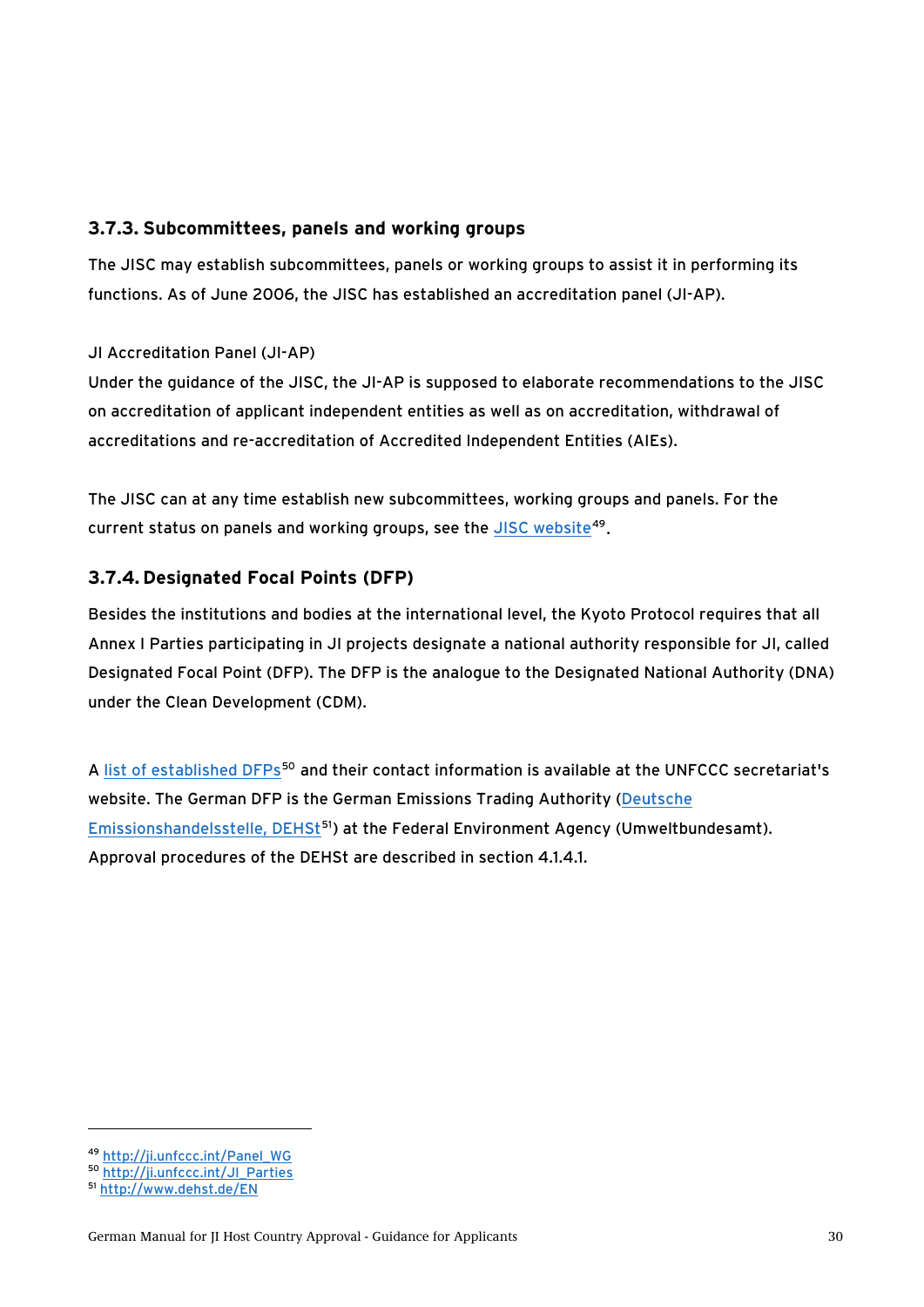## <span id="page-30-0"></span>**3.7.5. Accredited Independent Entities (AIE)**

An Accredited Independent Entity (AIE) is an independent entity accredited by the JISC based on a set of internationally agreed standards and procedures. Under JI Track 2, AIEs are responsible for determining if the PDD and the ensuing emission reductions or removals meet the requirements of Article 6 of the Kyoto Protocol and the JI guidelines.

For decisions on accreditation of independent entities, the status on accreditation of AIEs, as well as a list of applicant IEs (and the respective sectoral scopes they are applying or are accredited for), see the respective section at the [UNFCCC website](http://ji.unfccc.int/AIEs)<sup>[52](#page-30-1)</sup>.

<span id="page-30-1"></span><sup>52</sup> <http://ji.unfccc.int/AIEs>

German Manual for JI Host Country Approval - Guidance for Applicants 31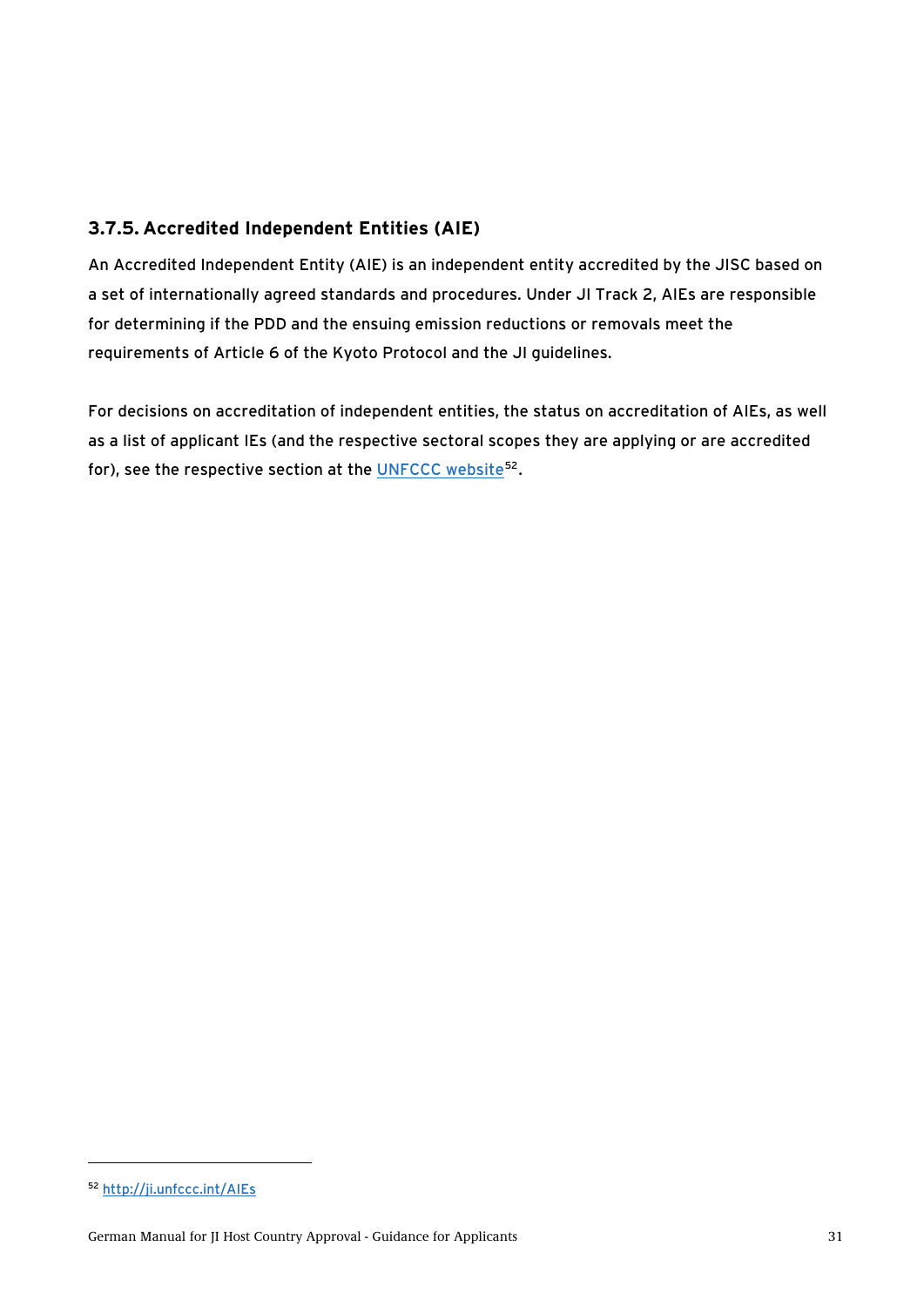## <span id="page-31-1"></span><span id="page-31-0"></span>**4. THE JI PROCEDURES IN GERMANY**



<span id="page-31-2"></span>Figure 5: JI project cycle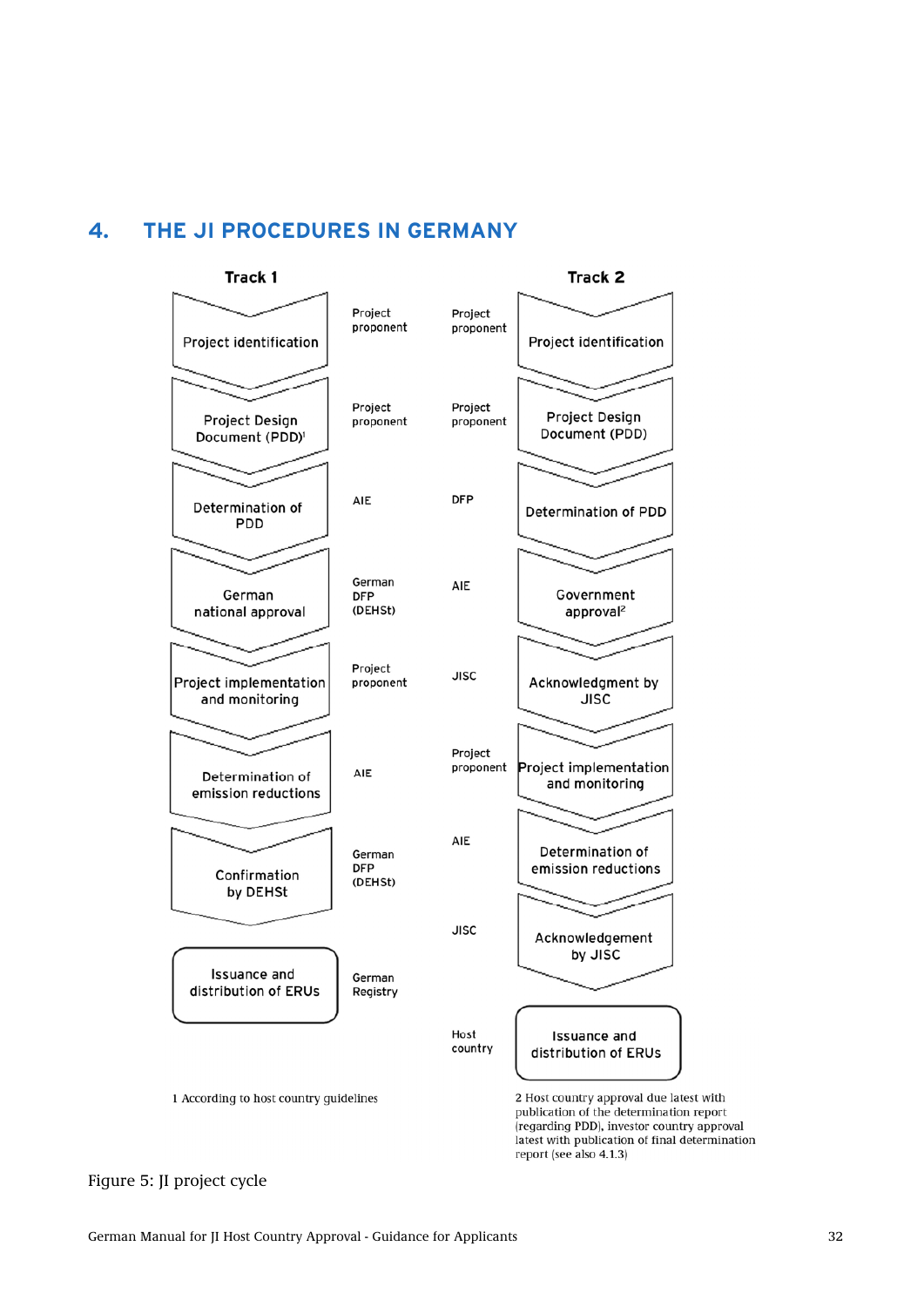#### <span id="page-32-1"></span><span id="page-32-0"></span>**4.1. Rules and procedures for JI in Germany**

#### <span id="page-32-5"></span>**4.1.1. Track 1 vs. Track 2**

The project cycle under JI Track 2 is based on international rules and modalities. Since the implementation of the CDM is far ahead of the one of JI, the JI project cycle under Track 2 to some extent draws on the CDM rules and modalities. The verification procedure under Track 2 which was launched by the JISC on 26 October 2006 is illustrated in the right part of [Figure 5.](#page-31-2) The terminology referring to the element of the project cycle for JI is less clear than under the CDM, as under JI the term 'determination' is used for the validation of the PDD as well as the verification of emission reductions, while the whole project cycle under Track 2 is often called the 'verification procedure' under JI Track 2. In order to clarify which step of the project cycle is referred to, the terms 'determination of the PDD' (equal to validation under the CDM) and 'determination of emission reductions' (equal to verification under the CDM[53](#page-32-2)) are used.

Under Track 1, the host country carries out the verification of the JI project based on its own national rules and procedures. Germany's guidelines for the approval of JI projects hosted by Germany are laid down in Section 5 of the ['Act Implementing the Project-Based Mechanisms of the](http://www.gesetze-im-internet.de/promechg/index.html)  [Kyoto Protocol](http://www.gesetze-im-internet.de/promechg/index.html)'<sup>[54](#page-32-3)</sup> (ProMechG).<sup>[55](#page-32-4)</sup> The left part of [Figure 5](#page-31-2) illustrates the JI project cycle under Track 1 in Germany. JI projects implemented in Germany require a formal approval by a foreign investor party. According to the ProMechG, the requirements for project documentation and the application procedure (e.g. PDD, determination of PDD by AIE, investor country approval) for Track 1 are the same as those under Track 2. The main difference for Track 1 is that there is no involvement of the JISC.

In case a country is eligible for Track 1, project participants can choose between Track 1 and Track 2. While the project cycle under Track 1 depends on the respective host country procedures, Track 1 projects may be subject to additional risks. One of these risks relates to the possibility that a host country can lose its Track 1 eligibility in the future. In this case, a project developed or even implemented under Track 1 has to pass the verification procedure of the JISC, which is an additional effort delaying the generation of ERUs and implying the risk of potential refusal of the project.

<span id="page-32-4"></span><span id="page-32-3"></span>

<span id="page-32-2"></span><sup>&</sup>lt;sup>53</sup> The determination of emission reductions is often also called the 'final determination'.<br><sup>54</sup> <http://www.gesetze-im-internet.de/promechg/index.html><br><sup>55</sup> Guidelines for the approval of JI projects outside of Germany a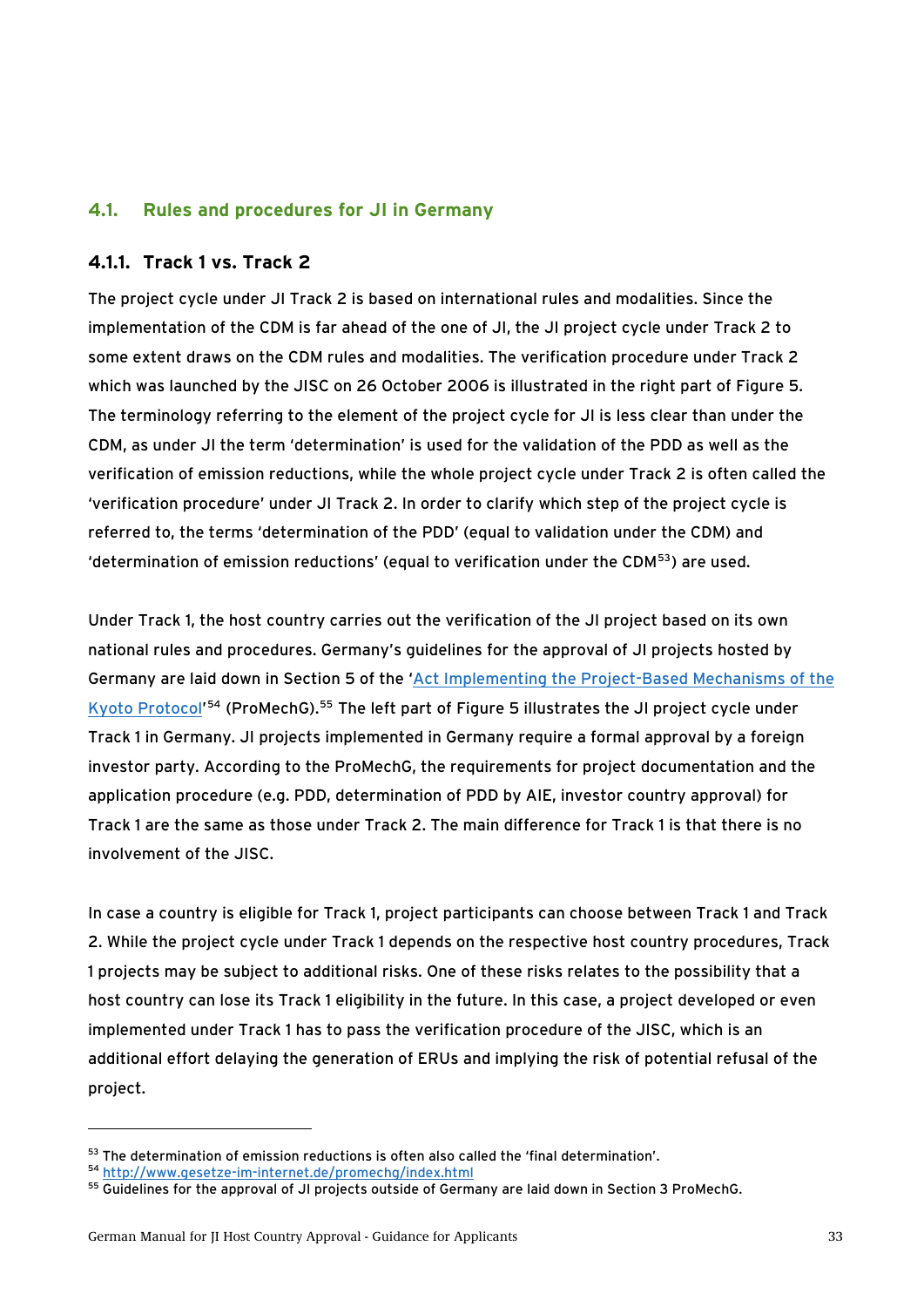<span id="page-33-0"></span>Another advantage of choosing Track 2 is that the limitations for the transfer of emission units, especially those relating to the commitment period reserve, do not apply to ERUs generated under Track 2. The commitment period reserve consists of a share of units that Parties with targets under the Kyoto Protocol are not allowed to sell in order to avoid overselling. As ERUs generated under Track 2 are exempt<sup>[56](#page-33-1)</sup> from this limitation, a Party which has generated credits successfully under JI Track 2 is allowed to transfer these independently of the amount of credits held in its commitment period reserve. A disadvantage of Track 2 is however that there are additional fees to be paid at international level which project proponents do not have to incur under Track 1.

In the following, we describe the project cycle for JI projects hosted by Germany under both tracks. Special rules apply to small-scale projects (see section [3.5\)](#page-23-6)

#### **4.1.2. Project identification**

Most of JI project starts with a project idea submitted by the project initiator. Usually, project proponents conduct a feasibility study in order to assess if it is worth proceeding with a project idea. A feasibility study includes a rough estimation of the potential emission reductions of the project, the cost to achieve these emission reductions, a check if the project is in line with the international JI guidelines as well as an appraisal of the likelihood of project approval by the Parties involved.

A Project Idea Note (PIN) is elaborated either as part of the feasibility study or as a next step, based on a positive judgment on the suitability of the projects under JI. A PIN is a document providing a rough overview of the project, including indicative information on anticipated emission reductions, information regarding the additionality and a preliminary overview of the financials of the project. Although, the development of a PIN is not an obligatory step of the project cycle under Track 2, it is useful for the presentation of the project to the host and investor country authorities (DFP) and potential investors.

It is recommended that project proponents contact the German DFP (DEHSt) at this stage in order to check for the exact requirements of the participating bodies. The DEHSt offers a range of services to support project developers at this stage. One of these is e.g. the provision of a Letter of Endorsement (LoE)<sup>[57](#page-33-2)</sup>.

<span id="page-33-1"></span> $56$  The exemption also applies other limitations to transfer units under Art. 17 (emission trading).<br> $57$  Sometimes also called 'Letter of no objection' (LoNo)

<span id="page-33-2"></span>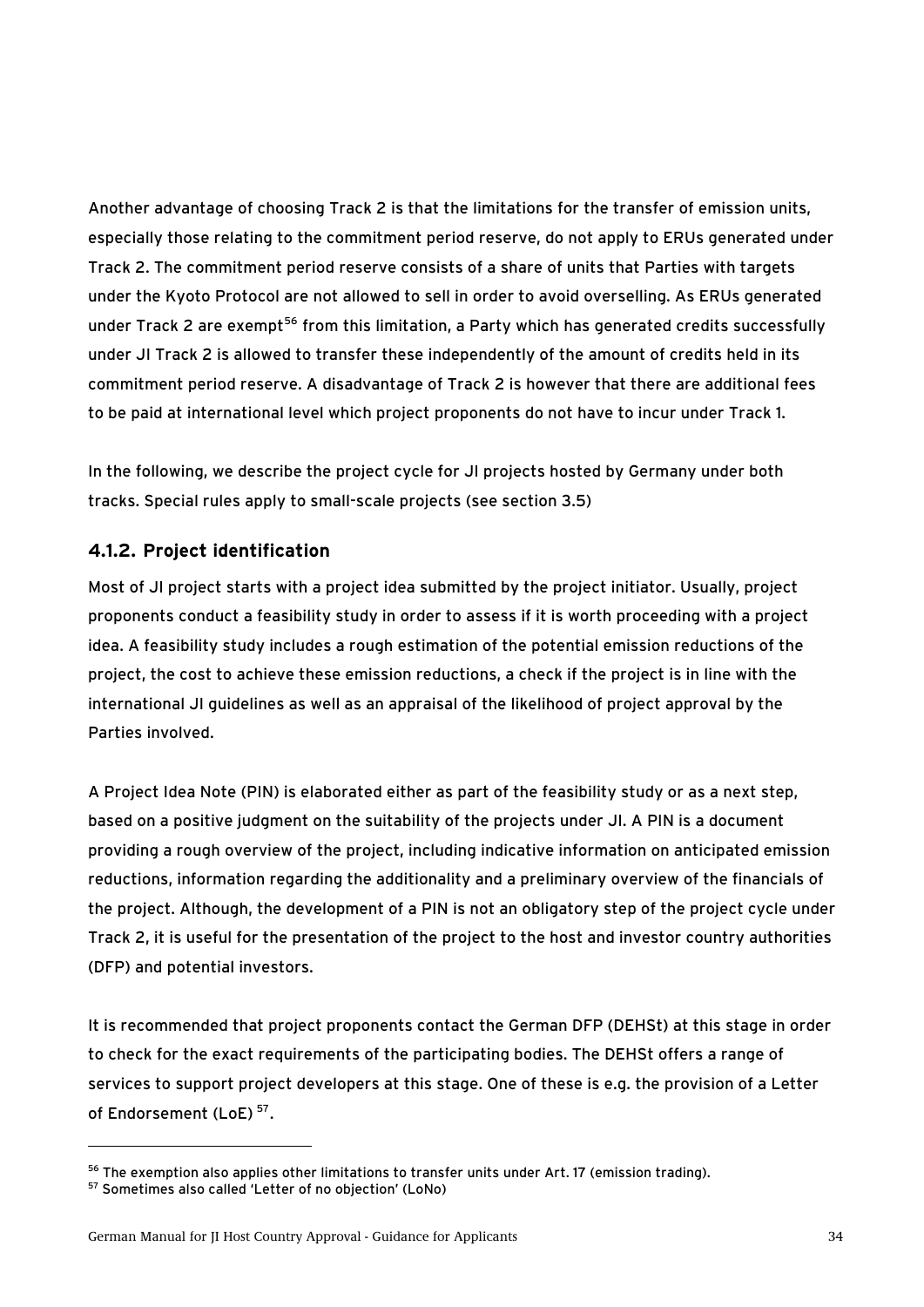<span id="page-34-0"></span>A 'Letter of Endorsement' (LoE) represents a legally non-binding statement that the DEHSt generally supports the respective project. A LoE is issued if – based on the information available and provided in the PIN– the DEHSt has come to the conclusion that a later approval of the project is very likely. In order to apply for a LoE, applicants have to submit following documents to the DEHSt:

- 1. Written request for endorsement;
- 2. Filled in form of the 'Project Idea Note (PIN)' or a similar project description

The written requests and the accompanying documents can be submitted in German or English. While the written request should be sent in hard copy, other required documents can be provided in digital format (e.g. by e-mail or CD-ROM).

A PIN form for host country approval by Germany is [provided by the DEHSt.](http://www.dehst.de/JI) It helps project proponents to check eligibility criteria and baselines for JI projects implemented in Germany, offers guidance on the information which needs to be provided to the DEHSt for obtaining a Letter of Endorsement (LoE).

## **4.1.3. Development of the Project Design Document (PDD)**

The next step in the project cycle under both tracks is the development of the project design document (PDD) which contains information on the essential technical and organizational aspects of the project (project, baseline, additionality, monitoring, project participants, crediting period etc.). The PDD is the key input for the determinations of the JI project and its emission reductions.

Similar to the EB for the CDM, the JISC has elaborated a JI PDD form and guidelines for project proponents using the PDD form. The most recent versions of the [official PDD forms](http://ji.unfccc.int/Ref/Forms.html) are available in the section 'Forms' of the UNFCCC secretariat's website.[58](#page-34-1) Please note that different PDD forms have to be used for small-scale projects, bundled small-scale projects and large projects. The JISC has provided <u>[guidelines for completing the PDD form](http://ji.unfccc.int/Ref/Docs.html)</u><sup>[59](#page-34-2)</sup> which can be downloaded from the documents section of the UNFCCC secretariat's websi te.

<span id="page-34-2"></span><span id="page-34-1"></span><sup>58</sup> <http://ji.unfccc.int/Ref/Forms.html><br>59 <http://ji.unfccc.int/Ref/Docs.html>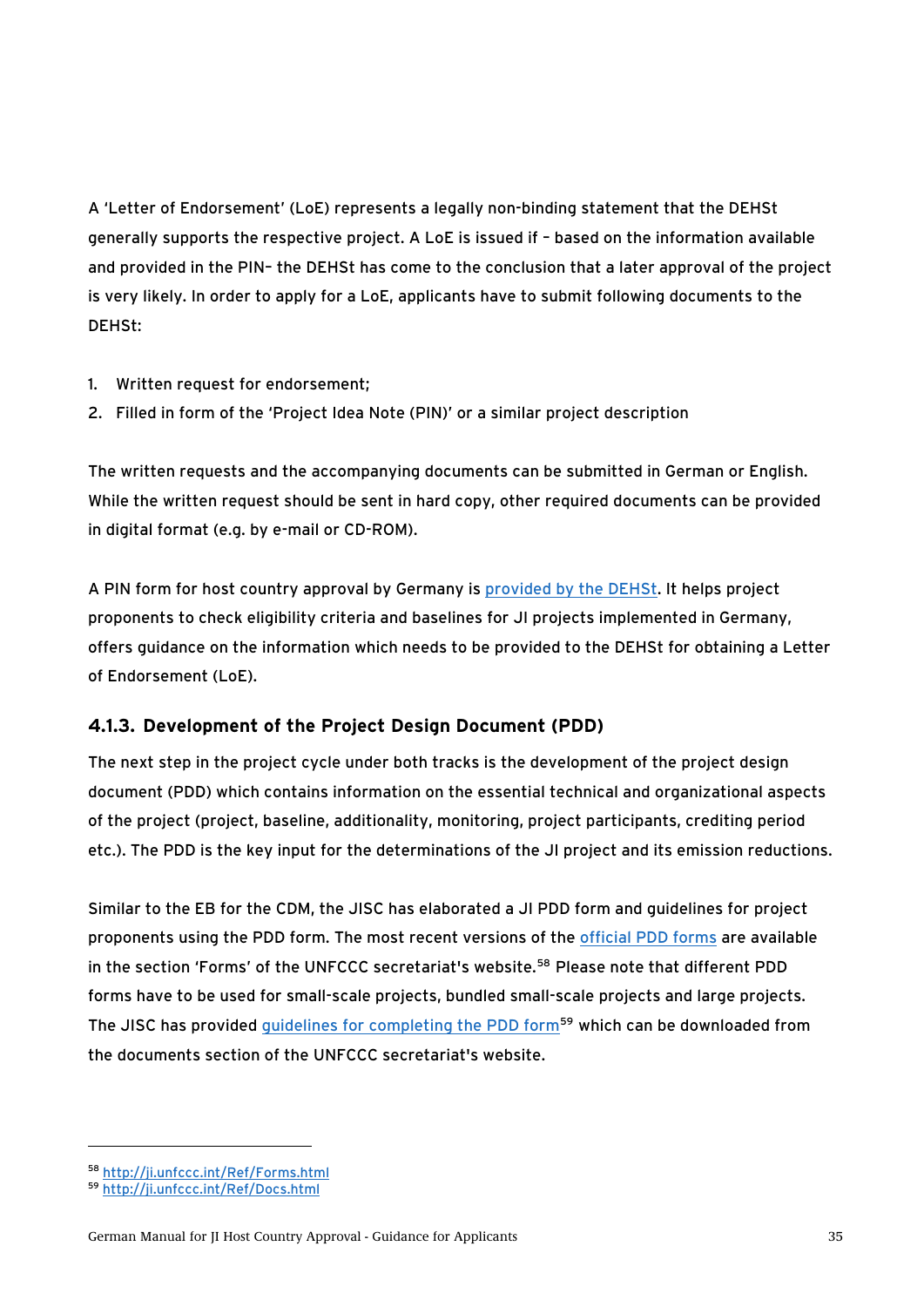While the forms have been elaborated for the international project cycle under Track 2, JI Track 1 projects hosted by Germany should use the same forms and documentation as used for the Track 2 procedures.

The main sections of a JI - PDD include the following:

- A. General description of the project
- B. Baseline

 $\ddot{ }$ 

- C. Duration of the project / crediting period
- D. Monitoring plan
- E. Estimation of greenhouse gas emission reductions
- F. Environmental impacts
- G. Stakeholders' comments

Annex 1: Contact information on project participants Annex 2: Baseline information Annex 3: Monitoring plan

International requirements for JI projects with regard to the baseline and monitoring plan included in the PDD are specified in the JI quidelines<sup>[60](#page-35-0)</sup> and the 'Guidance on baseline setting and [monitoring'](http://ji.unfccc.int/Ref/Documents/Baseline_setting_and_monitoring.pdf) [61](#page-35-1) agreed on by the JISC. Specific aspects considered by the German DFP for approval of JI projects taking place in Germany are elaborated below (see section [4.1.4.2\)](#page-38-0).

<sup>60</sup> <http://unfccc.int/resource/docs/2005/cmp1/eng/08a02.pdf#page=2>

<span id="page-35-1"></span><span id="page-35-0"></span><sup>61</sup> [http://ji.unfccc.int/Ref/Documents/Baseline\\_setting\\_and\\_monitoring.pdf](http://ji.unfccc.int/Ref/Documents/Baseline_setting_and_monitoring.pdf)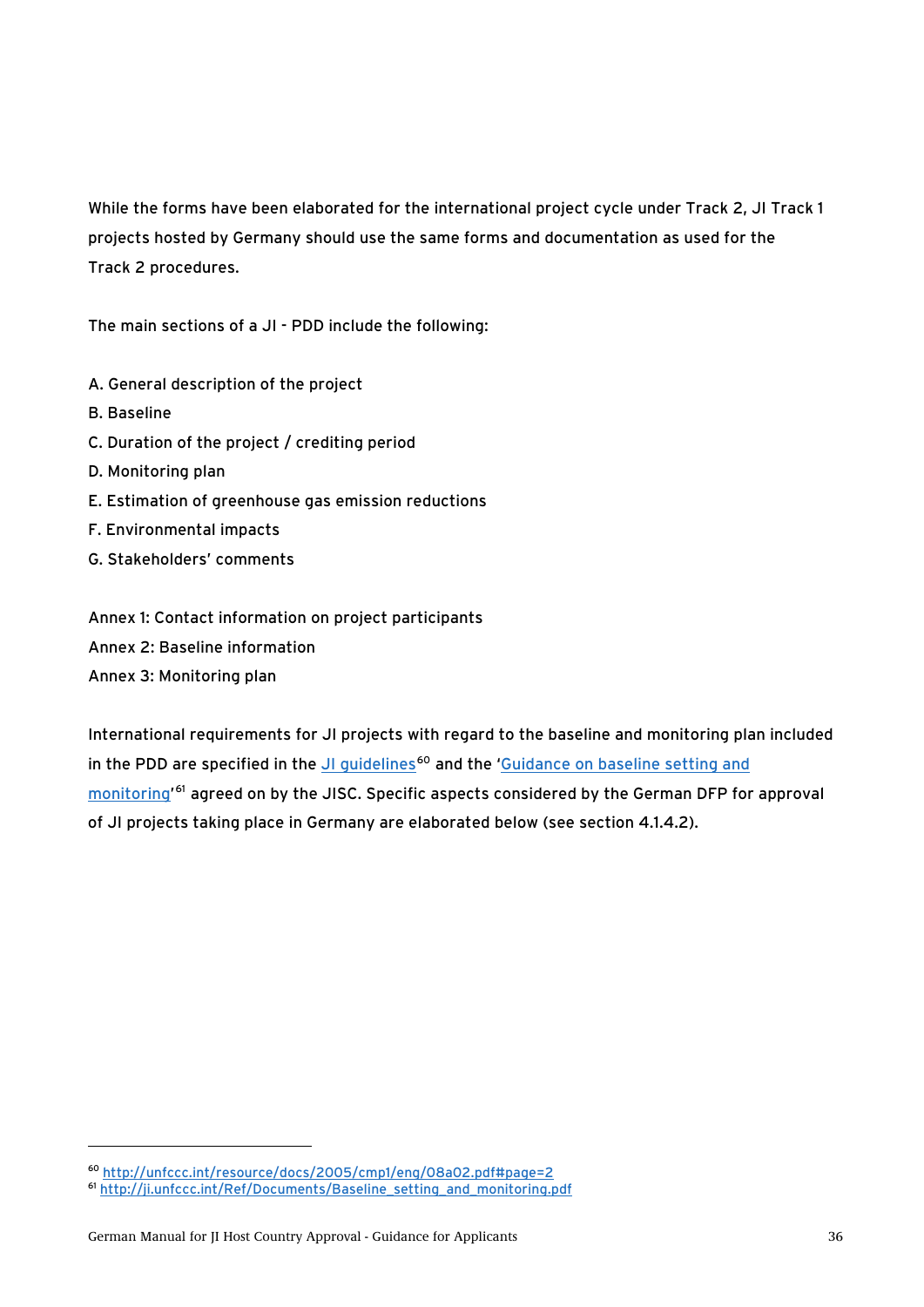## <span id="page-36-0"></span>**4.1.4. Government approval**

The JI guidelines (Track 2) stipulate that for the determination of the PDD, project participants have to submit information to the AIE on whether the project has been approved by the Parties involved (meaning by the host and the investor country). The JISC at its sixth meeting clarified by what point in time host and investor country approval have to be provided to the AIE $^{62}$  $^{62}$  $^{62}$ :

- a. When the AIE submits the determination report regarding the PDD for publication, only host country approval has to be provided to the AIE;
- b. When the AIE submits the final determination report for publication, investor country approval by at least one country other than the host country has to be provided to the AIE.

Such a government approval comprises the issuance of a so-called 'Letter of Approval, LoA' by the respective DFP. Each DFP can decide how to structure its approval procedure and criteria. Project proponents should therefore get in touch with the DFP(s) at an early stage of project development in order to find out about the respective requirements and procedures (see also section [4.1.1\)](#page-32-5)<sup>[63](#page-36-3)</sup>.

Under Track 2, (host) government approval is a pre-requisite for the acknowledgement by the JISC of the determination of the PDD and thus, the acceptance of the project under international rules. However, under Track 1 the host country government - in this case Germany - takes the final decision (without involvement of the JISC). In the following, the German approval procedure is described in more detail.

## <span id="page-36-4"></span><span id="page-36-1"></span>**4.1.4.1. Approval procedure of the DEHSt**

The German DFP (called Deutsche Emissionshandelsstelle, DEHSt) is located in the Federal Environment Agency (UBA), an affiliated agency of the Federal Ministry for the Environment, Nature Conservation and Nuclear Safety (abbreviated in German, BMU).

The ProMechG distinguishes approval and endorsement of a JI project by the DEHSt. For further details on the endorsement, see section [4.1.1](#page-32-5).

<span id="page-36-2"></span><sup>62</sup> See agenda sub-item 5 c) of the JISC 6 meeting report.

<span id="page-36-3"></span><sup>&</sup>lt;sup>63</sup> It is common to request a 'Letter of Endorsement (LoE)' at an early stage of project development. For more details on the LoE, see the section on project identification.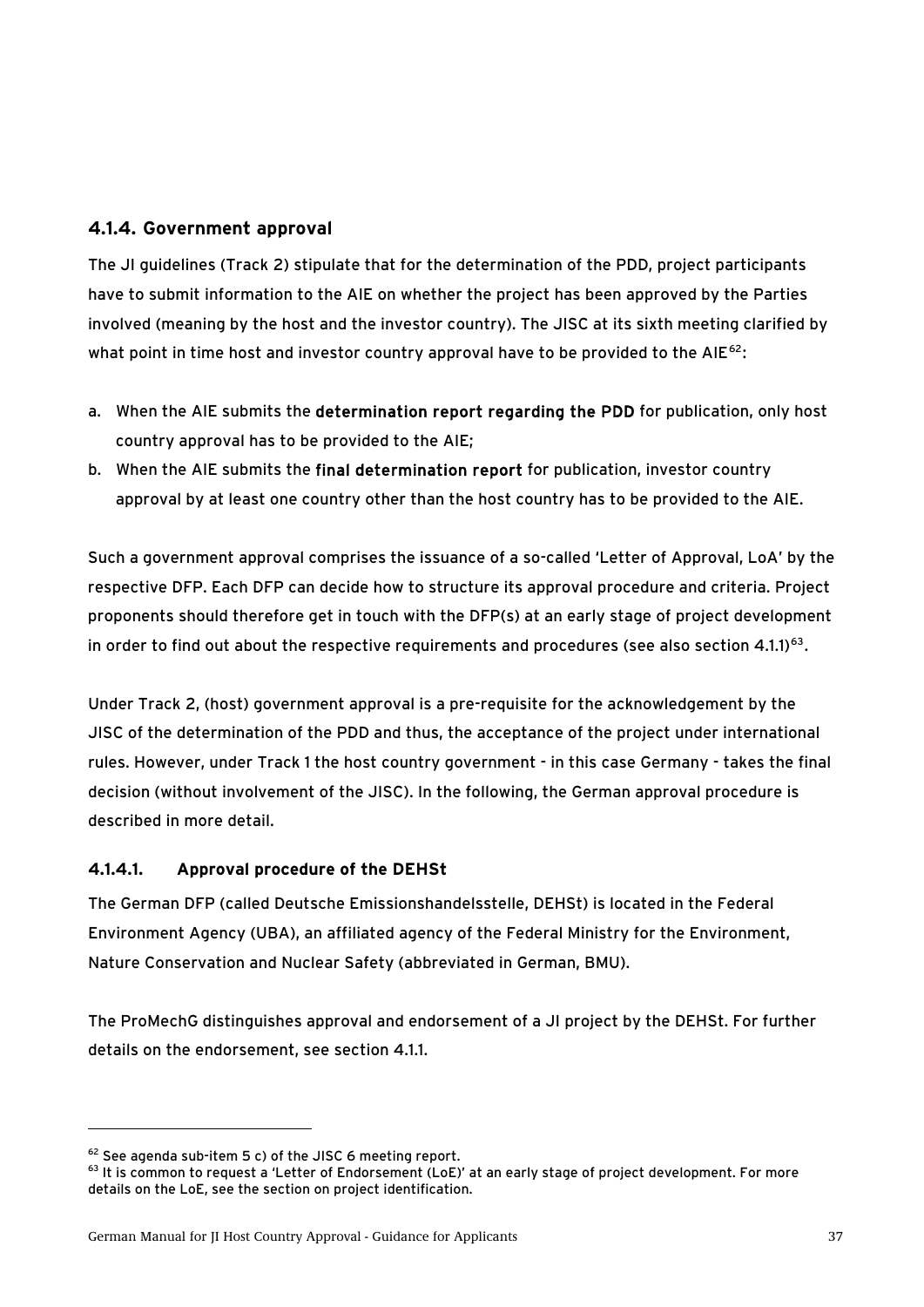'Approval' as defined by the ProMechG is the official authorisation by the German DFP of a project generating emission reduction credits.

According to ProMechG, the DEHSt checks the project documentation and the validation report and acknowledges that the projects fulfills the criteria laid out in Section 5 ProMechG by providing a 'Letter of Approval'. For the issuance of a letter of approval, project proponents also have to name an investor country.

A project is officially registered in the German national project registry after the Letter of Approval has been issued by the DEHSt and the investor country approval has been received. All JI projects hosted and approved by Germany will be registered in a national registry and in the [official JI database of the JISC](http://ji.unfccc.int/JI_Projects/ProjectInfo.html)<sup>[64](#page-37-0)</sup>.

The following documentation has to be submitted for receiving a Letter of Approval (LoA):

- 1. Written request for approval;
- 2. Project Design Document (PDD)
- 3. Determination Report (determination of the PDD);

Requests and the accompanying documents can be submitted in German or English. The signed request has to be sent in hard copy, while the other required documents can be provided in digital format (e.g. by e-mail or CD-ROM).

The DEHSt decides within two months after the receipt of the complete documentation on the request for approval of a JI project.

The DEHSt charges fees for the endorsement and approval of projects based on the cost ordinance (see ProMechGebV)<sup>[65](#page-37-1)</sup>. In Section 14 of the revised ProMechG, a new fee structure for the German approval process is outlined. Section 14 states that fees range from 20 to 600 €, depending on the amount of credits generated by the project and the administrative effort needed. For information on currently applicable fees, please consult the [DEHSt website](http://www.dehst.de/nn_484538/EN/JI__CDM/JI__CDM__node.html?__nnn=true)<sup>[66](#page-37-2)</sup>.

<span id="page-37-0"></span><sup>64</sup> [http://ji.unfccc.int/JI\\_Projects/ProjectInfo.html](http://ji.unfccc.int/JI_Projects/ProjectInfo.html)

<span id="page-37-1"></span><sup>&</sup>lt;sup>65</sup> A new cost ordinance (ProMechGebV) is available:<http://bundesrecht.juris.de/promechgebv/><br><sup>66</sup> [http://www.dehst.de/nn\\_484538/EN/JI\\_\\_CDM/JI\\_\\_CDM\\_\\_node.html?\\_\\_nnn=true](http://www.dehst.de/nn_484538/EN/JI__CDM/JI__CDM__node.html?__nnn=true)

<span id="page-37-2"></span>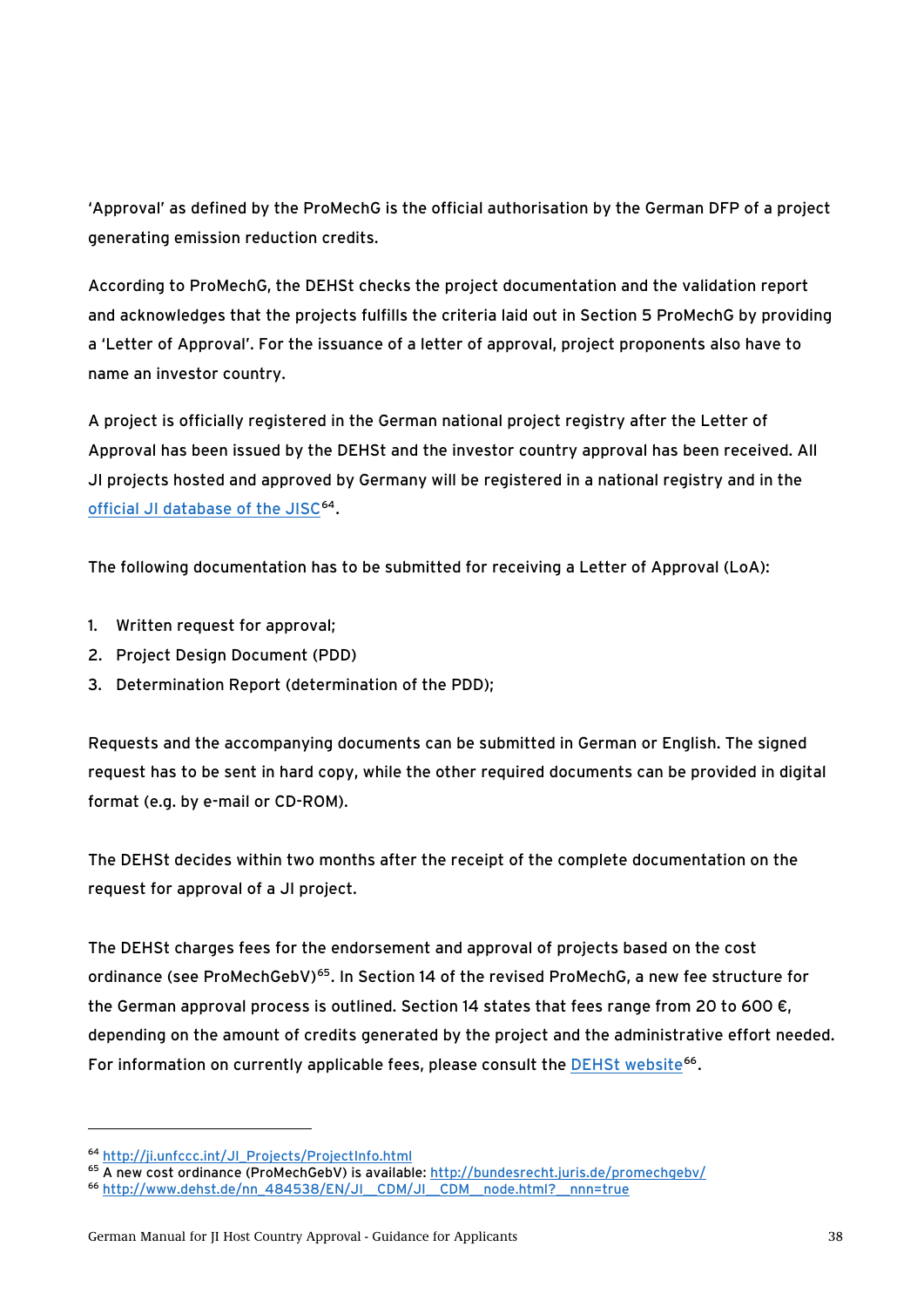Umweltbundesamt [Deutsche Emissionshandelsstelle](http://www.dehst.de/) Unit E 1.5 P.O. Box 330022 14191 Berlin Tel: +49 (0)30 8903-5050 Fax: +49 (0)30 8903-5010 Email: [German.dna.dfp@uba.de](mailto:German.dna.dfp@uba.de)

For further information visit the DEHSt website under <http://www.dehst.de/EN>

#### <span id="page-38-0"></span>**4.1.4.2. Criteria considered for approval**

The DEHSt has to approve those JI projects taking place in Germany which – based on the submitted documentation - fulfill the criteria laid down in Section 5 para. 1 ProMechG. Thus, approval is given, if

- 1. based on the project documentation and the validation report, the project can be expected to generate additional emission reductions
- 2. the project does not cause any significant, negative environmental impacts.

In the following, the most important criteria evaluated in the approval process of JI projects taking place inside Germany are described in more detail.

## **4.1.4.2.1. Eligible projects**

Only projects with emission reductions at the source are eligible for JI in Germany, thus excluding Land use, Land-use change and Foresty projects. Projects involving nuclear installations are also not eligible for JI in Germany. On the other hand, when calculating the baseline emissions for a project replacing conventional energy the share covered generally by nuclear energy in the specific region has to be deducted.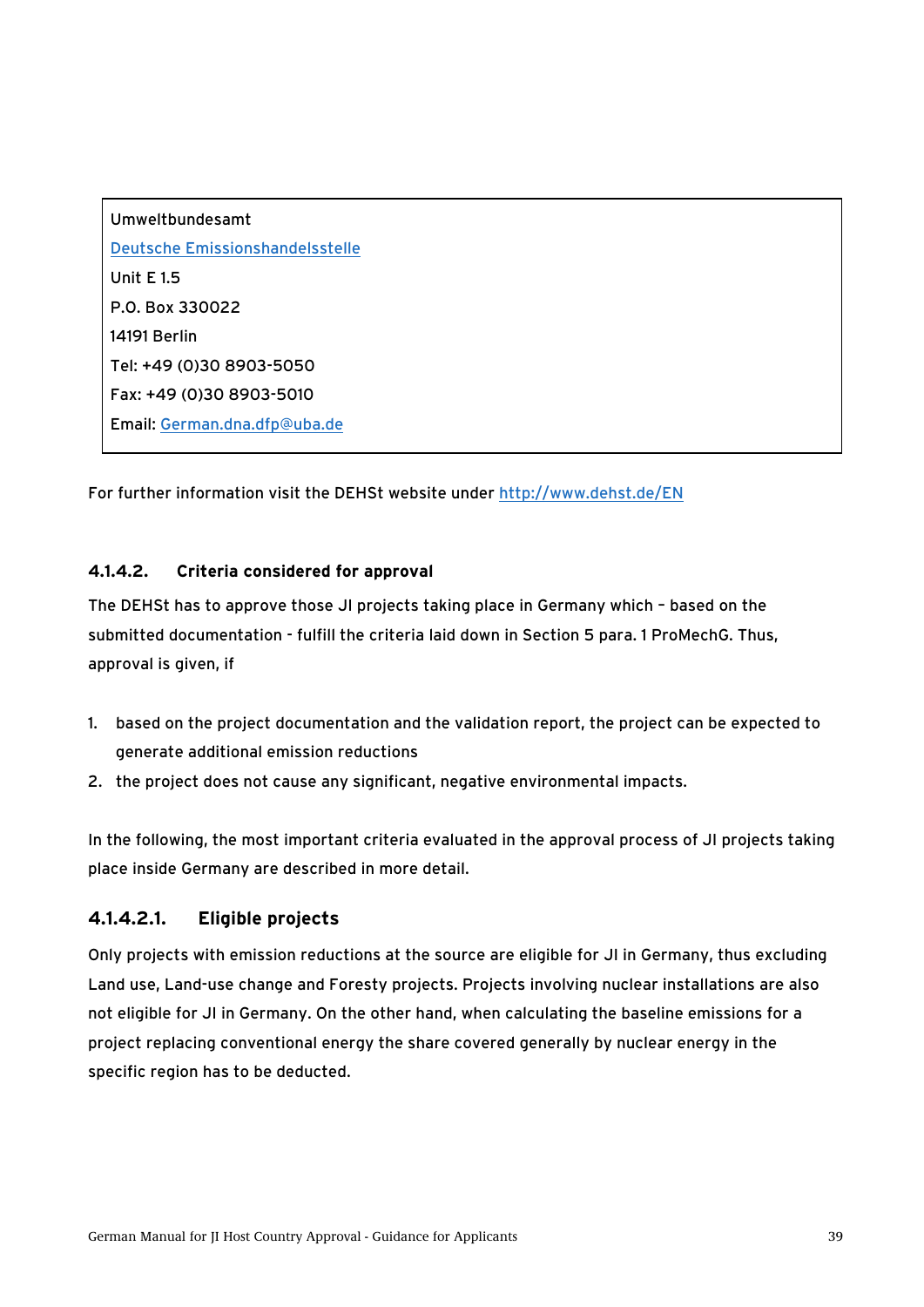Emission reductions due to electricity consumption from nuclear energy are not accounted for in the calculation of emission reductions due to the project activity.

- No sink projects, i.e. Land use, Land use change and Forestry activities (LULUCF)
- No projects involving nuclear installations

Box 2: Excluded project types

## **4.1.4.2.2. Project and leakage emissions**

To calculate the actual net emission reductions achieved in a JI project, emissions resulting from the project activity have to be subtracted from the emission reductions. This covers direct and indirect emissions including those occurring outside the project boundary. Important is the inclusion of leakage emissions for accounting of the project emissions when a connection to the project activity is possible and emissions are measurable. Leakage emissions can have a positive or negative effect on, e.g. the generation of more emissions or additional savings. Such increase of emissions is possible in connection with a change of the behaviour of consumers and an increased demand or project performance.

Example 1: A project achieves emission reductions by substituting the conventional diesel used in construction machines with biodiesel. In calculating the net project emission reductions, the project proponent has to include the indirect emissions resulting from the production of the biodiesel, e.g. production of fertilizers, fertilizer use, transport of rape seeds, etc.

Example 2: The energy consumption in areas with poor electrical energy penetration will be increased due to the construction of a power station.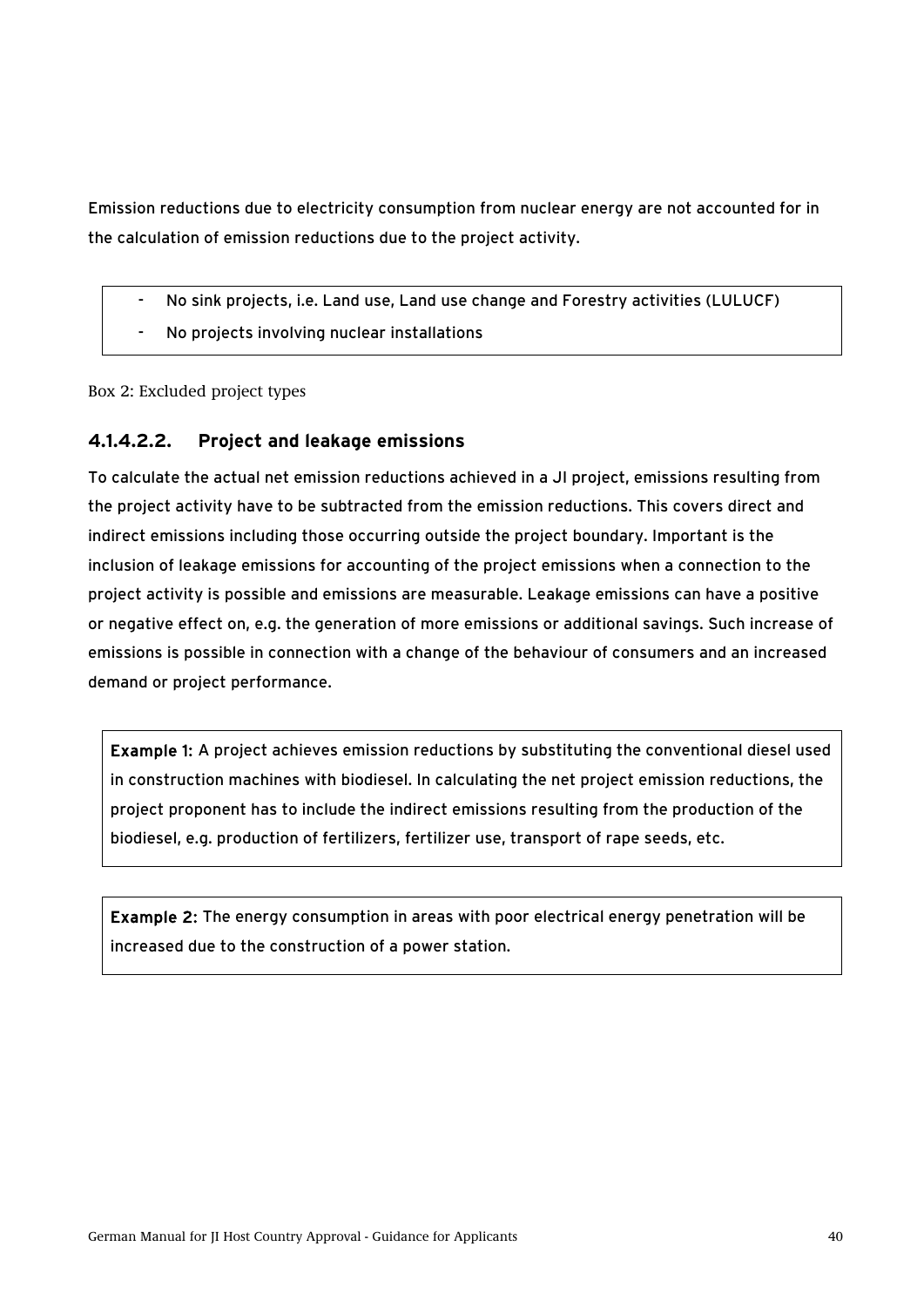## **4.1.4.2.3. Additionality and baseline**

Additionality is a fundamental concept under the Project-Based Mechanisms of the Kyoto Protocol and is one of the approval criteria mentioned in Section 5 ProMechG. A JI project is additional if emissions are reduced below those that would have occurred otherwise. Additionality is necessary in order to avoid that credits are granted for emission reductions which would have taken place anyway, and are therefore not real. JI projects can only be approved if they lead to an additional reduction of greenhouse gas emissions, i.e. the amount of emissions is reduced below those of a reference scenario – the baseline. The concept of additionality for JI is the same as the one used under the CDM which is clarified through the ["Tool for the demonstration and](http://cdm.unfccc.int/methodologies/PAmethodologies/AdditionalityTools/Additionality_tool.pdf)  [assessment of additionality](http://cdm.unfccc.int/methodologies/PAmethodologies/AdditionalityTools/Additionality_tool.pdf)<sup>[67](#page-40-0)</sup>" by the CDM Executive Board.

This additionality tool guides through the demonstration of additionality of a project, involving the following steps:

- 1. Identification of alternatives to the project activity;
- 2. Investment analysis ;
- 3. Barrier analysis ;

 $\ddot{ }$ 

4. Common practice analysis.

In the first step, alternatives to the project activity, which could be the baseline scenario, have to be determined. The investment analysis in step 2 examines if the project activity is economically attractive. If this analysis shows that the project is likely to be financially attractive, and does not face any barriers (step 3), the project is not additional. If the project is not financially attractive, no barrier analysis is necessary. In the common practice analysis (Step 4) it has to be elaborated whether the project activity has already diffused in the relevant sector and region. Thus, this step represents a complementing credibility check of Step 2 and 3.

<span id="page-40-1"></span>In order to determine the level of emissions that would have occurred without the implementation of the JI project, the baseline emissions have to be established. The baseline for a certain JI project is the scenario that reasonably represents the emissions that would occur under business as usual conditions.

<span id="page-40-0"></span><sup>67</sup> [http://cdm.unfccc.int/methodologies/PAmethodologies/AdditionalityTools/Additionality\\_tool.pdf](http://cdm.unfccc.int/methodologies/PAmethodologies/AdditionalityTools/Additionality_tool.pdf)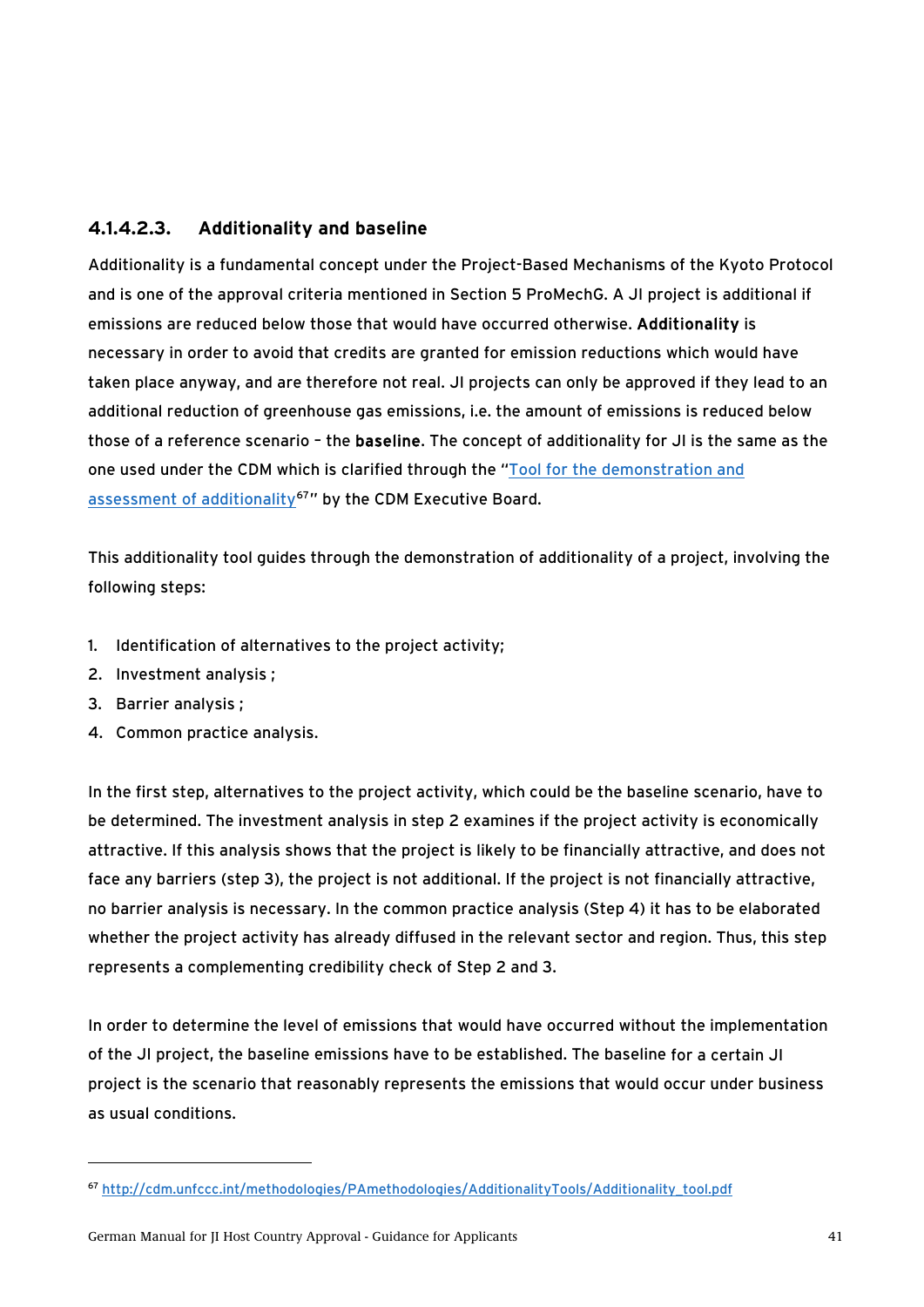The difference between the baseline emissions and the actual emissions after implementation of the JI project determines the amount of emission reductions generated by the project. The baseline is a fundamental concept under the Project-Based Mechanisms of the Kyoto Protocol and is closely related to the concept of additionality.

In the following, principles for the determination of reference emission levels are summarised: The reference emission level which is used to determine the baseline depends on a variety of factors. The baseline does however not automatically equal status quo emissions or projections of hypothetical emissions that would occur if no action was taken. Instead, the current legal requirements, especially those with regard to immission control are taken into account – including 'best available technology' (BAT). In the first place, the DEHSt checks therefore to which extent existing regulations would at all allow emissions or require emissions to be avoided. The emission level based on the legal situation is then taken as the basis for the determination of the reference emission level.

Example 3: An energy provider giving incentives to install modern natural gas heating or heat pumps can claim additional emission reductions for his project, if comparable retrofits have not been required by law and if they happen before the end of the standard life time of the old heating system. Here, the reference scenario and thus baseline would be the continued use of the old heating system. An additional requirement is however that the incentive provided goes beyond programs by other energy providers which can be considered common practice.

In examining the legal requirements for industrial installations (esp. IPPC-installations) which are obliged to hold a permit under German law, the DEHSt refers to the 'best available techniques, BAT' ("state of the art") which are partly specified by the Ordinance for the Implementation of the Federal Immission Control Act (BImSchV) or the administrative fiat (especially 'TA Luft'- Technical Instructions on Air Quality). Otherwise, the BAT will be determined based on the definition in Art. 3 section 6 [Federal Immission Control Act](http://www.bmu.de/english/acts_ordinances/doc/40883.php) (BImSchG) and the criteria included in its Annex, if necessary consulting the BREFs. BREFs are the 'Best Available Technique Reference Documents' published by the European Commission which specify sector-specific emission values based on BAT.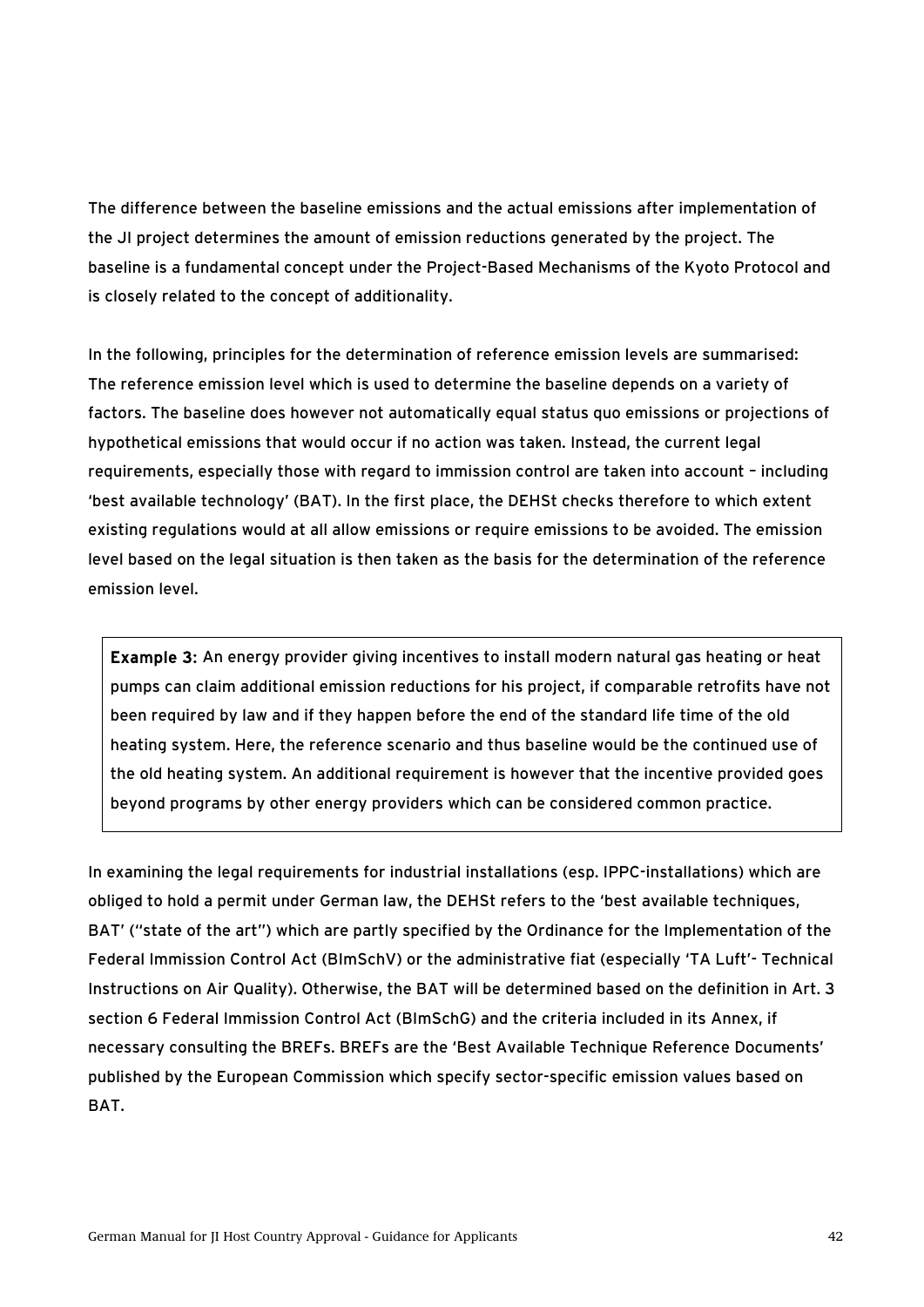Example 4: According to German regulations (BImSchG, BImSchV and BREFs), a waste incineration plant is obliged to recover waste heat from the burning of trash. The installation of this kind of technology therefore cannot produce an additional emission reduction under JI, although the waste heat recovery systems may have not been required at the time when the incineration plant was initially approved.

For existing installations this consequently means that the emission level of the status quo can only be the baseline if it is in accordance with all the applicable legal requirements. Thus, projects leading to emission reductions, which have to be achieved due to legal requirements, are part of the baseline scenario. This is also the case if a permit for an existing installation has been granted under less stringent legal requirements in the past or a higher emission level has been tolerated by the responsible authority. Projects which are going beyond the legal requirements, can only earn credits for the difference between the emission level representing the legal requirements (as baseline) and the project case.

It has to be noted that the DEHSt considers the 'best available technology' at the time of approval. Thus, in case a project has been implemented before the decision for approval, there may be changes leading to a stricter than expected baseline and lower credited emission reductions. Legal or other developments that have occurred between the time when the project development started and the time when a decision on its approval is made are included in the baseline. This means for example, that in case the immission directives have been strengthened or technology (as in BAT) has evolved, the fulfillment of approval criteria may have changed as compared to the early phase of project development. These changes can however be to the disadvantage, but also to the advantage of the project proponent.

For those emissions having no strict emission limit values, but only a mitigation requirement, the DEHSt considers in the determination of reference emissions to which extent - based on the principle of proportionality - the specific installation has been obliged to reduce emissions.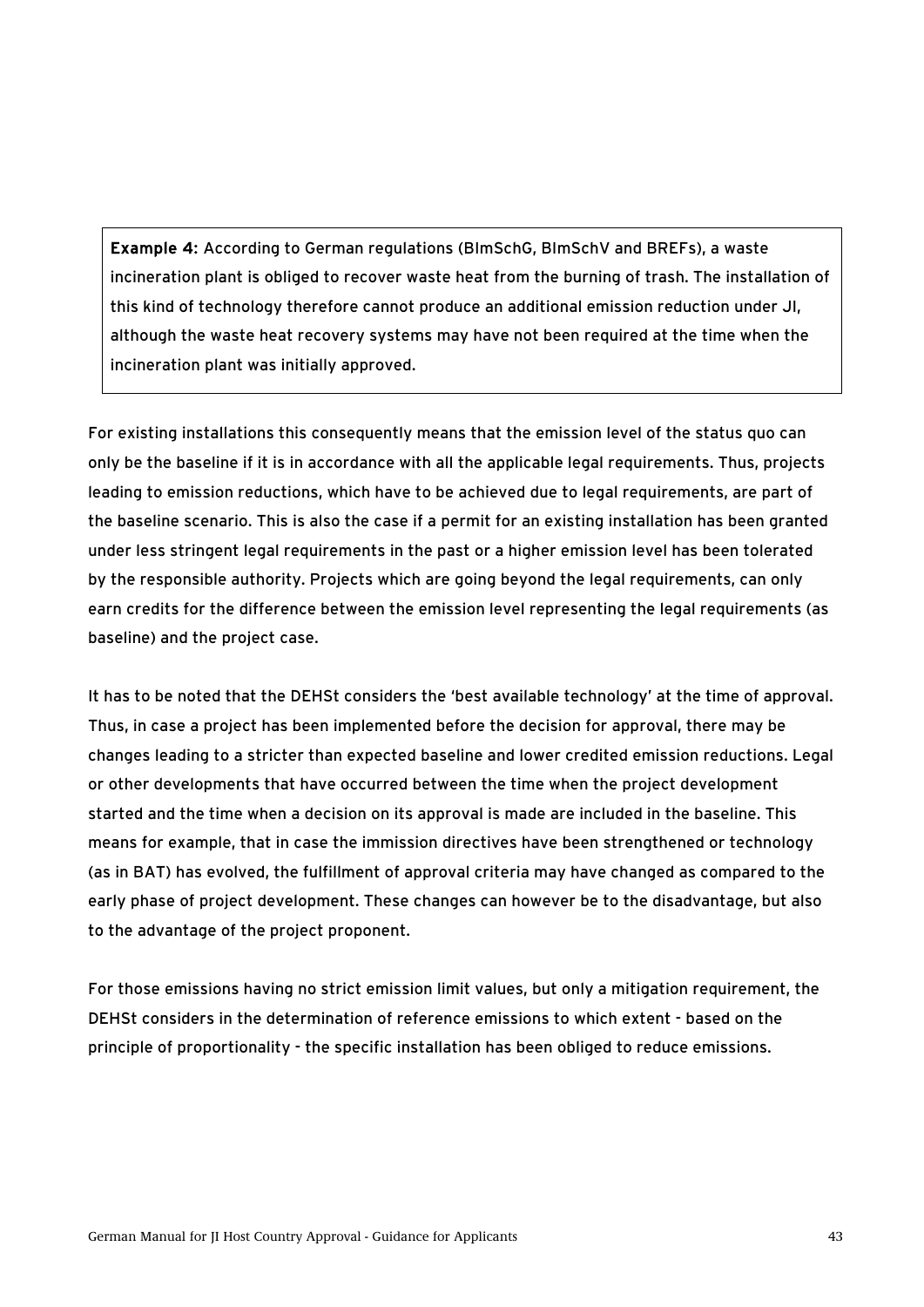#### **4.1.4.2.4. Issues with regard to double-counting**

Direct or indirect emission reductions that occur in installations that are covered by the EU ETS are, according to Section 5 para. 1 ProMechG, part of the reference emissions. Reductions in these installations are not considered additional. This is in order to avoid double-counting of emission reductions. Double-counting would occur because the proponent of a JI project would gain credits for his reduction activity, while at the same time the owner of the installation would be able to sell the saved allowances under the EU ETS. Further details of the double-counting issue are described in section [2.4.1](#page-11-1).

In its National Allocation Plan for 2008-2012, Germany has not included a JI reserve. Due to this, JI projects with an indirect effect on the emissions of a sector covered under the EU ETS (e.g. project produces electricity for the public grid) are not possible in Germany (see also Section 5 para. 1 ProMechG).

Due to this, electricity generated in installations covered by the emissions trading scheme is considered "free of emissions" in calculating the reference scenario because the emissions due to its production is already considered under the EU ETS. For examples of how this was taken into account in the calculation of the baseline, see the German approvals at the [DEHSt website](http://www.dehst.de/cln_090/nn_689398/DE/JI__CDM/JI/JI__Zustimmung/JI__Zustimmung__node.html?__nnn=true).

#### **4.1.4.2.5. Issues with regard to the use of public funding**

In case project proponents make use of German public funding mechanisms (for example lowinterest loans provided by the KfW Banking Group), the share of emission reductions financed by this support is considered part of the reference scenario. This is necessary in order to avoid that the project proponent would be supported twice for the same emission reductions, through the emission credits and through public financing. Therefore, the project can only earn credits for the part of the emission reductions which are not financed by public funding.

The use of public funding for JI project development in Germany is nevertheless allowed, as long as it is only used to hedge against possible risks of the project investment. This can generally be assumed if the public support is designed as a financial guarantee to cover certain projects risks.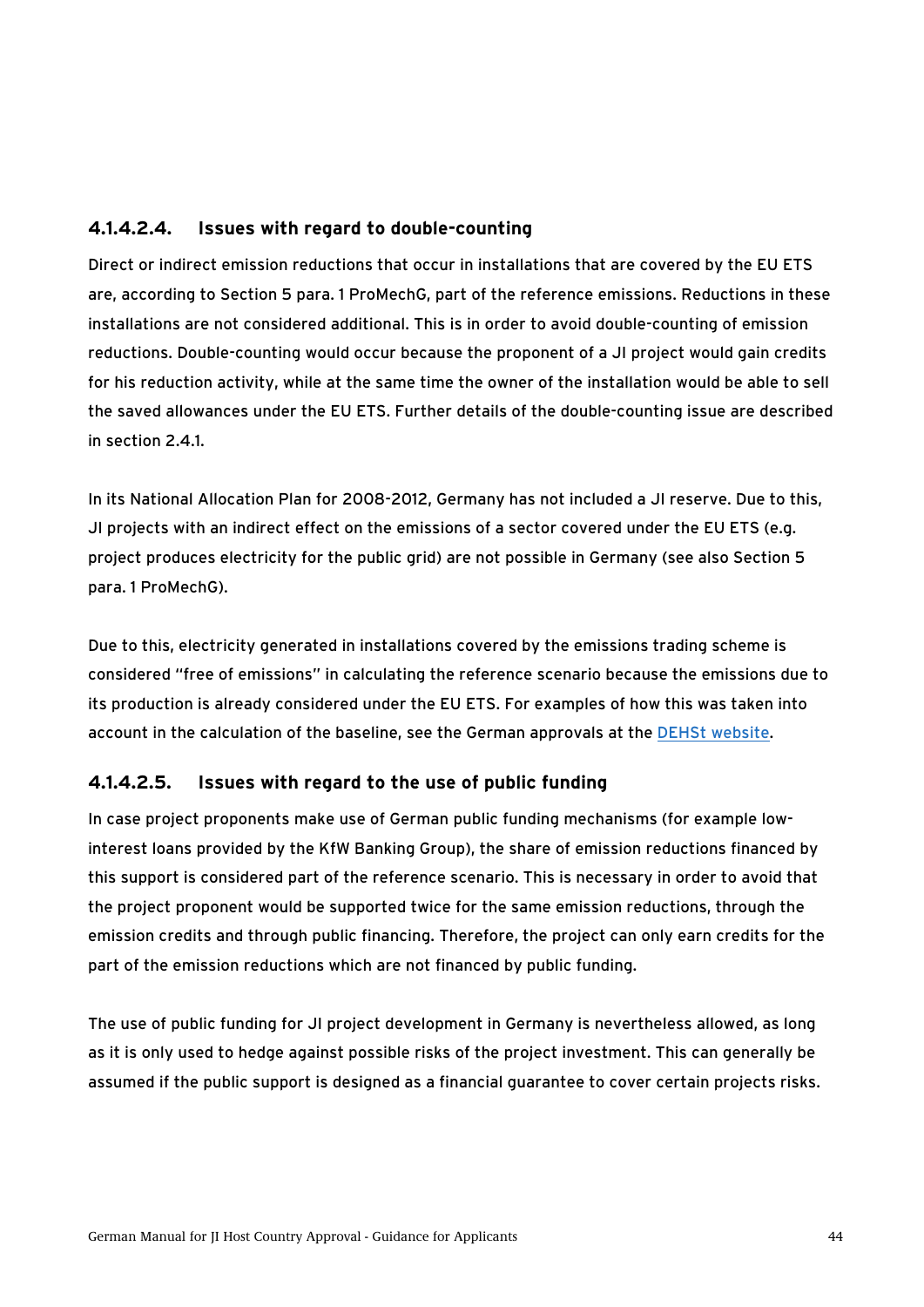The exclusion of emission reduction financed by public funding also applies mutatis mutandis to electricity generation supported by the German feed-in tariff for renewable energy (Erneuerbare-Energien-Gesetz, EEG) or financial incentives for combined heat and power plants (Kraft-Wärme-Kopplungsgesetz, KWKG). In the past, JI projects taking place in installations supported by one of these mechanisms could receive credits under JI if they show that the emission reductions go beyond those that are achieved due to the public support. The law has however been changed in such a way that from 2009 on, the installations producing electricity which qualify for support by the EEG or the KWKG are generally not eligible as a JI project in Germany.

If the project applicant can prove that the proposed project activity reduces greenhouse gas emissions in a part of the project that is not covered by the above-mentioned schemes – for example downstream emission reductions occurring after electricity generation – these may be considered as a JI project.

Example 5: A project utilising biogas from manure to generate electricity and heat that has profited from EEG (including available bonuses for liquid manure use, CHP and innovative techniques) cannot qualify for additional JI funding because the utilisation of methane and its avoidance is already covered and rewarded through the EEG.

## **4.1.4.2.6. Environmental impacts**

According to Section 5 para. 1 ProMechG, the DEHSt checks if a German JI project leads to significant, negative impacts on the environment, in which case the JI project application has to be rejected. The environmental integrity of the project is checked by means of the validated project documentation, documentation of an environmental impact assessment or other information available.

## **4.1.4.2.7. Lacking reliability of project proponent**

The DEHSt will reject a JI project application in case it has serious, substantiated doubts concerning the proponent's reliability in undertaking the project activity. A positive proof of reliability is however not required.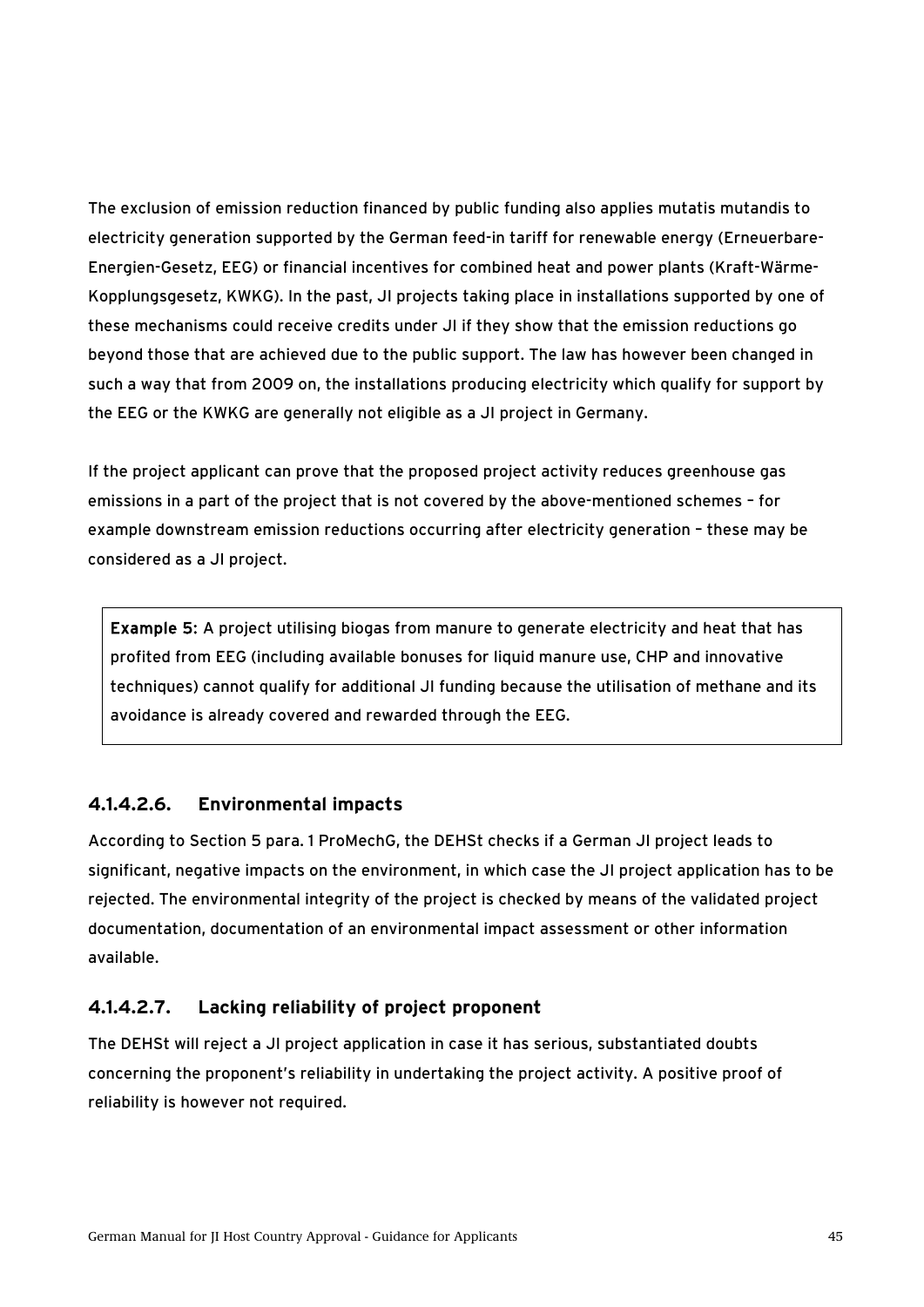## <span id="page-45-0"></span>**4.1.4.2.8. Reciprocity of JI rules with investor country**

Latest at the time of the first determination of the emission reduction (Verification), a Letter of Approval of an investor country has to be provided. According to Section 5 para. 2 of the ProMechG, only investor countries are acceptable which allow JI projects on their own territory under comparable conditions.

## **4.1.4.2.9. Memoranda of Understanding**

A memorandum of understanding (MoU) is a bilateral agreement between two countries which aims at supporting the development of JI projects between the respective countries as well as to facilitate the transfer of ERUs. A MoU is neither an obligatory element under the international rules nor under the German rules. However, some host countries require the existence of a MoU in order to issue a 'Letter of Endorsement' (LoE) or a 'Letter of Approval' (LoA). No MoU is required in order to receive host country approval by Germany.

The Federal Ministry for the Environment, Nature Conservation and Nuclear Safety has signed Memoranda of Understanding with various CDM countries, but no JI country so far. For a list of currently existing MoUs, visit the CDM/JI section of the [DEHSt website](http://www.dehst.de/CDM)<sup>[68](#page-45-1)</sup>.

## **4.1.5. Determination of the PDD**

## **4.1.5.1. Track 1**

For JI Track 1 projects hosted by Germany, an AIE undertakes the determination of the PDD, just like under Track 2. Determination (of the PDD) is the process of independent evaluation of a JI project by an Accredited Independent Entity (AIE) against the requirements of JI on the basis of the project design document.

As illustrated in [Figure 6](#page-46-1), project proponents contract an AIE of their choice (a [list of currently](http://ji.unfccc.int/AIEs/List.html)  [accredited AIEs](http://ji.unfccc.int/AIEs/List.html)<sup>[69](#page-45-2)</sup> is provided at the UNFCCC secretariat's website). At the beginning of the determination of the PDD, the applicant also has to provide the PDD and the contact of the DOE to the German DFP (DEHSt).

<span id="page-45-1"></span><sup>68</sup> <http://www.dehst.de/CDM>

<span id="page-45-2"></span><sup>69</sup> <http://ji.unfccc.int/AIEs/List.html>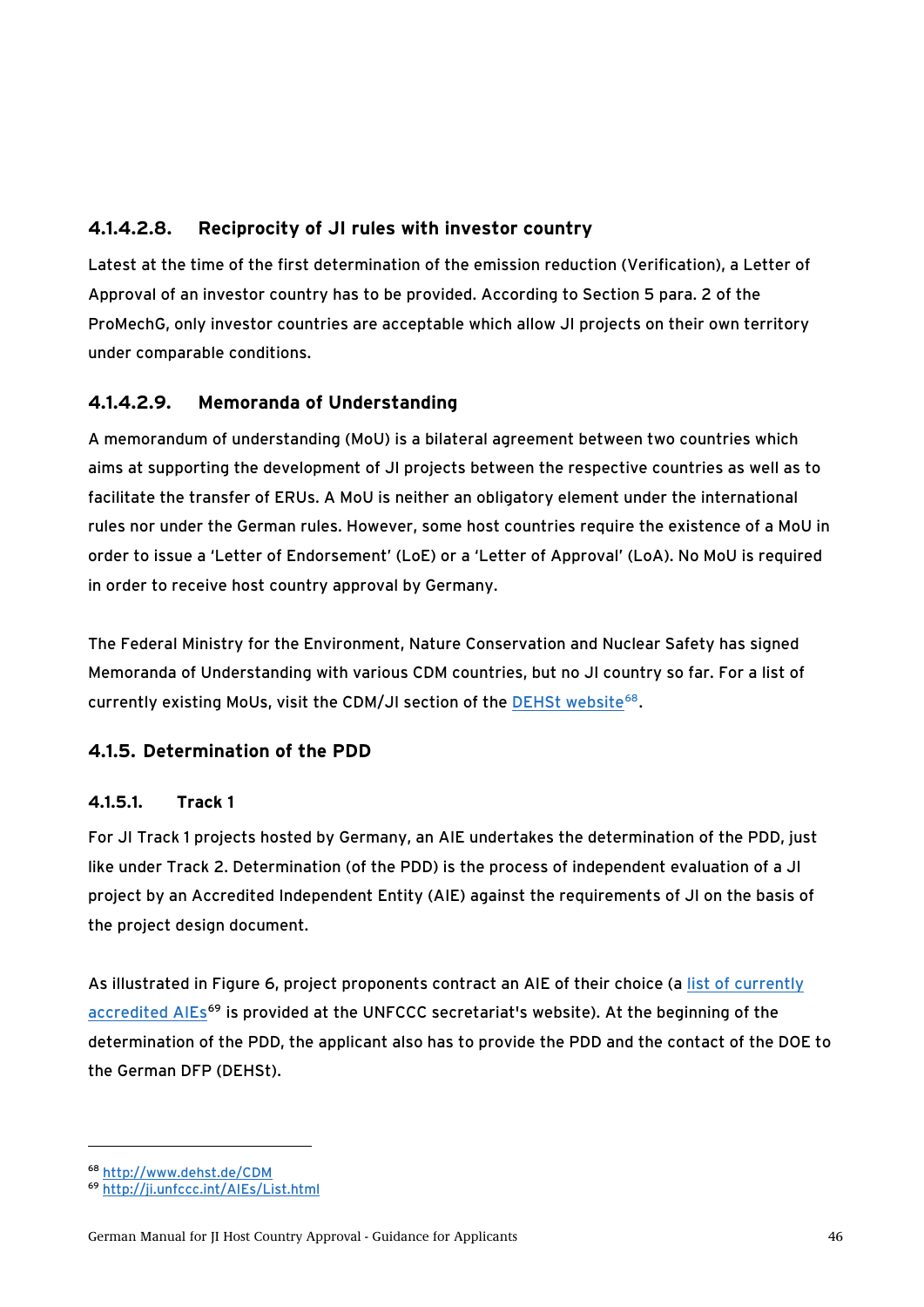<span id="page-46-0"></span>The information provided has to be published by the DEHSt according to Section 5 para. 5 ProMechG and the German Environmental Information Law (Umweltinformationsgesetz).

The AIE summarizes its decision and the reasons for them in the determination report. Contrary to Track 2, the 'validation report' elaborated by the AIE is only forwarded to the German DFP (the DEHSt), and not to any international body (JISC). The DEHSt (by issuing a 'Letter of Approval)' is the body taking a final decision on the respective project (see section [4.1.4\)](#page-36-4).



<span id="page-46-1"></span>Figure 6: Determination of the PDD under Track 1 hosted by Germany

A project is officially registered in the German national project registry after the Letter of Approval has been issued by the DEHSt and the investor country approval has been received.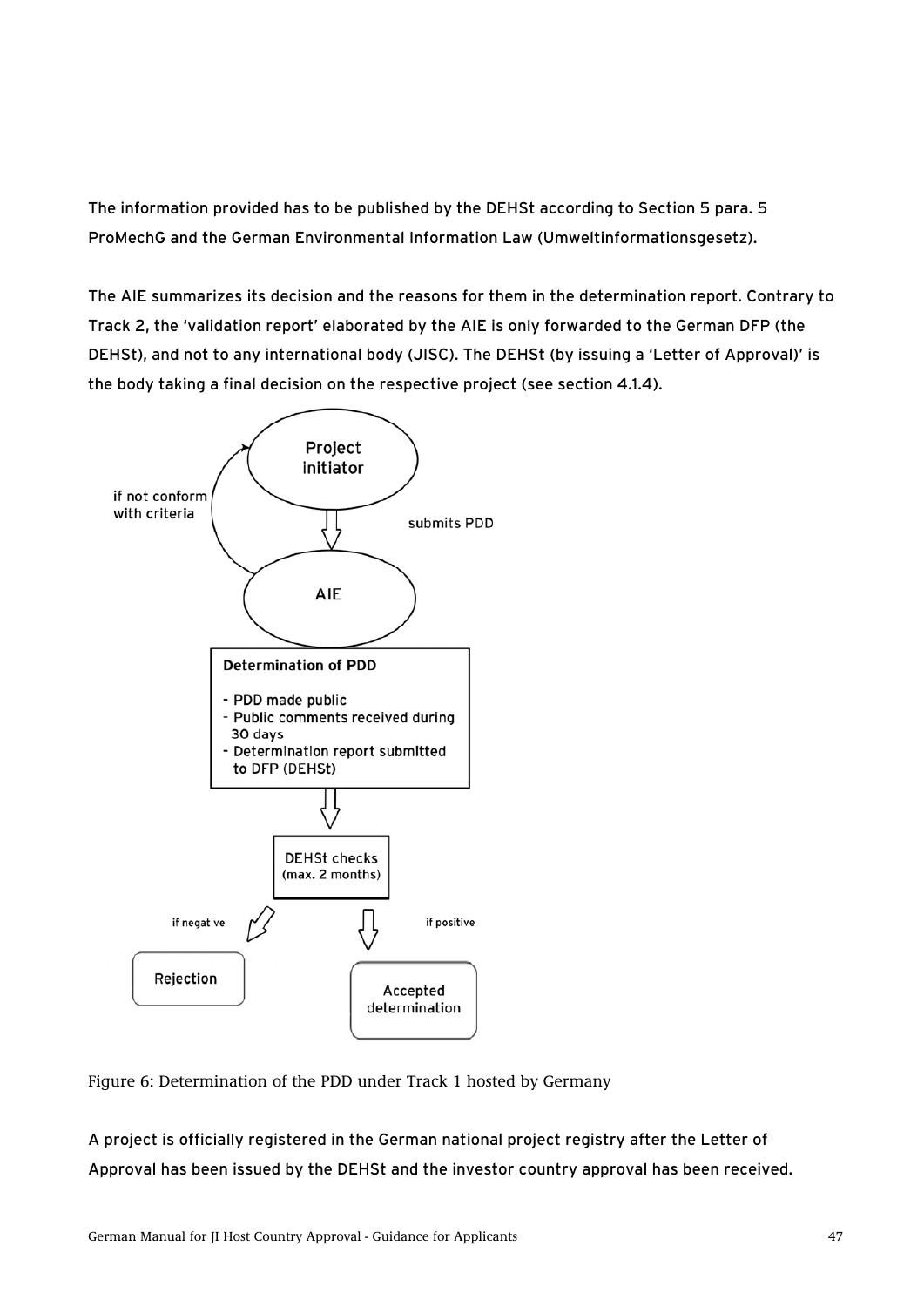#### **4.1.5.2. Track 2**

Under Track 2, as illustrated in [Figure 7](#page-48-1), project proponents contract an AIE of their choice (a [list](http://ji.unfccc.int/AIEs/List.html)  [of currently accredited AIEs](http://ji.unfccc.int/AIEs/List.html)<sup>[70](#page-47-0)</sup> is provided at the UNFCCC secretariat's website) which makes the PDD publicly available through the secretariat (subject to confidentiality provisions) and invites public comments for a 30 day period after publication of the PDD. The [PDDs open for comments](http://ji.unfccc.int/JI_Projects/DeterAndVerif/Verification/PDD/index.html)<sup>[71](#page-47-1)</sup> are available at the UNFCCC secretariat's website. At the beginning of the determination of the PDD, the applicant also has to provide the PDD and the contact of the DOE to the German DFP (DEHSt). The information provided has to be published according to Section 5 para. 5 ProMechG and the German Environmental Information Law (Umweltinformationsgesetz). For the determination of the PDD, the AIE checks - among others - whether:

- Information provided in the PDD is complete;
- The project has been approved by the host country (see section [4.1.4](#page-36-4) on 'government [approval](#page-0-0)');
- The project is additional (see section [4.1.4.2.3](#page-40-1) on ['additionality'](#page-0-0));
- The baseline and monitoring plan are in accordance with the criteria for baseline setting and monitoring;
- The documentation on the environmental impacts of the project activity is accordance with the rules and modalities.

The AIE makes its decision and the reasons for them as well as a summary of public comments publicly available through the secretariat. Determination reports which are not deemed final yet, can be found in the section '[determination reports](http://ji.unfccc.int/JI_Projects/DeterAndVerif/Verification/DetRep.html)<sup>[72](#page-47-2)</sup>' of the UNFCCC secretariat's website. The determination of the PDD is considered final 45 days after the publication of the determination report by the AIE if no request for review is made. The determination reports which are considered final are published under '[final determinations](http://ji.unfccc.int/JI_Projects/DeterAndVerif/Verification/FinDet.html)<sup>[73](#page-47-3)</sup>' at that website. An [advance payment](#page-0-0) - similar to the registration fee for CDM projects - has to be made at the time of submission of the determination report (regarding the Project Design Document).

j

<span id="page-47-1"></span><span id="page-47-0"></span><sup>&</sup>lt;sup>70</sup> <http://ji.unfccc.int/AIEs/List.html><br><sup>71</sup> [http://ji.unfccc.int/JI\\_Projects/DeterAndVerif/Verification/PDD/index.html](http://ji.unfccc.int/JI_Projects/DeterAndVerif/Verification/PDD/index.html)<br><sup>72</sup> [http://ji.unfccc.int/JI\\_Projects/DeterAndVerif/Verification/DetRep.html](http://ji.unfccc.int/JI_Projects/DeterAndVerif/Verification/DetRep.html)<br><sup>73</sup> http://ji.unfccc.in

<span id="page-47-2"></span>

<span id="page-47-3"></span>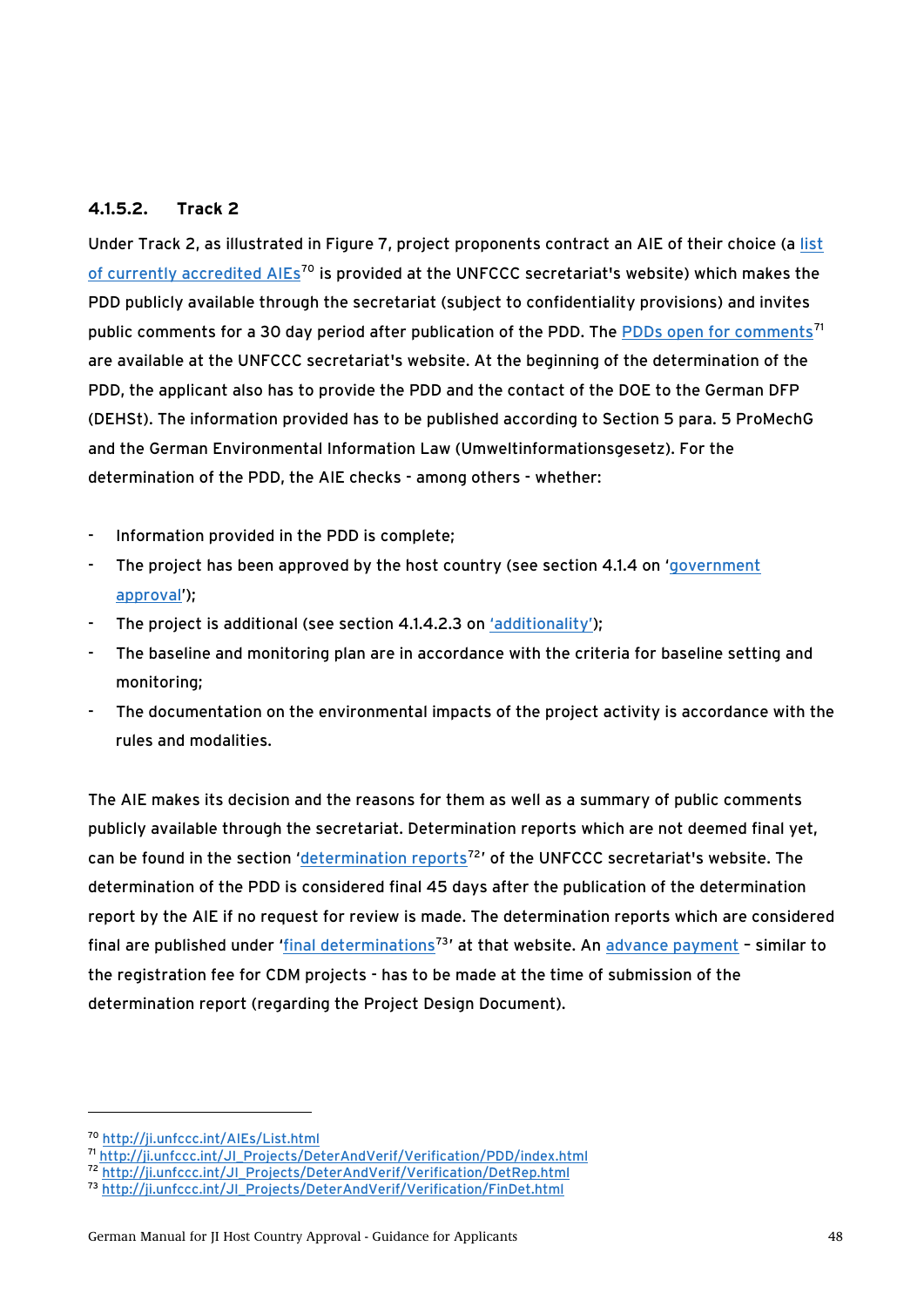<span id="page-48-0"></span>

<span id="page-48-1"></span>Figure 7: Determination of the PDD under Track 2 hosted by Germany

The JISC undertakes a review, if a Party involved in the project or at least three members of the JISC request a review by the JISC. A list of projects under review can be found in the section ['Reviews'](http://ji.unfccc.int/JI_Projects/DeterAndVerif/Verification/Req_Rev.html)<sup>[74](#page-48-2)</sup> of the UNFCCC secretariat's website. The review has to be finalized latest six month later or at the second JISC meeting following the request for review. Procedures of the review are described in Annex 3 [\(Procedures for reviews under the verification procedure under the Joint](http://ji.unfccc.int/Sup_Committee/Meetings/003/Reports/JISC03report_Annex_3.pdf)  [Implementation Supervisory Committee\)](http://ji.unfccc.int/Sup_Committee/Meetings/003/Reports/JISC03report_Annex_3.pdf)<sup>[75](#page-48-3)</sup> of the JISC 3 meeting report. The JISC takes the final decision on the determination and has to make it publicly available.

<span id="page-48-3"></span><span id="page-48-2"></span><sup>74</sup> [http://ji.unfccc.int/JI\\_Projects/DeterAndVerif/Verification/Req\\_Rev.html](http://ji.unfccc.int/JI_Projects/DeterAndVerif/Verification/Req_Rev.html) 75 [http://ji.unfccc.int/Sup\\_Committee/Meetings/003/Reports/JISC03report\\_Annex\\_3.pdf](http://ji.unfccc.int/Sup_Committee/Meetings/003/Reports/JISC03report_Annex_3.pdf)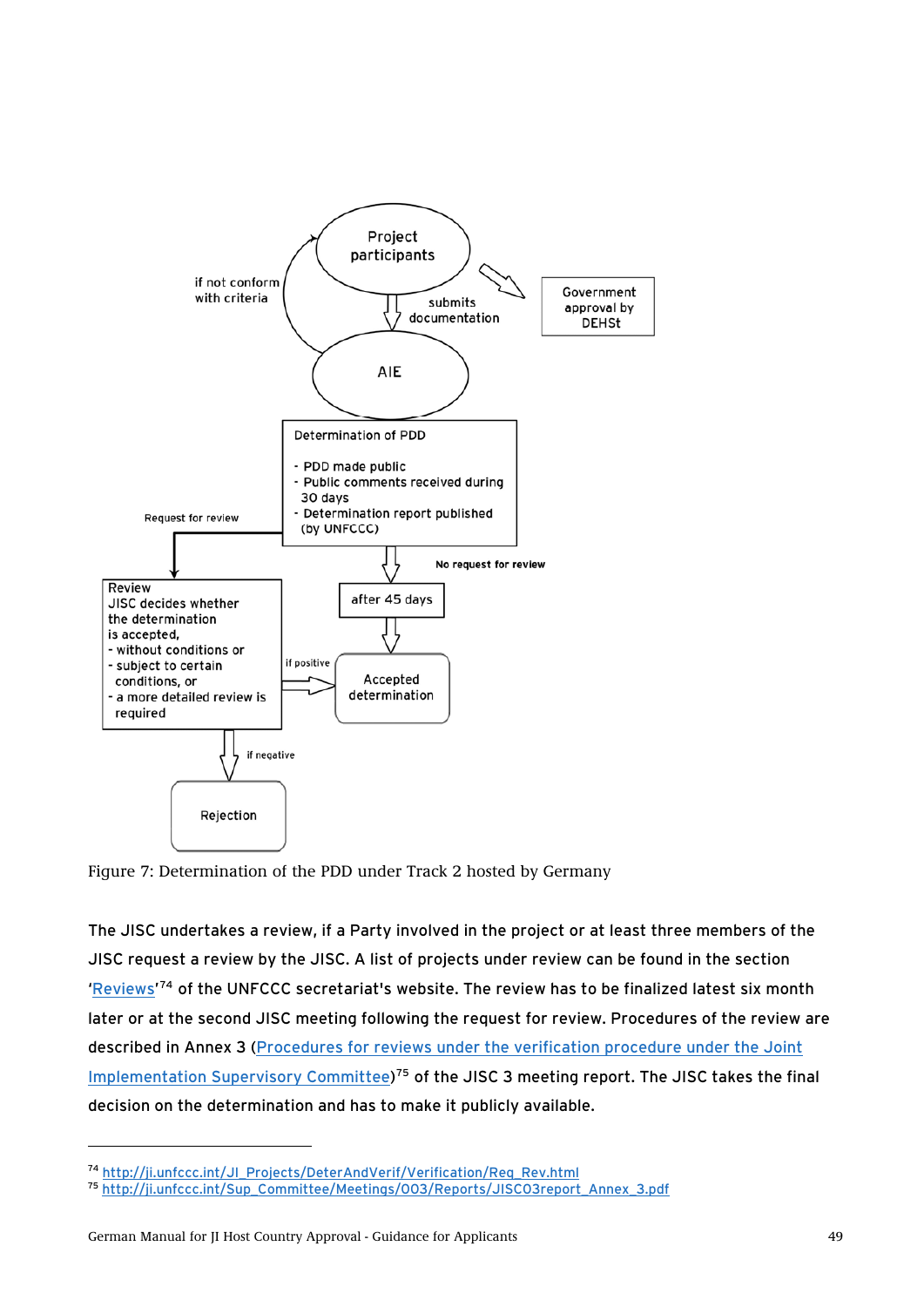#### <span id="page-49-0"></span>**4.1.6. Project implementation and monitoring**

On a regular basis during the project lifetime, project participants have to collect and archive data on relevant parameters of the project. Monitoring has to be implemented according to the methodology used and as specified in the monitoring plan submitted together with the PDD. Many JI projects either use the methodologies or elements of methdologies developed and approved under the CDM. This makes it easier for project developers as methdology development is costly and time-consuming. Project proponents have to prepare a monitoring report covering all the items in the monitoring plan. Items to be included in the monitoring plan are specified in Appendix B of the [JI guidelines.](http://unfccc.int/resource/docs/2005/cmp1/eng/08a02.pdf#page=2) Necessary elements of the monitoring plan are:

- a) Relevant data necessary for estimating or measuring anthropogenic emissions and/or removals within the project boundary during the crediting period;
- b) Relevant data necessary for determining the baseline project boundary during the crediting period;
- c) The identification of all potential sources, and the collection and archiving of data on increased anthropogenic emissions by sources and/or reduced anthropogenic removals by sinks of greenhouse gases outside the project boundary that are significant and reasonably attributable to the project during the crediting period;
- d) Information on environmental impacts, in accordance with procedures as required by the host Party;
- e) Quality assurance and control procedures for the monitoring process;
- f) Procedures for the periodic calculation of the reductions and removals by the proposed project, and for leakage effects, if any;
- g) Documentation of all steps involved in the calculations referred to in subparagraphs (b) and (f) above.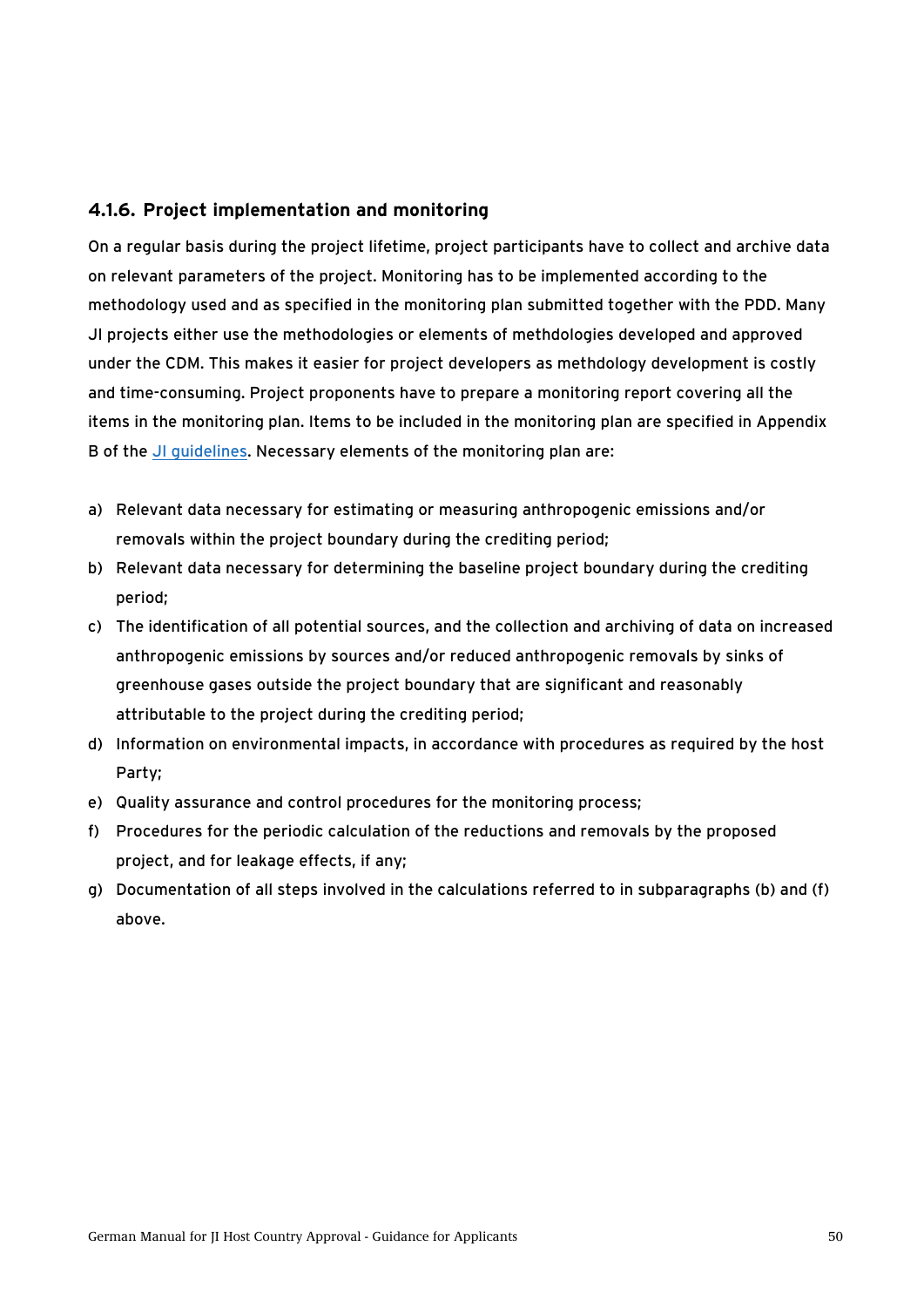## <span id="page-50-0"></span>**4.1.7. Determination (of emission reductions)**

#### **4.1.7.1. Track 1**

Under Track 1, project proponents have to submit to an AIE a report which specifies in accordance with the monitoring plan the emission reductions and removals having taken place (see [Figure 8](#page-51-1)). The AIE then determines if the monitored emission reductions claimed in the monitoring report of the respective project have actually occurred. This step corresponds to the verification conducted by Designated Operational Entities (DOE) under the CDM. The AIE determines the amount of emission reductions achieved by the project and elaborates a report on the results of the determination including an explanation of its reasons.

A special approval of the verification report by the DEHSt is necessary for all JI projects hosted by Germany (see Section 6 ProMechG). Therefore, the project proponent has to send a request to the DEHSt, asking for approval of the verification report. For this, the following documentation is required:

- written request for approval of the verification report,
- the monitoring report,
- the verification report.

The DEHSt has to approve the verification report, if

- the registered project activity has been implemented according to the project documentation which had been submitted to the DEHSt for host country approval (especially the monitoring complies with the validated monitoring plan);
- the verification report has been elaborated appropriately;
- the verification report shows that double-counting due to direct or indirect emission reductions or doubled benefits due to public funding (according to Section 5 para. 4 and 5 ProMechG) are excluded.

In case the DEHSt plans to reject a verification report, it has to give opportunity to the project proponent and to the AIE responsible for the determination of the emission reductions to provide explanations of the relevant aspects identified by the DEHSt.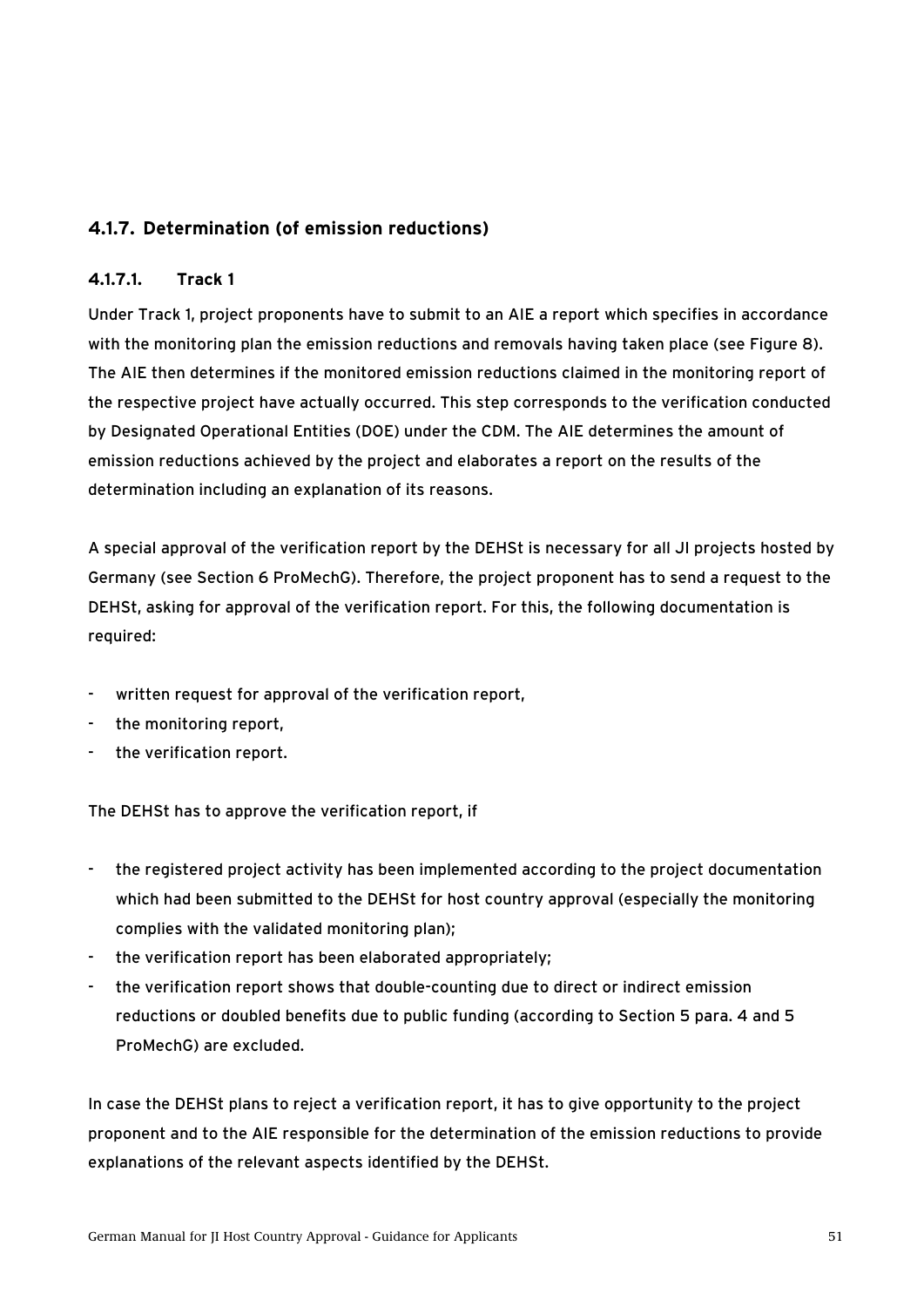<span id="page-51-0"></span>Under Track 1, there is no involvement of the JISC or any other body at the international level. The approval of the verification report by the DEHSt, is the final acknowledgement which leads directly to the issuance and transfer of the respective amount of ERUs (for details on issuance and transfer, see section [4.2](#page-55-1).).



<span id="page-51-1"></span>Figure 8: Determination of emission reductions for JI project under Track 1 hosted by Germany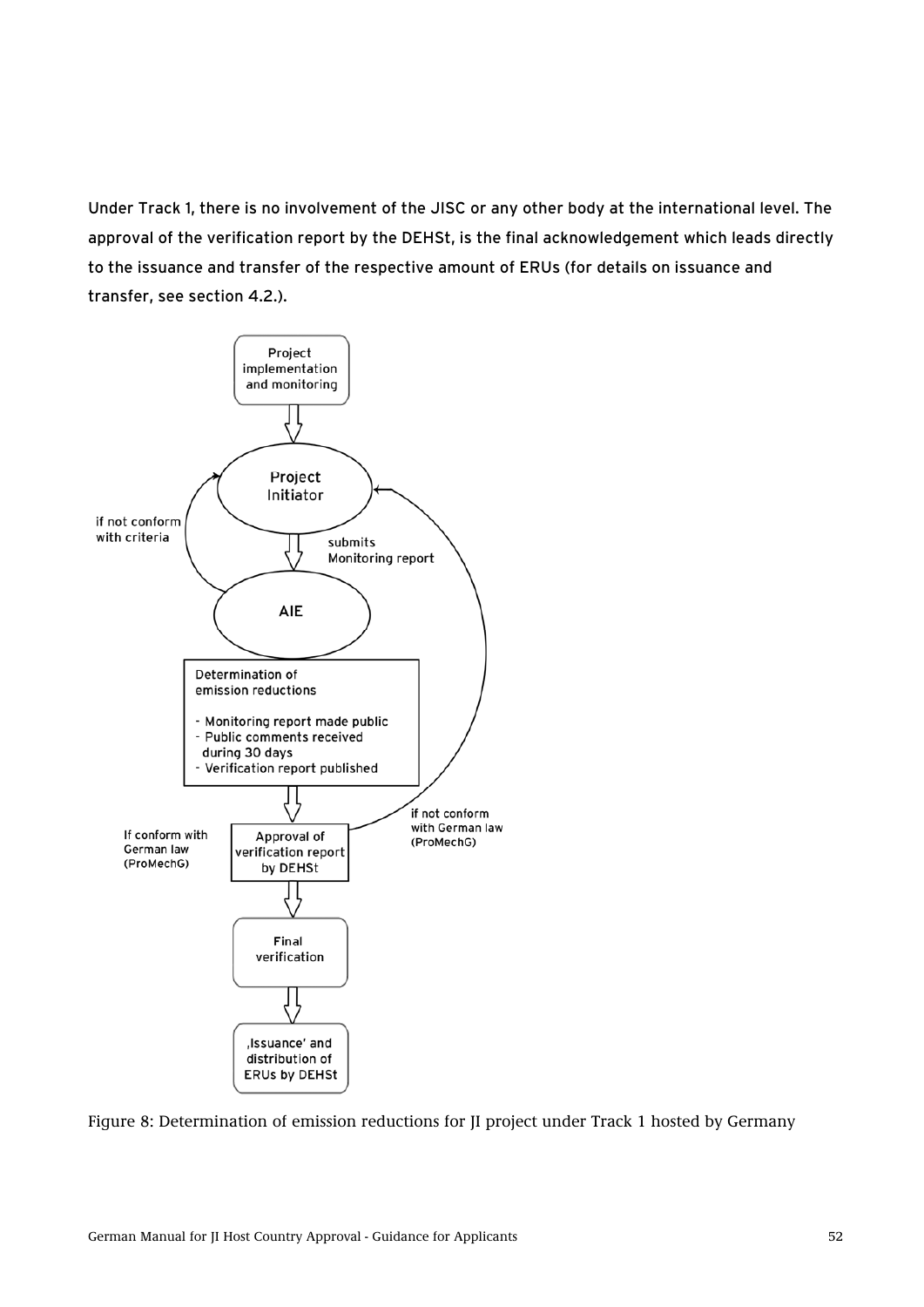#### <span id="page-52-0"></span>**4.1.7.2. Track 2**

As illustrated in [Figure 9](#page-52-3), under Track 2 project participants have to submit to an AIE a report in accordance with the monitoring plan specifying the emission reductions and removals having taken place. The report will be made publicly available at the UNFCCC secretariat's JI website in the section '<u>[Monitoring reports](http://ji.unfccc.int/JI_Projects/DeterAndVerif/Verif/MonRep.html)' [76](#page-52-1). [A list of currently accredited AIEs](http://ji.unfccc.int/AIEs/List.html)</u><sup>[77](#page-52-2)</sup> can be found there.



<span id="page-52-3"></span>Figure 9: Determination of emission reductions for JI projects under Track 2 hosted by Germany

<span id="page-52-2"></span><span id="page-52-1"></span><sup>76</sup> [http://ji.unfccc.int/JI\\_Projects/DeterAndVerif/Verif/MonRep.html](http://ji.unfccc.int/JI_Projects/DeterAndVerif/Verif/MonRep.html) 77 <http://ji.unfccc.int/AIEs/List.html>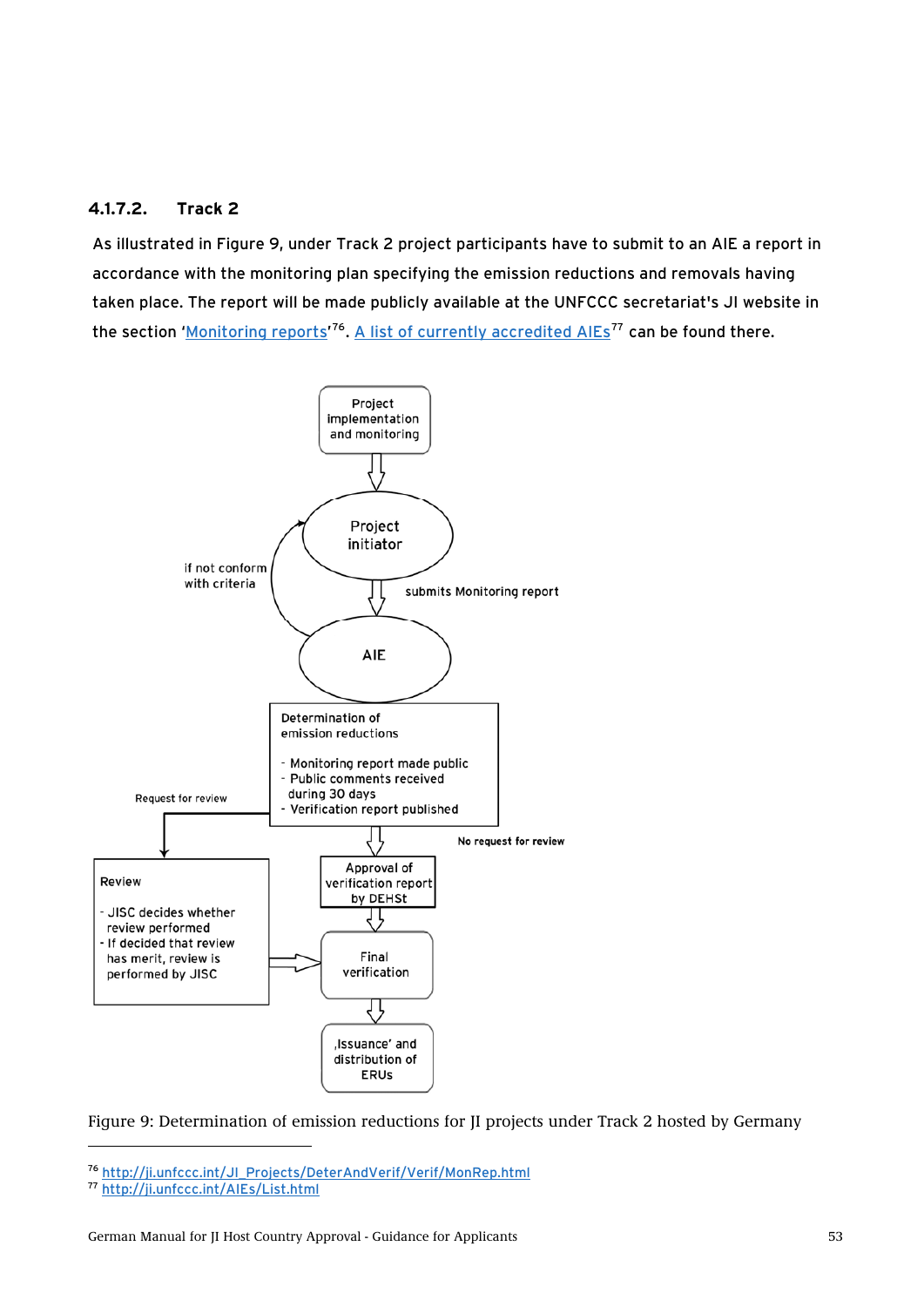As described for Track 1, the AIE then determines if the monitored emission reductions claimed in the monitoring report of the respective project have actually occurred (determination of emission reductions). The determination report is published on the UNFCCC secretariat's JI website in the section '<u>Verification reports</u>'<sup>[78](#page-53-0)</sup>. Under Track 2, verification reports of JI projects hosted by Germany also need the approval of the verification report by the DEHSt. For this, the same documentation and criteria apply as described for Track 1 above.

Note that investor country approval by at least one country other than the host country has to be provided to the AIE by the time it submits the first verification report for publication.

Under Track 2, the determination regarding the emission reductions/removals is considered final 15 days after the date on which it is made public, unless a request for review is made by a Party involved in the project or at least three members of the JISC. Final verifications are published at the website in the section '[Final Verifications'](http://ji.unfccc.int/JI_Projects/DeterAndVerif/Verif/FinVerif.html)[79](#page-53-1).

If a review is requested by a Party involved in the project or at least three members of the JISC shall

- Decide at its next meeting or no later than 30 days after the formal request for the review on its course of action. If it decides that the request has merit, it shall perform a review;
- Complete its review within 30 days following its decision to perform the review;
- Inform the project participants of the outcome of the review, and make public its decision and the reasons for it.

Information on projects currently under review or request for review of determinations (regarding emission reductions) can be found at the UNFCCC secretariat's JI website in the section ['Requests](http://ji.unfccc.int/JI_Projects/DeterAndVerif/Verif/ReqRev.html)  [for Review/Reviews'](http://ji.unfccc.int/JI_Projects/DeterAndVerif/Verif/ReqRev.html)[80](#page-53-2).

<span id="page-53-1"></span><span id="page-53-0"></span><sup>78</sup> [http://ji.unfccc.int/JI\\_Projects/DeterAndVerif/Verif/VerifRep.html](http://ji.unfccc.int/JI_Projects/DeterAndVerif/Verif/VerifRep.html) 79 [http://ji.unfccc.int/JI\\_Projects/DeterAndVerif/Verif/FinVerif.html](http://ji.unfccc.int/JI_Projects/DeterAndVerif/Verif/FinVerif.html) 80 [http://ji.unfccc.int/JI\\_Projects/DeterAndVerif/Verif/ReqRev.html](http://ji.unfccc.int/JI_Projects/DeterAndVerif/Verif/ReqRev.html) 

<span id="page-53-2"></span>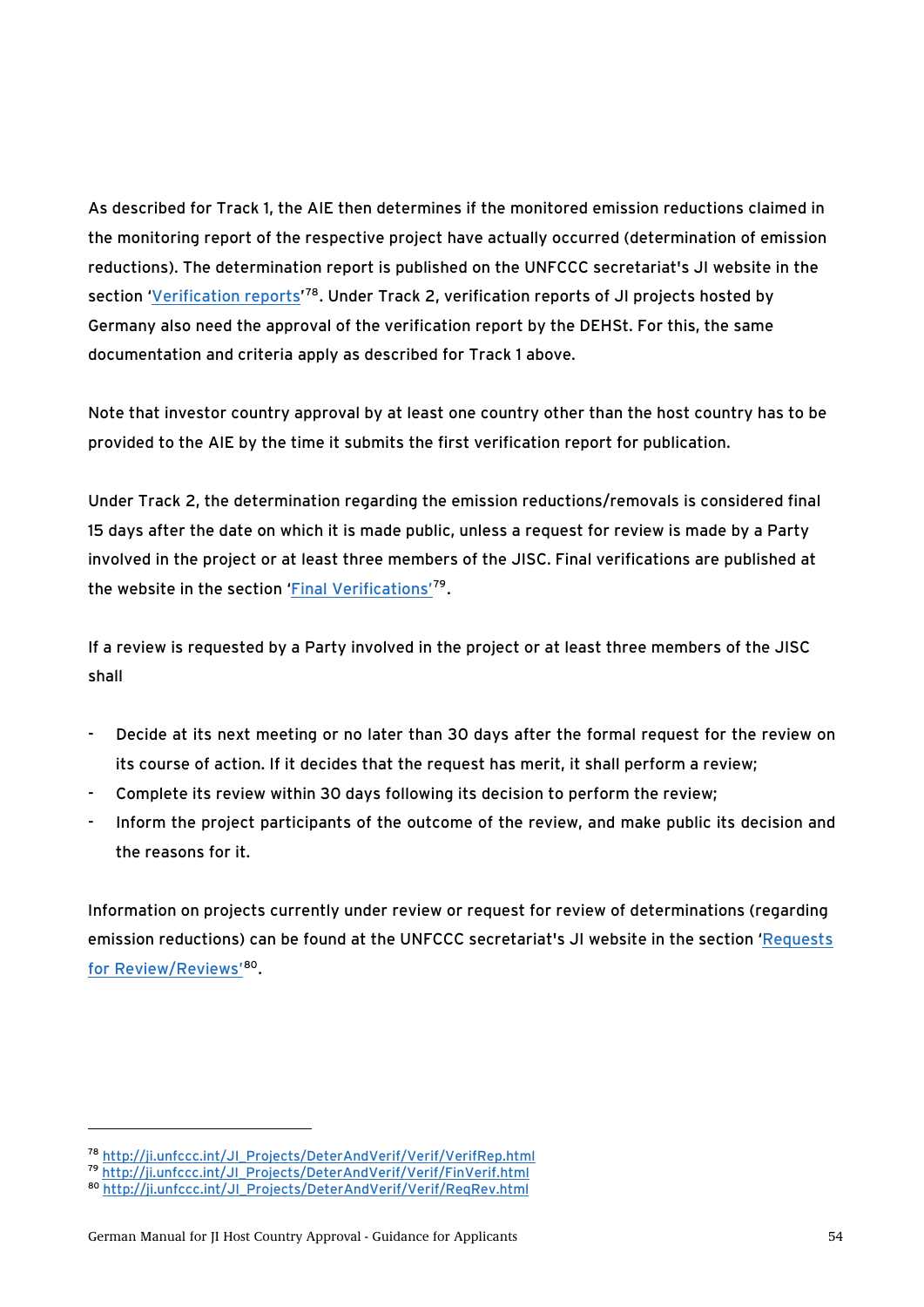Besides the fees charged by the DFPs for endorsement and approval of a JI project (see section [4.1.4\)](#page-36-4), certain fees have to be paid at the international level under Track 2. At its eighth meeting, the JISC considered a revision of the fee structure. This revision has been endorsed by CMP3 and can be found in Annex I of the [Annual report of the JISC 2007 \(Part I\)](http://unfccc.int/resource/docs/2007/cmp3/eng/04p01.pdf)<sup>[81](#page-54-0)</sup>.

## **4.1.7.2.1. Fees for processing the verification report**

A fee is raised in order to cover the administrative expenses relating to the activities of the JISC. The level of the fee is (equivalent to the share of proceeds to cover administrative expenses (SOP-Admin) under the CDM):

- USD 0.10 per ERU issued for the first 15,000 t  $CO<sub>2eq</sub>$  per year;
- USD 0.20 per ERU issued for any amount in excess of 15,000 t  $CO<sub>2eq</sub>$ .

#### **4.1.7.2.2. Advance payment**

An advance payment similar to the registration fee for CDM projects has to be made at the time of submission of the determination report (regarding the Project Design Document). The advance payment is equivalent to the expected average annual generation of emission reductions or enhancements of removals for the project over its crediting period (maximum USD 350,000) and is deducted from the fee to be paid for processing the first verification report on the same project submitted to the secretariat. If a verification report is not submitted, the advance payment above USD 30,000 is reimbursed. No advance payment is necessary for small-scale projects and projects with an expected average annual generation of emission reductions or enhancements of removals over the crediting period below 15,000 tonnes of  $CO<sub>2e0</sub>$ .

#### **4.1.7.2.3. Fees for accreditation**

Additional fees arise for independent entities applying for the JI accreditation process:

- Application fee: USD 15,000 per application (one-off payment, non-reimbursable);
- Cost of the work by assessment teams: direct payment from applicant or accredited independent entities.

For any current decisions on the fee structure, project proponents are advised to consult the [JISC](http://ji.unfccc.int/Sup_Committee/Meetings)  [website](http://ji.unfccc.int/Sup_Committee/Meetings). [82](#page-54-1)

<span id="page-54-0"></span><sup>&</sup>lt;sup>81</sup> <http://unfccc.int/resource/docs/2007/cmp3/eng/04p01.pdf><br><sup>82</sup> http://ji.unfccc.int/Sup\_Committee/Meetings

<span id="page-54-1"></span>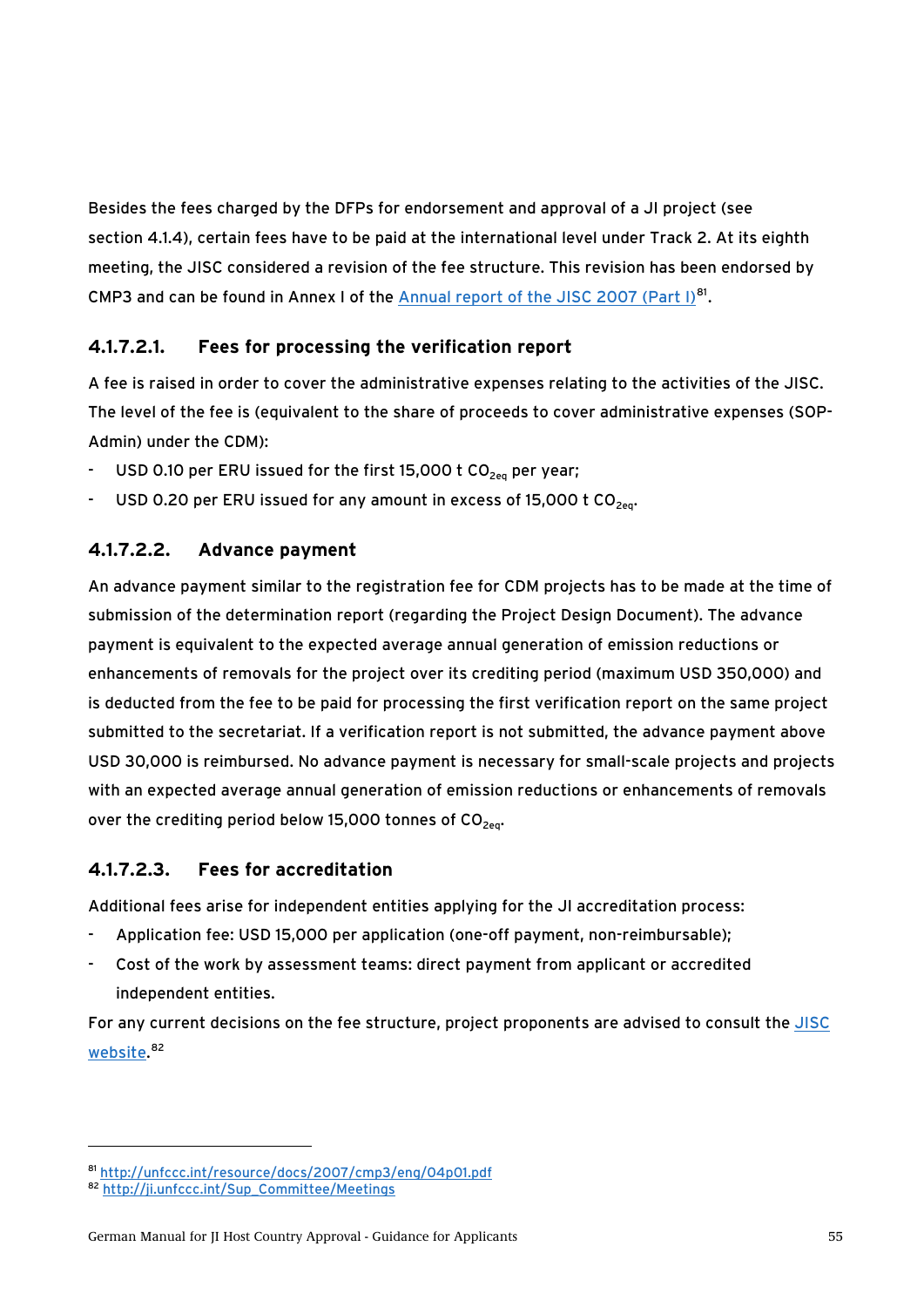## <span id="page-55-1"></span><span id="page-55-0"></span>**4.2. 'Issuance' and distribution**

Upon a successful verification, Germany (the host country) has to transfer the amount of emission reductions units (ERUs) determined by the AIE to the investor country. Eligibility requirements for the issuance and transfer of ERUs are described in section [3.2.2.](#page-18-4) Before transferring ERUs, the host has to transform Assigned Amount Units (AAU)<sup>[83](#page-55-2)</sup> into Emission Reduction Units (ERUs). Therefore, the country is actually not issuing new units, but just converting one type of unit into another one. In this, JI is different to the CDM, under which new units (CERs) are issued by an international body. When converting units into ERUs, a unique project identifier is added to the serial number and the type indicator in the serial number is changed to indicate an ERU, while other elements of the serial number of the AAU (or RMU) remain unchanged in order to be able to follow its provenience.

One element of the serial number is the unit type and the supplementary unit type, the latter only being used in the EU ETS. The meaning of the unit numbers are specified in the following table 1.

|                         | 0         | No Kyoto unit             |
|-------------------------|-----------|---------------------------|
|                         |           | AAU                       |
|                         | 2         | <b>RMU</b>                |
|                         | 3         | <b>ERU from AAU</b>       |
|                         | 4         | <b>ERU from RMU</b>       |
|                         | 5         | <b>CER</b>                |
|                         | 6         | tCER                      |
| Unit type               | 7         | <b>ICER</b>               |
|                         | None or O | Kyoto unit                |
| Supplementary unit type |           | Unit issued since 2008    |
| (Only used in EU ETS)   | 2         | Unit issued for 2005-2007 |

Table 1: Unit types

 $\ddot{ }$ 

Two examples: 5-0 CERs are Kyoto units of a CDM project and a 1-1 EUA is an emission allowance in Phase II of the EU ETS.

<span id="page-55-2"></span><sup>83</sup> According to international rules, also RMUs can be converted into ERUs. However, this is not relevant for Germany because the ProMechG does not allow JI LULUCF projects enhancing the removal of  $CO<sub>2</sub>$  to be hosted in Germany.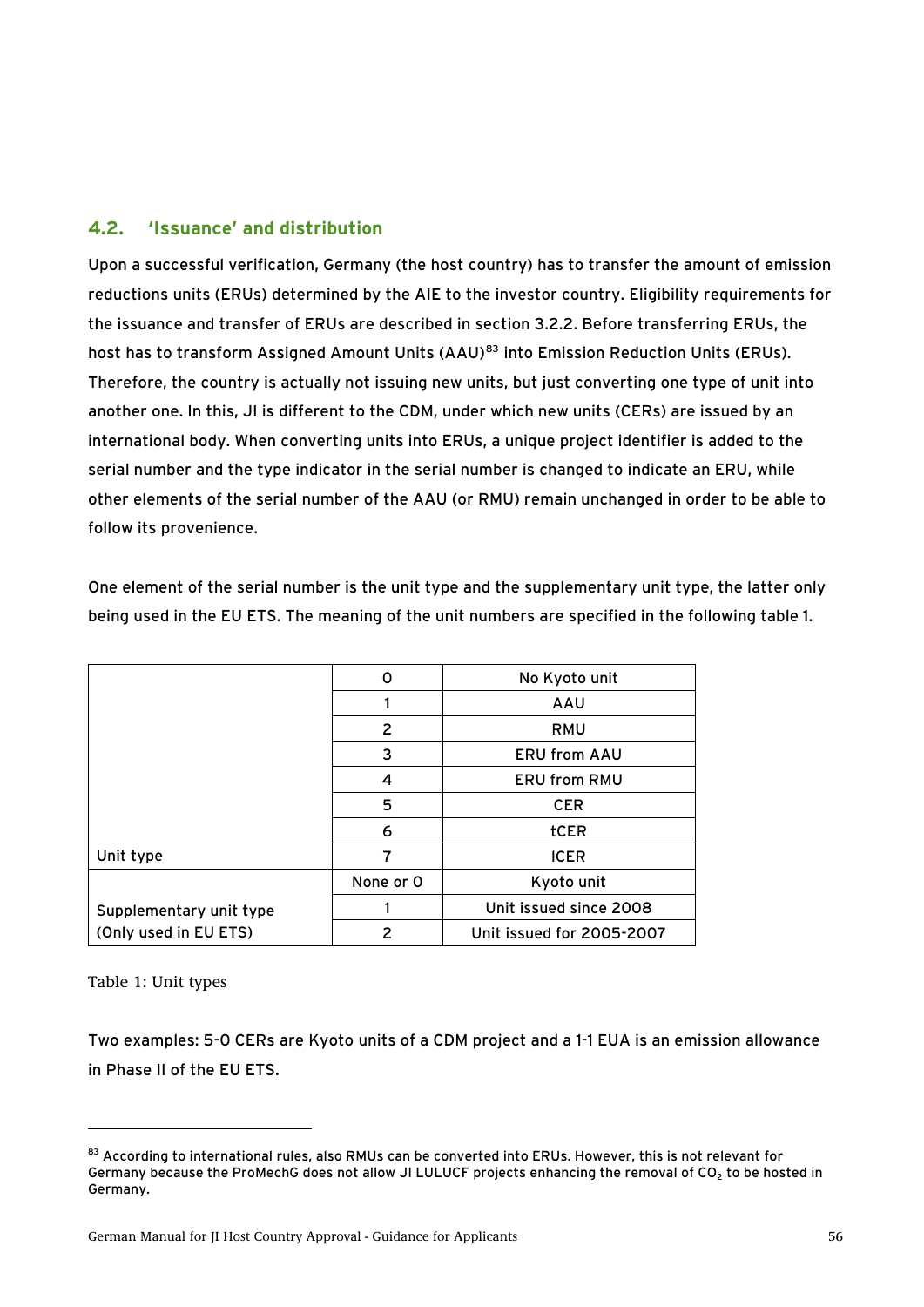<span id="page-56-0"></span>For the other elements of the serial number, see the User Manual of the German registry which can be downloaded from the [registry website](http://www.dehst.de/cln_090/nn_476386/SharedDocs/Downloads/DE/Register/REG__Nutzerhandbuch.html)<sup>[84](#page-56-1)</sup>. (in German only)

Upon approval of the verification report (by the DEHSt), the DEHSt informs the German registry which then transfers the respective amount of ERUs to the account of the project participant(s) (see Section 6 para. 3 ProMechG). The ERUs from JI projects taking place in Germany do not necessarily have to be transferred to the national registry of the investor country, but can be transferred to any account(s) specified by the project initiator, as illustrated in [Figure 10.](#page-56-2) The investor country is only involved through the LoA.



<span id="page-56-2"></span>Figure 10: Illustration of the issuance and distribution of ERUs

The transaction of units under the Kyoto Protocol are checked by the International Transaction Log (ITL), an electronic accounting system administered by the UNFCCC. The latter verifies all transactions proposed by national registries to ensure that they are consistent with rules agreed under the Kyoto Protocol. Each registry sends transaction proposals to the ITL, which checks each proposal and returns to the registry its approval or rejection. Once approved, registries complete the transaction. In the event that a transaction is rejected, the ITL sends a code indicating which ITL check has been failed and the registry terminates the transaction.

<span id="page-56-1"></span><sup>84</sup> [http://www.dehst.de/cln\\_090/nn\\_476386/SharedDocs/Downloads/DE/Register/REG\\_\\_Nutzerhandbuch.html](http://www.dehst.de/cln_090/nn_476386/SharedDocs/Downloads/DE/Register/REG__Nutzerhandbuch.html)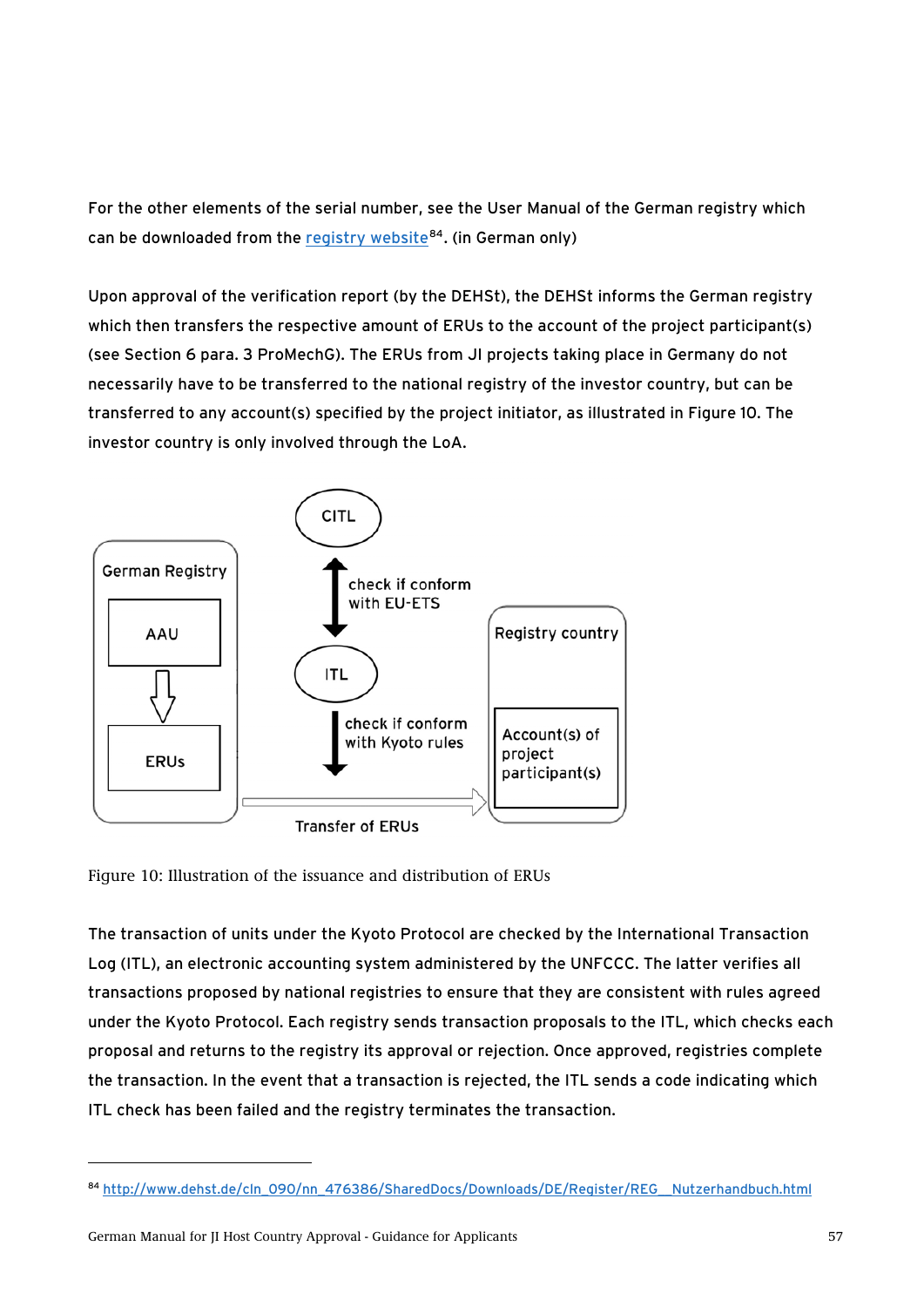Since October 2008, the ITL is connected to the Community Independent Transaction Log (CITL) which is the electronic accounting system of the European Union. The CITL has been operational since 2005 and connects the registries of the EU Member State and maintains an independent record of issuance, transfer and cancellation of units in EU Member State registries. The linking of the two systems will enable companies to transfer certified emission reductions (CERs) issued under the Clean Development Mechanism into their accounts in Member State registries. As CERs can be used for compliance under the EU ETS, the link is crucial to ensure that operators have access to an adequate supply of carbon credits. Since the ITL and CITL are linked, each Member State registry is connected to the ITL only and each transaction involving an EU Member State will be passed on to the CITL which then checks records the transaction and checks if it is conform with the rules under the EU ETS.

Holder of person and operator holding accounts are only allowed to hold and transfer 1-1 EUAs (EU allowances for Phase II), 3-0 ERUs, 4-0 ERUs and 5-0 CERs in the German registry. Furthermore, 1-0 AAUs and 2-0 RMUs and 4-0 ERUs and 6-0 CERs and 7-0 CERs cannot be used for compliance under the EU ETS [85](#page-57-0).

A fee of 200 € is raised once for opening an account for each commitment period. Holding of certificates and transactions are free.

According to the Marrakech Accords, 3-0 ERUs<sup>[86](#page-57-1)</sup> held in a national registry are allowed to be carried over to the subsequent commitment period to a maximum of 2.5 per cent of the assigned amount of that Party. The same applies to CERs. Further information on the registry is available at the [German Registry website](http://www.dehst.de/cln_090/nn_484538/EN/Registry/registry__node.html?__nnn=true)<sup>[87](#page-57-2)</sup>.

j

<span id="page-57-0"></span><sup>85</sup> For further details on the different certificate types and restrictions on holding, trading or carrying them over, see the <u>[overview of the German Registry](http://www.dehst.de/cln_090/nn_476380/DE/Register/Emissionsberechtigungen/Emissionszertifikate/Emissionszertifikate__node.html?__nnn=true)</u>.<br><sup>86</sup> Only ERUs converted from AAUs are allowed for carry over. ERUs converted from RMUs are excluded.

<span id="page-57-1"></span>

<span id="page-57-2"></span><sup>87</sup> http://www.dehst.de/cln\_090/nn\_484538/EN/Registry/registry\_node.html?\_\_nnn=true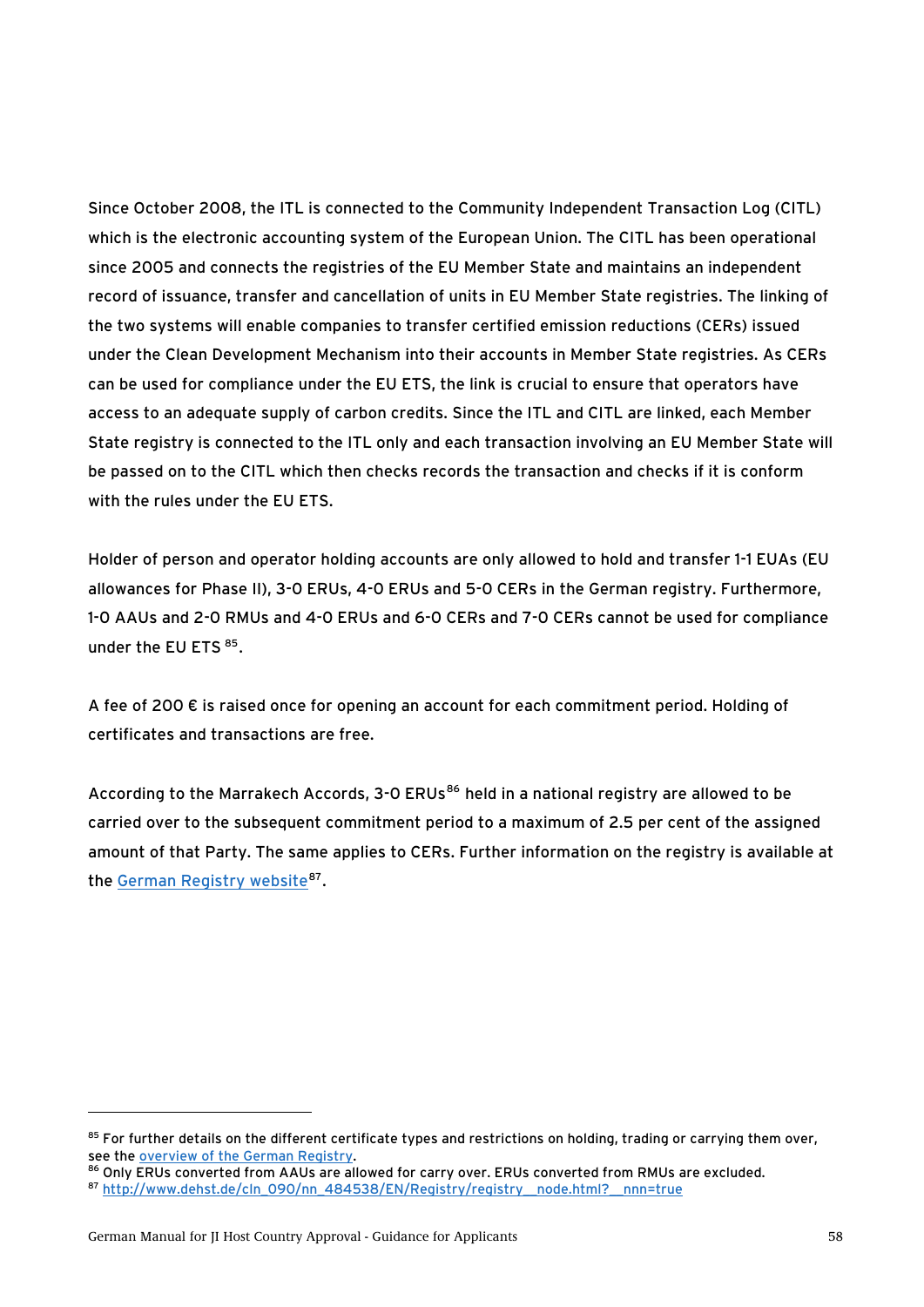## <span id="page-58-0"></span>**5. GLOSSARY**

#### Afforestation/Reforestation projects (A/R)

Projects which lead to direct human-induced conversion of land that has not been forested to forested land through planting, seeding and/or human-induced promotion of natural seed sources.

#### Accredited Independent Entity (AIE)

An entity accredited by the JISC in accordance with standards and procedures contained in appendix A of the JI guidelines. Under the verification procedure under the JISC (JI Track 2), an AIE is responsible for the determination of whether a project and the ensuing reductions of anthropogenic emissions by sources or enhancements of anthropogenic removals by sinks meet the relevant requirements of Article 6 of the Kyoto Protocol and the JI guidelines.

#### Applicant Entity (AE)

Entity applying for accreditation as a Designated Operational Entity with the EB. In accordance with the procedure for accreditation, an AE has to carry out activities witnessed by the CDM-AT. Validation and/or verification and certification activities, witnessed during the accreditation procedure, are considered valid if the applicant entity is successfully accredited by the EB.

#### Assigned amount unit (AAU)

A Kyoto Protocol unit equal to one metric tonne of  $CO<sub>2</sub>$  equivalent. Each Annex I Party issues AAUs up to the level of its assigned amount, established pursuant to Article 3, paragraphs 7 and 8, of the Kyoto Protocol. The number of AAU given to each Annex I country equals its total emission budget in the 5 years of the Kyoto period 2008-2012. Assigned amount units may be exchanged through international emissions trading by Parties but are not subject to activities of private entities.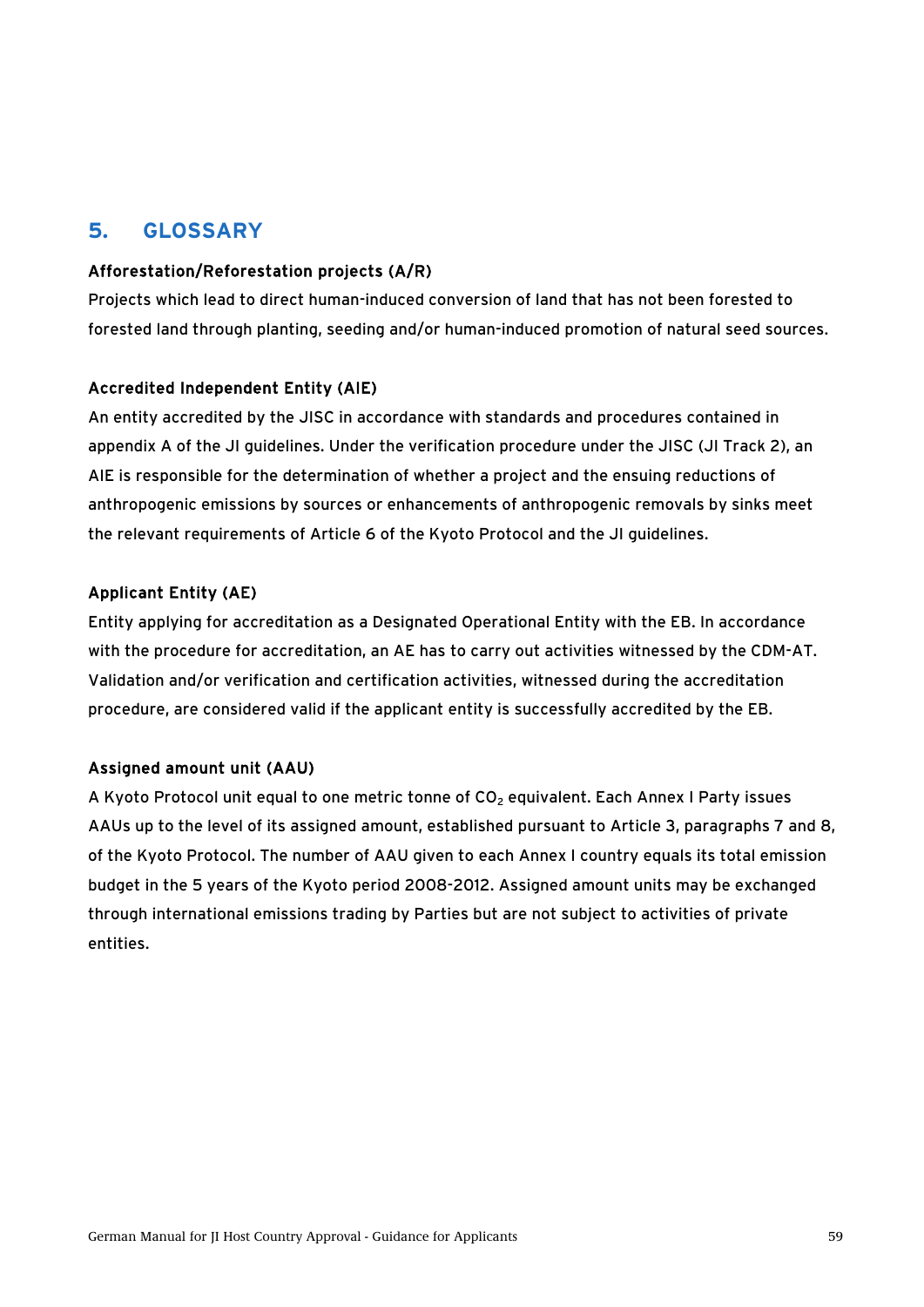#### Annex I Parties

The industrialized countries listed in this Annex to the Convention which committed to reduce or stabilize their greenhouse-gas emissions to 1990 levels by the year 2000. They include the 24 original OECD members, the European Union, and 14 countries with economies in transition (Croatia, Liechtenstein, Monaco, and Slovenia joined Annex 1 at COP-3, and the Czech Republic and Slovakia replaced Czechoslovakia.). All Annex I Parties except Turkey have taken over emission targets under the Kyoto Protocol. As these targets are listed in Annex B of the Kyoto Protocol, countries with Kyoto targets are sometimes also called Annex B countries. Frequently, the terms Annex I and Annex B are used interchangeably.

## **BAT**

Best Available Technology (or just BAT) is a term applied with regulations on limiting pollutant discharges with regard to the abatement strategy. It constitutes a moving target on practices, since advancing techniques may change the level of what is currently regarded as "reasonably achievable", "best practicable" and "best available".

#### BREF

BREFs are the 'Best Available Technique Reference Documents' published by the European Commission which specify sector-specific emission levels based on 'best available technology (BAT)' for industrial activities falling under the IPPC-Directive (1996/61/EC). They can be found on website of the [European Integrated Pollution Prevention and Control Bureau](http://eippcb.jrc.es/pages/FActivities.htm). [88](#page-59-0) 

#### **BMU**

 $\ddot{ }$ 

German abbreviation for the Federal Ministry for the Environment, Nature Conservation and Nuclear Safety

#### Carbon market

A popular but misleading term for a trading system through which countries may buy or sell units of greenhouse-gas emissions in an effort to meet their national limits on emissions, either under the Kyoto Protocol or under other agreements, such as that among member states of the European Union. The term comes from the fact that carbon dioxide is the predominant greenhouse gas and other gases are measured in units called "carbon-dioxide equivalents."

<span id="page-59-0"></span><sup>88</sup> <http://eippcb.jrc.es/pages/FActivities.htm>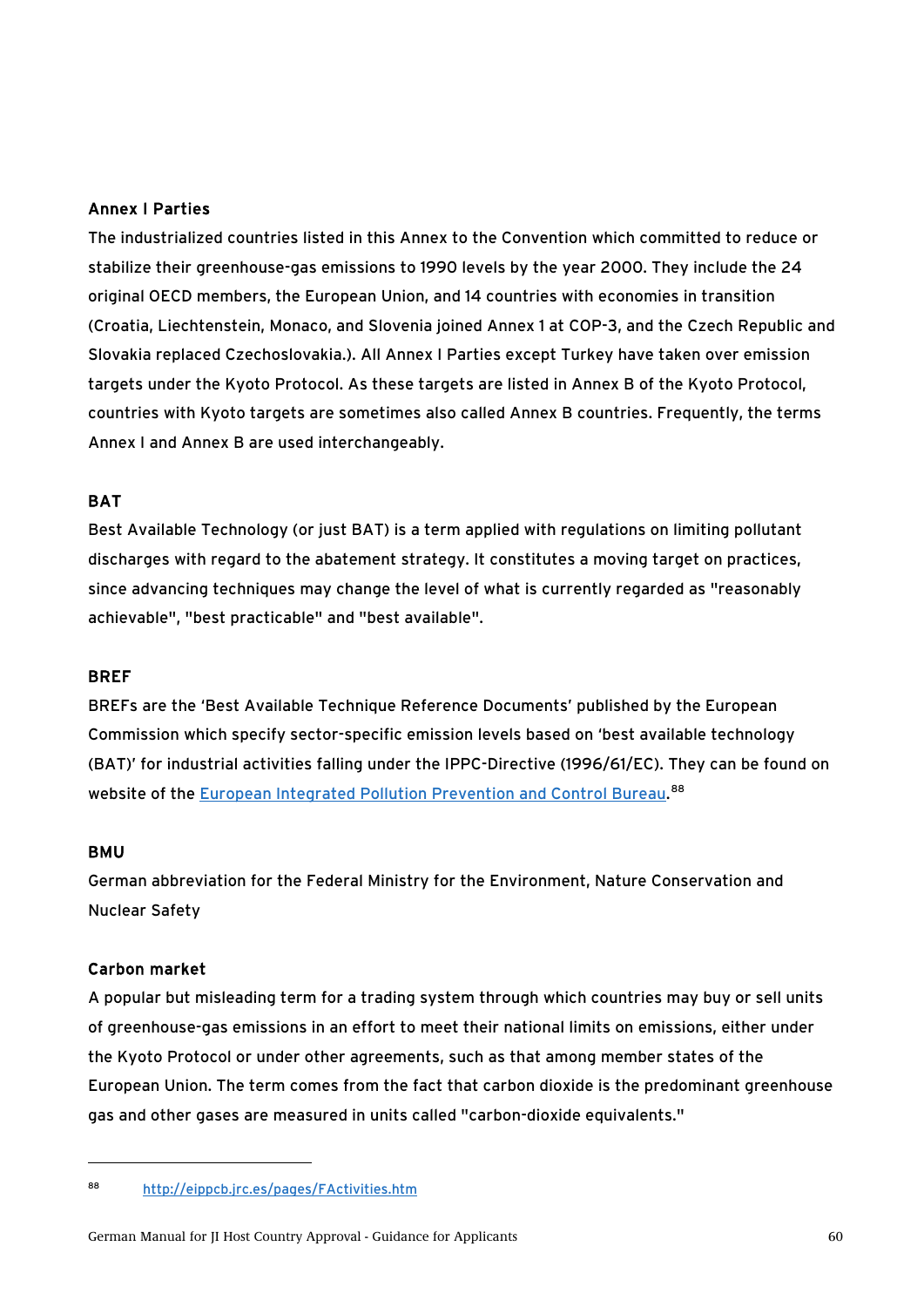#### Certified emission reduction (CER)

A Kyoto Protocol unit equal to one metric tonne of  $CO<sub>2</sub>$  equivalent. CERs are issued for emission reductions from CDM project activities. Two special types of CERs called temporary certified emission reduction (tCERs) and long-term certified emission reductions (lCERs) are issued for emission removals from afforestation and reforestation projects.

#### **CFC**

Chlorofluorocarbon

## $CH<sub>4</sub>$ Methane, GWP 21

#### CITL

Community Independent Transaction Log (CITL) is the accounting system of the European Union which connects the registries of the EU Member State and maintains an independent record of issuance, transfer, cancellation, retirement and banking of units in EU Member State registries. The CITL has been operational since 2005.

#### Clean Development Mechanism (CDM)

A mechanism under the Kyoto Protocol through which public or private entities of developed countries may finance greenhouse-gas emission reduction or removal projects in developing countries (non-Annex I countries). Annex I countries may use emission credits generated by CDM projects towards meeting their Kyoto target.

## CO<sub>2</sub>

Carbon dioxide

#### Compliance

Fulfilment by countries/businesses/individuals of emission and reporting commitments under the UNFCCC and the Kyoto Protocol.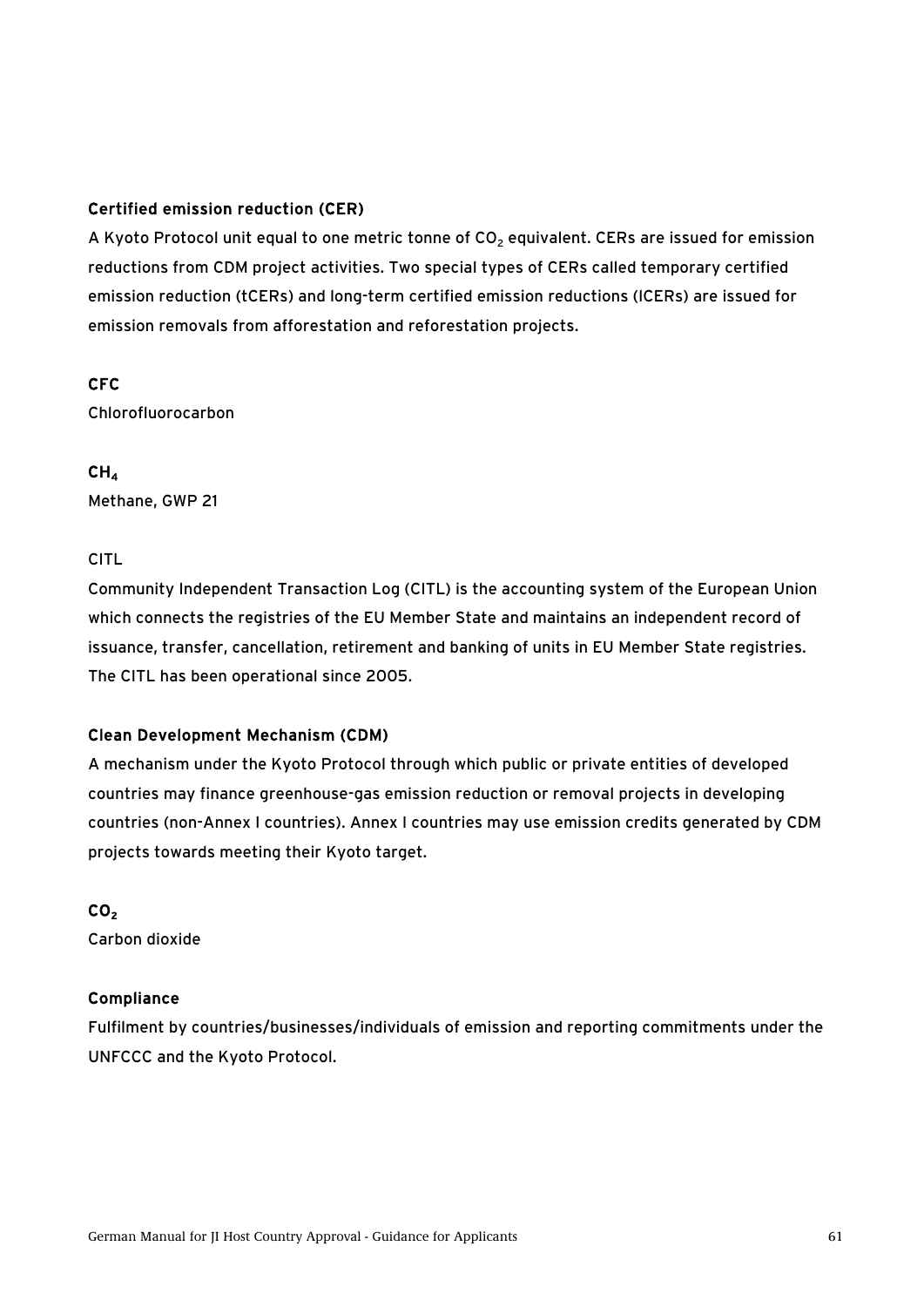#### Conference of the Parties (COP)

The supreme body of the Convention. It currently meets once a year to review the Convention's progress. The word "conference" is not used here in the sense of "meeting" but rather of "association," which explains the seemingly redundant expression "fourth session of the Conference of the Parties." Decisions taken by the COP are numbered as illustrated in the following example: Decision 15/CP.7 (e.g. Decision 15 taken by COP7)

#### Conference of the Parties serving as the Meeting of the Parties (CMP)

The Convention's supreme body is the COP, which serves as the meeting of the Parties to the Kyoto Protocol (MOP). The sessions of the COP and the CMP are held during the same period to reduce costs and improve coordination between the Convention and the Protocol. Decisions taken by the CMP are labelled as illustrated in the following example: Decision 1/CMP.1 (e.g. Decision 1 taken by CMP1)

#### Countries with Economies in Transition (EIT)

Countries in a stage of transition from a centrally planned economic system to a social order based on a market economy. These include the Central and Eastern European Countries (CEEC), the New Independent States (NIS) on the territory of the former Soviet Union, and the Southeast Asian countries of Viet Nam, Laos and Cambodia. Some EITs are Annex I countries (e.g. Russia, Ukraine) and are therefore potential JI host countries, while other EITs belong to the potential CDM host countries.

#### CPA

CDM program activity (which is a project activity under a programme of activities)

#### CPR

Each Party is required to hold a minimum level of ERUs, CERs, AAUs and RMUs in its national registry. This is known as the "commitment period reserve" (CPR). This reserve is calculated either with 90% of the Party's assigned amount or with the Party's most recent emissions inventory multiplied by five, for the five years of the commitment period.

#### Decision

A formal agreement that (unlike a resolution) leads to binding actions. It becomes part of the agreed body of decisions that direct the work of the COP.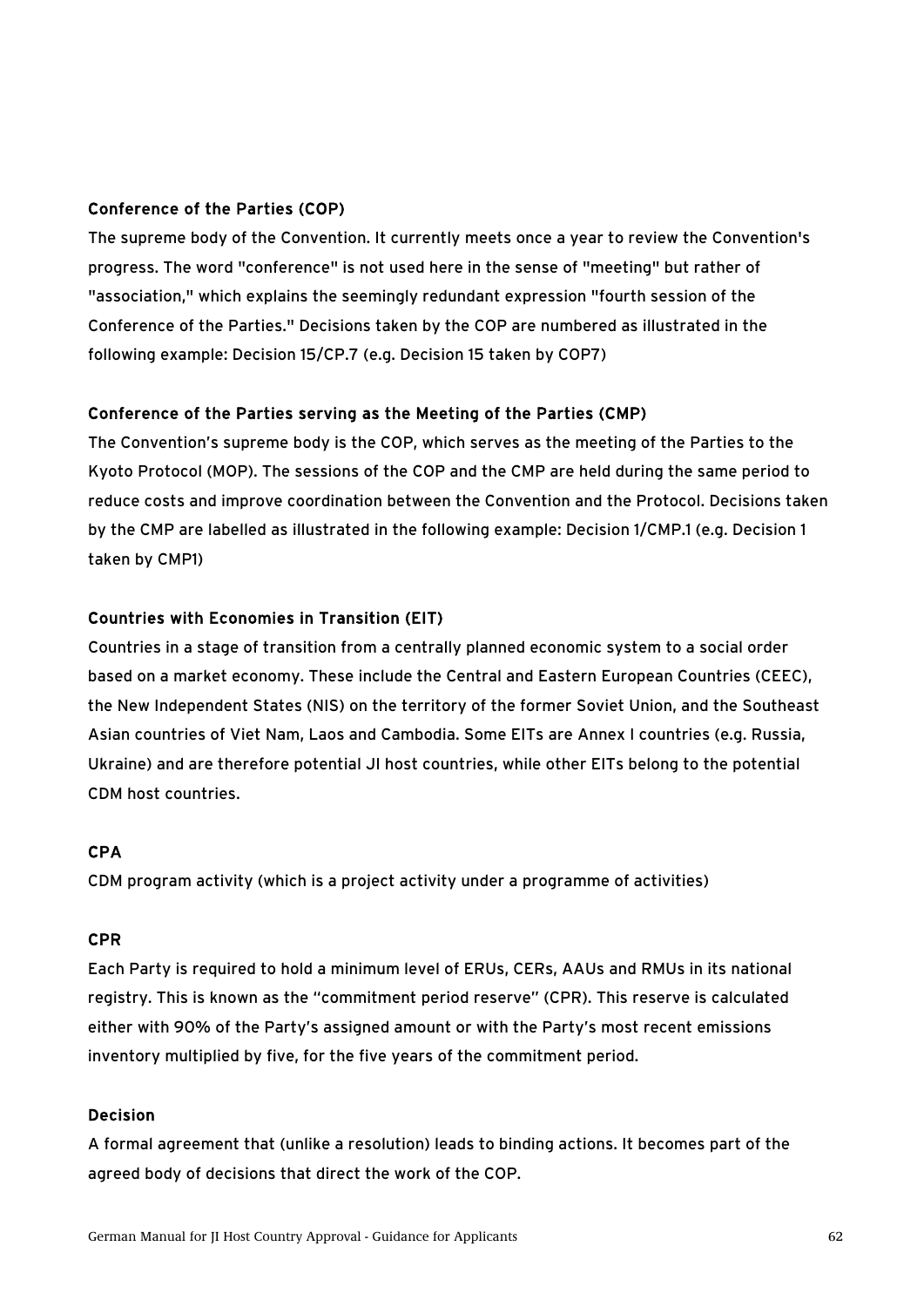#### Deutsche Emissionshandelsstelle (DEHSt)

German Emissions Trading Authority, department of the Federal Environment Agency (UBA) designated to administer the European Union Emissions Trading Scheme (EU ETS). The DEHSt is also the German Designated Focal Point (DFP) as well as the Designated National Authority (DNA) and thus responsible for approval of JI and CDM projects under the Kyoto Protocol.

#### Designated National Authority (DNA)

An office, ministry, or other official entity appointed by a Party to the Kyoto Protocol to review and give national approval to projects proposed under the Clean Development Mechanism.

#### Designated National Focal Point (DFP)

An office, ministry, or other official entity appointed by a Party to the Kyoto Protocol to review and give national approval to projects proposed under Joint Implementation.

#### Designated Operation Entity (DOE)

Independent third party responsible for checking if the project and related documents meet the requirements of CDM/JI projects (validation, or determination of the PDD). Furthermore, DOEs verify the actual emission reductions of projects (verification, or determination of emission reductions) and request the EB to issue CERs accordingly.

#### Determination

Under the verification procedure under the JISC, an AIE is responsible for the determination of whether a project and the ensuing reductions of anthropogenic emissions by sources or enhancements of anthropogenic removals by sinks meet the relevant requirements of Article 6 of the Kyoto Protocol and the JI guidelines. Determinations of reductions in anthropogenic emissions by sources or enhancements of anthropogenic removals by sinks pursuant to paragraph 37 of the JI guidelines are also referred to as verifications (similar to the CDM procedures), whereas determinations pursuant to paragraph 33 of the JI guidelines regarding PDDs are also simply referred to as determinations (in the narrower sense of the term, siilar to the validation in the CDM). In this manual, we use the terms determination of the PDD (validation) and determination of emission reductions (verification).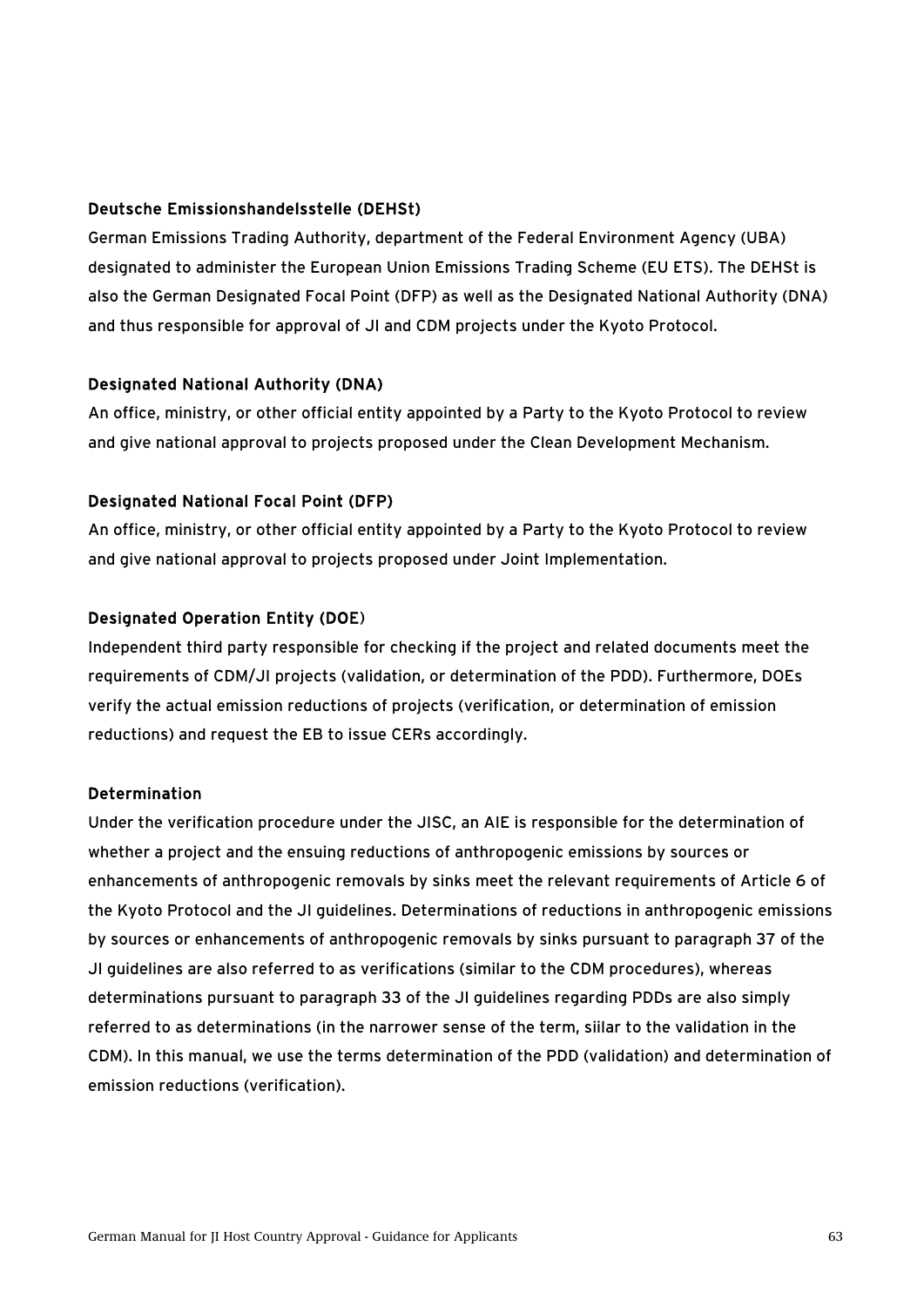#### European Union Emission Trading Scheme (EU ETS)

Cap and trade system which fixes emission limits for installations in the power sector and energyintensive industries. Installations covered by the EU ETS can trade emission certificates (called EUAs) granted to them. This offers the opportunity for those installations which are 'short' of emission certificates to buy additional certificates on the carbon market, while installations with a surplus of certificates will be able to act as sellers.

#### Executive Board of the Clean Development Mechanism (EB)

The CDM Executive Board (EB) supervises the actual operation of the CDM, under the authority and guidance of CMP. The EB consists of ten members and ten alternate members of both industrial and developing countries being elected by the Parties to the Kyoto Protocol.

#### Emission reduction unit (ERU)

A Kyoto Protocol unit equal to one metric tonne of  $CO<sub>2</sub>$  equivalent. ERUs are generated for emission reductions or emission removals resulting from Joint Implementation projects. They are generated by conversion of AAUs in the host country's registry.

#### Flexible mechanisms

Three procedures established under the Kyoto Protocol to increase the flexibility and reduce the costs of reducing greenhouse-gas emissions: the Clean Development Mechanism defined in Article 12, Joint Implementation defined in Article 6 and international emission trading according to Article 17.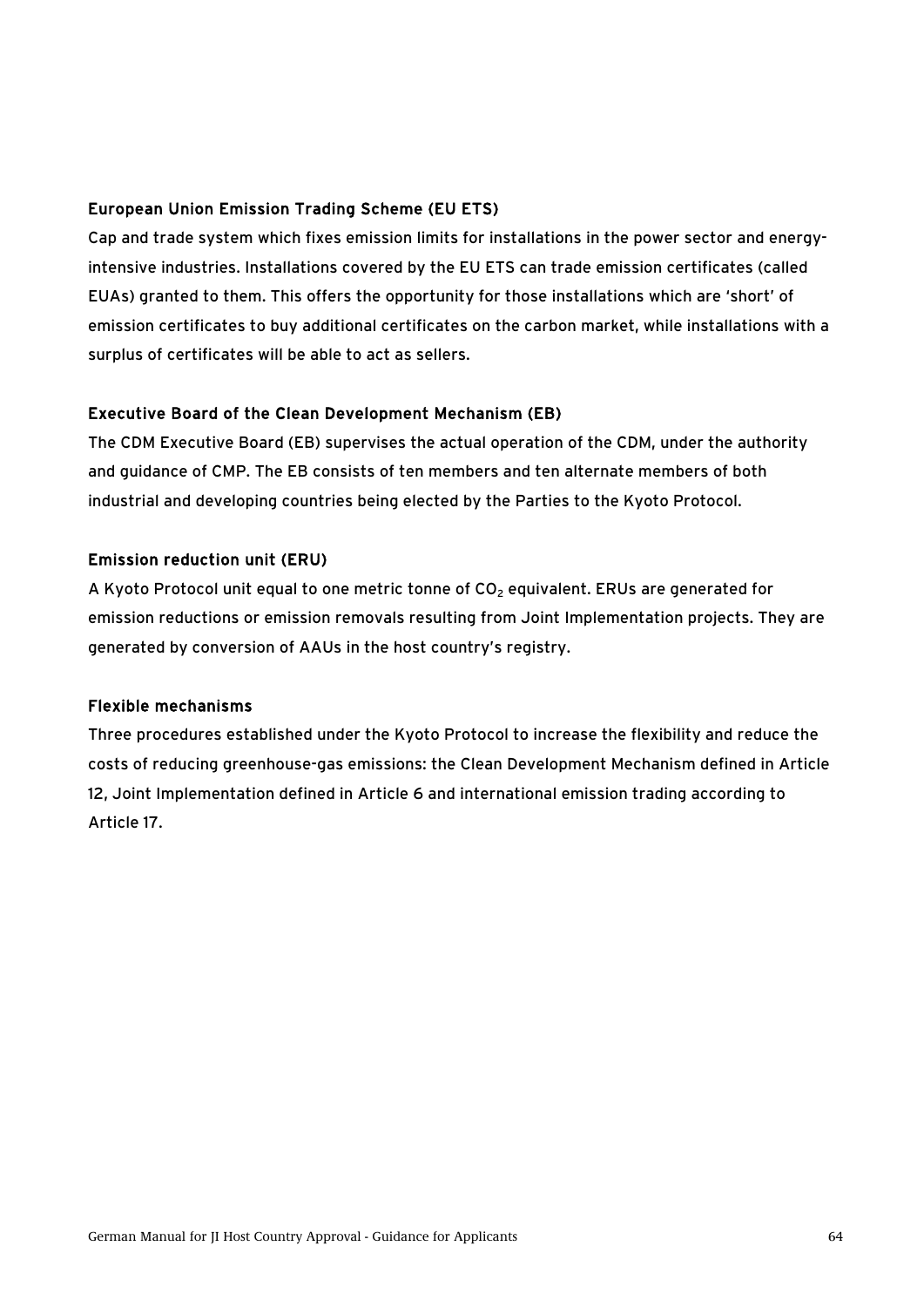#### Global warming potential

Global warming potentials (GWP) are used to compare the abilities of different greenhouse gases to trap heat in the atmosphere. GWPs are based on the radiative efficiency (heat-absorbing ability) of each gas relative to that of carbon dioxide ( $CO<sub>2</sub>$ ), as well as the decay rate of each gas (the amount removed from the atmosphere over a given number of years) relative to that of  $CO<sub>2</sub>$ . The GWP provides a construct for converting emissions of various gases into a common measure, which allows climate analysts to aggregate the radiative impacts of various greenhouse gases into a uniform measure denominated in carbon dioxide equivalents. The [GWP](http://unfccc.int/ghg_data/items/3825.php) currently used under the Kyoto Protocol (see Table below) are those specified in the Second Assessment Report of the IPCC (1995).

| <b>GHG</b>       | <b>GWP</b> |
|------------------|------------|
| CO <sub>2</sub>  |            |
| CH <sub>4</sub>  | 21         |
| N <sub>2</sub> O | 310        |
| <b>HFC</b>       | 140-11700  |
| SF <sub>6</sub>  | 23900      |
| <b>CFC</b>       | 6500-9200  |

#### Greenhouse gases (GHGs)

The group of six atmospheric gases responsible for causing global warming and climate change. The major GHGs are carbon dioxide (CO<sub>2</sub>), methane (CH<sub>4</sub>) and nitrous oxide (N<sub>2</sub>O). Further GHGs covered by the Kyoto Protocol are hydrofluorocarbons (HFCs), perfluorocarbons (PFCs) and sulphur hexafluoride ( $SF<sub>6</sub>$ ).

#### HFC

Hydrofluorocarbons

#### ITL

The International Transaction Log (ITL) is the electronic accounting system of Kyoto units which verifies all transactions proposed by national registries to ensure that they are consistent with the rules agreed under the Kyoto Protocol.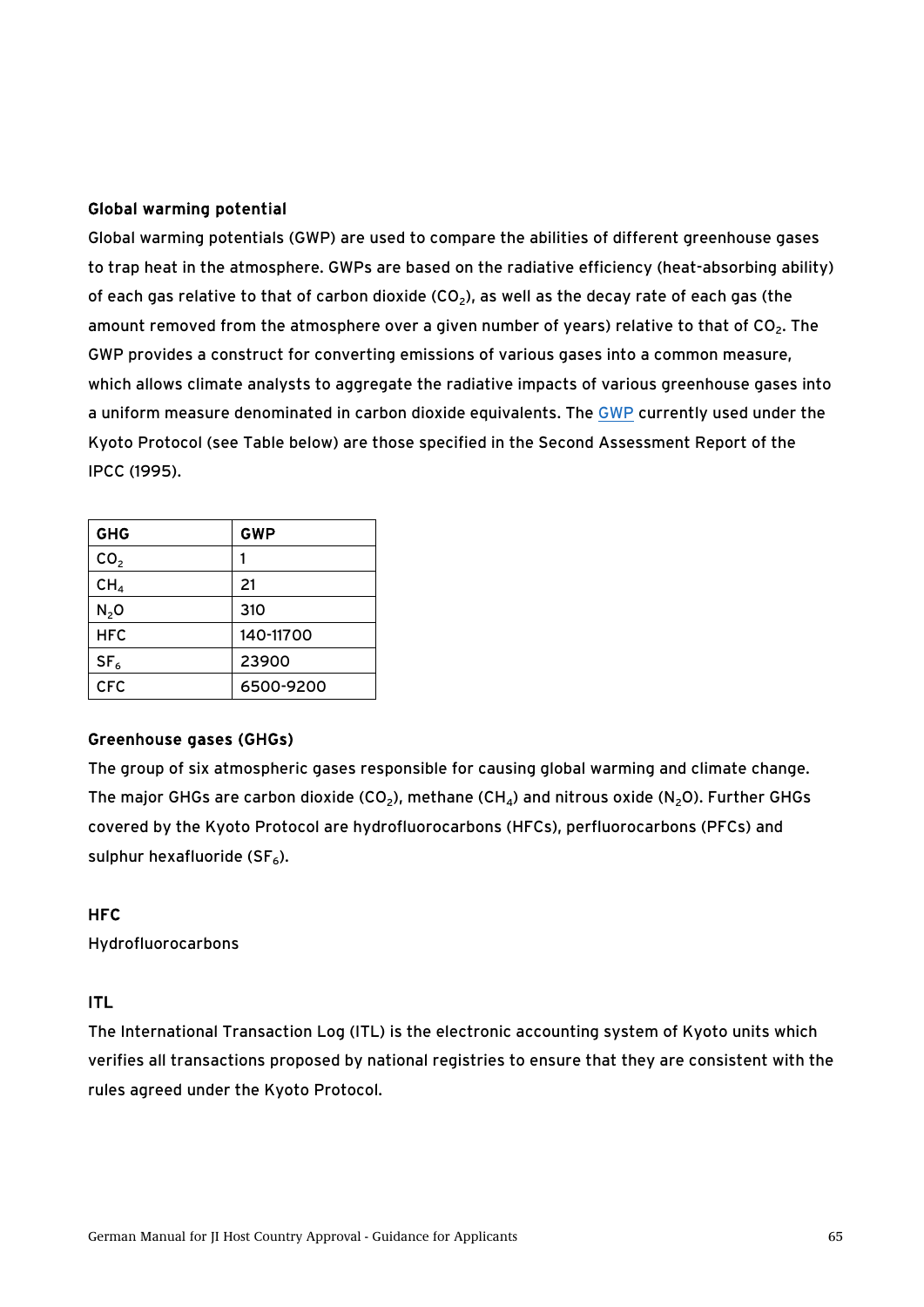#### Joint Implementation (JI)

A mechanism under the Kyoto Protocol through which an Annex I country can receive emission reduction units when it helps to finance projects that reduce net greenhouse-gas emissions in another Annex I country. An Annex I Party must meet specific eligibility requirements to participate in Joint Implementation.

#### Joint Implementation Supervisory Committee (JISC)

The JISC supervises the actual operation of JI Track 2, under the authority and guidance of CMP. It consists of ten members and ten alternate members of the Parties to the Kyoto Protocol, being from industrialised and developing countries.

#### Kyoto Protocol

An international agreement under the UNFCCC. The Kyoto Protocol, among other things, sets binding targets for the stabilization or reduction of greenhouse-gas emissions by industrialized countries.

#### Land use, land-use change, and forestry (LULUCF)

A greenhouse gas inventory sector that covers emissions and removals of greenhouse gases resulting from direct human-induced land use, land-use change and forestry activities.

#### Letter of Approval (LoA)

Official document needed in the project cycle by which a participating government authorises a JI or CDM project.

#### Letter of Endorsement (LoE)

Preliminary confirmation by a participating government that it generally supports a CDM or JI project. The LoE is issued to the project proponents if the DNA/DFP - based on the information provided in the PIN – comes to the conclusion that a later official approval (Letter of Approval, LoA) is likely. Sometimes this is also called Letter of no-objection (LoNo)

#### Leakage

The net change of anthropogenic emissions by sources and/or removals by sinks of greenhouse gases which occurs outside the project boundary, and that is measurable and attributable to the JI project.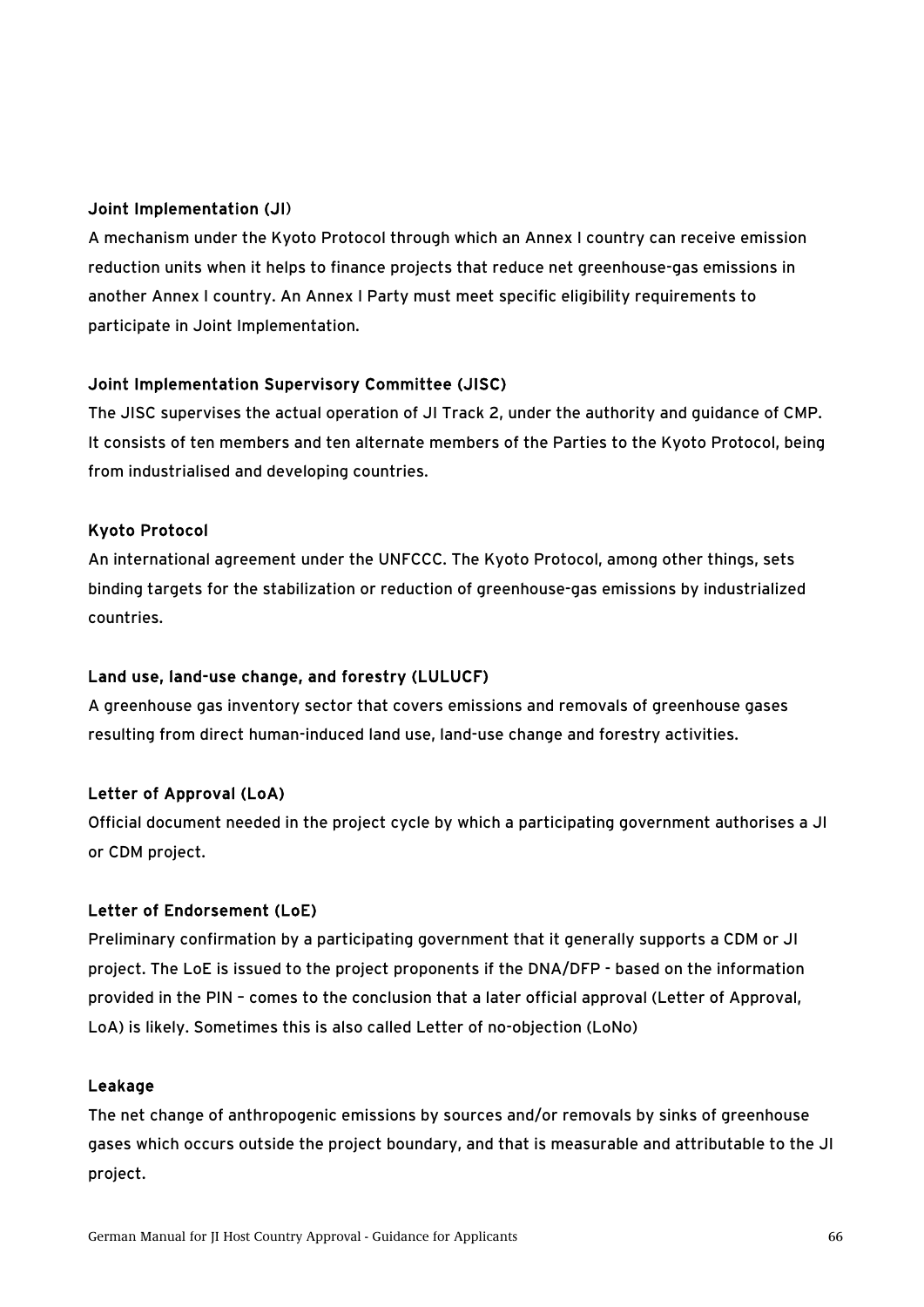#### Memorandum of Understanding (MoU)

Legal document describing a bilateral agreement between Parties. It expresses a convergence of will between the Parties, indicating an intended common line of action, rather than a legal commitment.

#### $N<sub>2</sub>O$

Nitrous oxide

#### Non-Annex I Parties

All countries not listed in the annex I of the UNFCCC, among which are all developing countries and some EITs.

## PFC

Perfluorocarbon

#### Parties involved

A Party involved is a country that provides written approval (LoA) for a project (host country or investor county).

## Programme of Activities (PoA)

A voluntary coordinated action by a private or public entity which coordinates and implements any policy/measure or stated goal (i.e. incentive schemes and voluntary programmes), which leads to GHG emission reductions or increase net greenhouse gas removals by sinks that are additional to any that would occur in the absence of the PoA, via an unlimited number of CDM program activities (CPA) or JI program of activities (JPA). While the concept of the PoA was first introduced under the CDM, PoAs are also possible under JI Track 1 in Germany.

#### Project Idea Note (PIN)

Document providing an overview of the project, including indicative information on anticipated emission reductions, information regarding additionality and a preliminary overview of the financials of the project.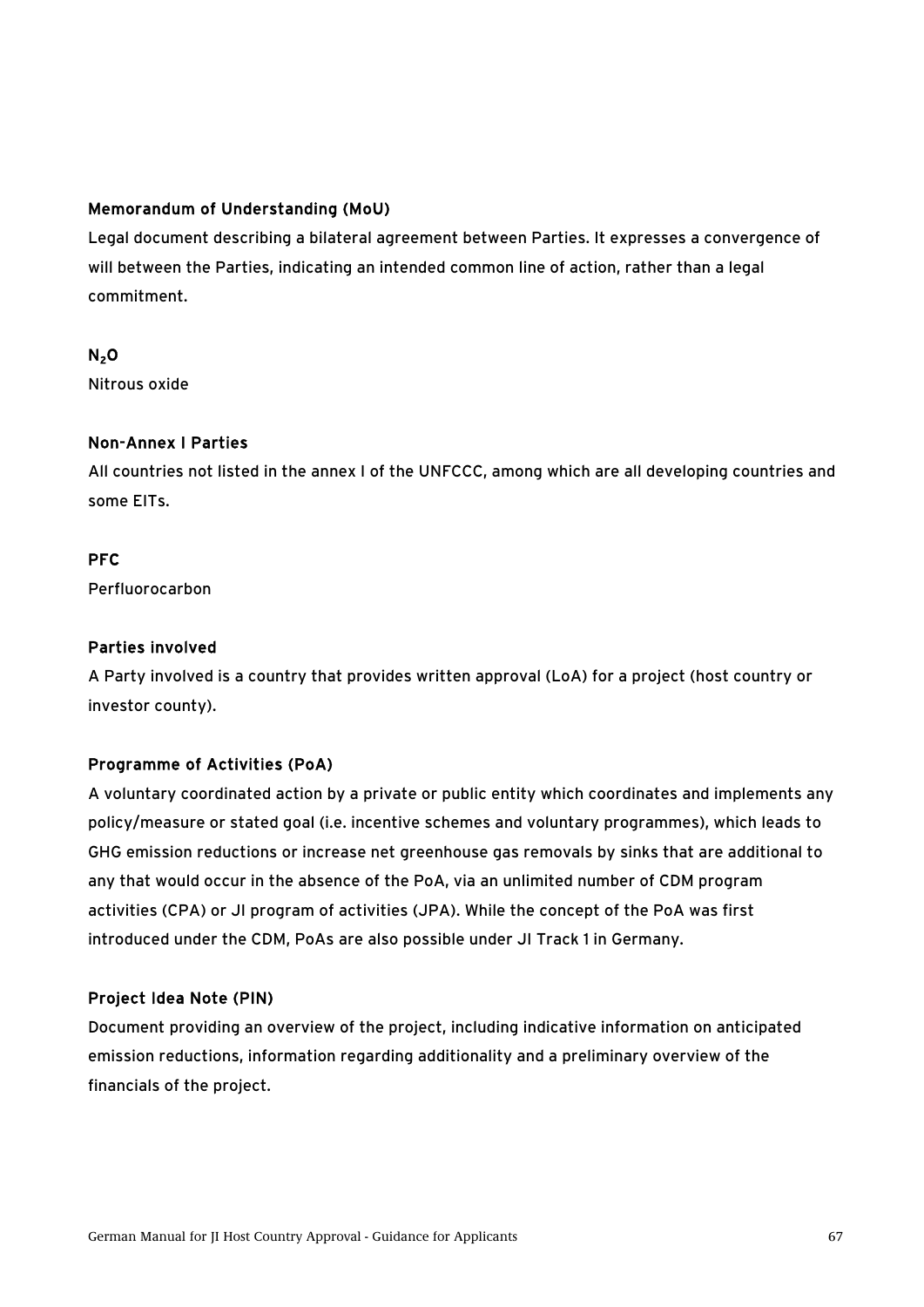#### Project participant

In accordance with the use of the term "project participant" in the JI guidelines (UNFCCC), a project participant is (a) a Party involved or (b) a legal entity authorized by a Party involved to participate in the JI project. A project participant is not necessarily the project initiator (or project proponent). The latter is, according to Section 2 ProMechG, the person/persons with the power of decision with regard to the project.

#### Project boundary

The project boundary shall encompass all anthropogenic emissions by sources and/or removals by sinks of greenhouse gases under the control of the project participants that are significant and reasonably attributable to the JI project.

#### Registries, registry systems

Electronic databases that will track and record all transactions under the Kyoto Protocol's greenhouse gas emissions trading system (the "carbon market") and under mechanisms such as the Clean Development Mechanism and Joint Implementation. Transactions between registries will be checked by the International Transaction Log (ITL) and the Community Independent Transaction Log (CITL).

#### Removal unit (RMU)

A Kyoto Protocol unit equal to one metric tonne of carbon dioxide equivalent. RMU are generated in Annex I Parties by LULUCF activities that absorb carbon dioxide.

#### Set-aside (JI Reserve)

The set-aside is a reserve of emission allowances included in the National Allocation Plan (NAP) of EU member states for the period 2008-2012, to prevent indirect double counting. It lists all approved, planned and potentially expected JI (or CDM) projects with indirect effects on emissions in the ETS, hosted by an EU member state and their anticipated emission reductions within the ETS. ERU/CER from these project activities can only be issued, if an equal amount of EU allowances (EUAs) is cancelled from the set-aside.

#### $SF<sub>6</sub>$

Sulphur hexafluoride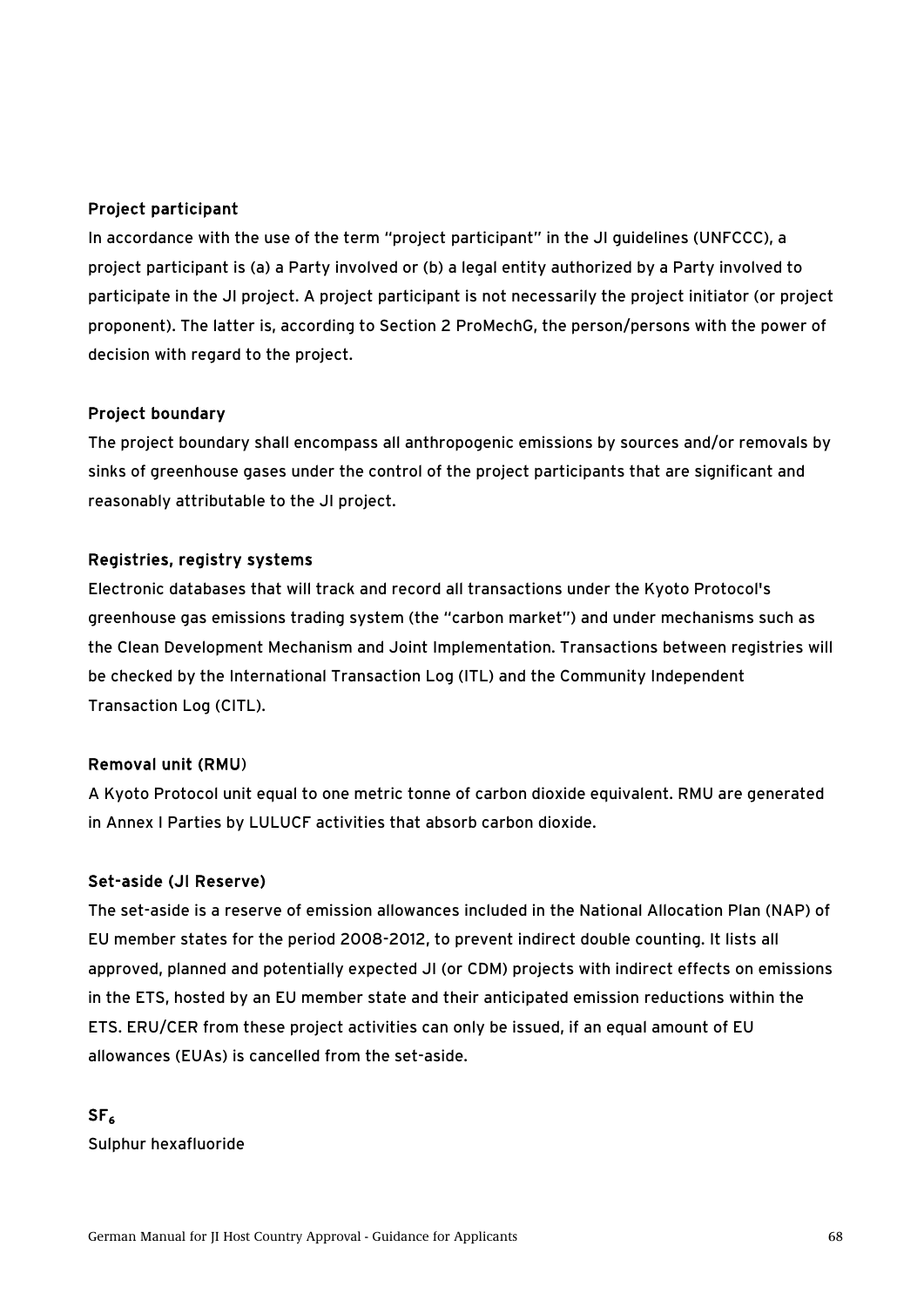#### Sustainable development

Development that meets the needs of the present without compromising the ability of future generations to meet their own needs.

#### UBA

German abbreviation for the Federal Environmental Agency (Umweltbundesamt)

## **UNFCCC**

United Nations Framework Convention on Climate Change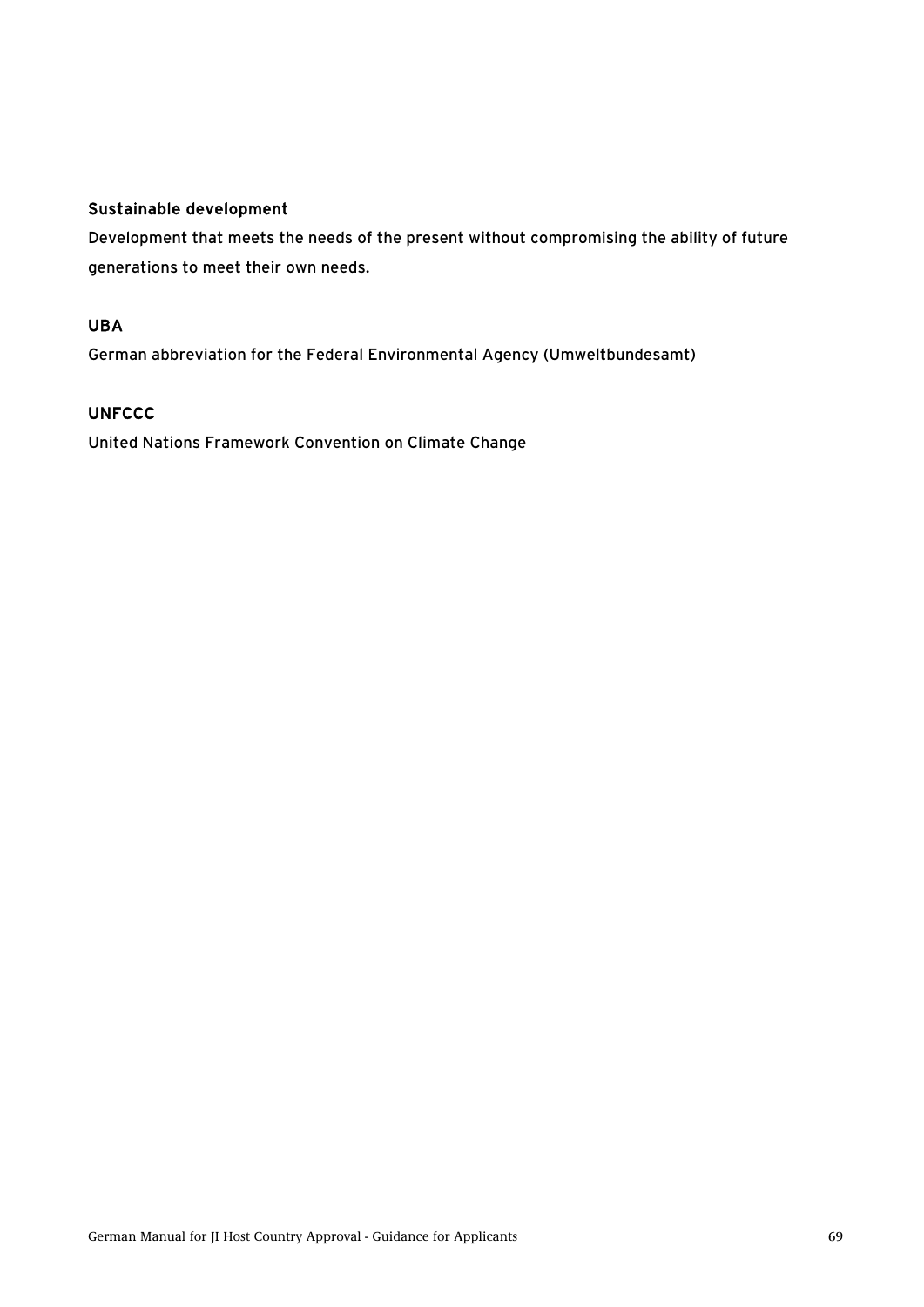## <span id="page-69-0"></span>**6. ABBREVIATIONS**

| A/R             | $\blacksquare$               | Afforestation/Reforestation projects                                                          |
|-----------------|------------------------------|-----------------------------------------------------------------------------------------------|
| <b>AIE</b>      | $\blacksquare$               | <b>Accredited Independent Entity</b>                                                          |
| AE              |                              | <b>Applicant Entity</b>                                                                       |
| AAU             | $\overline{\phantom{a}}$     | Assigned amount unit                                                                          |
| <b>BAT</b>      | $\blacksquare$               | <b>Best Available Techniques</b>                                                              |
| <b>BlmSchG</b>  | $\blacksquare$               | <b>Federal Immission Control Act</b>                                                          |
| <b>BlmSchV</b>  |                              | Ordinance for the Implementation of the Federal Immission Control Act                         |
| <b>BREF</b>     | $\overline{\phantom{a}}$     | Best Available Technique Reference Documents                                                  |
| <b>BMU</b>      | $\overline{a}$               | German Federal Ministry for the Environment, Nature Conservation and<br><b>Nuclear Safety</b> |
| <b>CDM</b>      | $\blacksquare$               | Clean Development Mechanism                                                                   |
| <b>CER</b>      |                              | Certified emission reduction                                                                  |
| CH <sub>4</sub> | $\blacksquare$               | Methane                                                                                       |
| CO <sub>2</sub> | $\blacksquare$               | Carbon dioxide                                                                                |
| COP             | $\blacksquare$               | <b>Conference of the Parties</b>                                                              |
| <b>CMP</b>      | $\blacksquare$               | Conference of the Parties serving as the Meeting of the Parties                               |
| <b>CPA</b>      | $\blacksquare$               | <b>CDM Program Activity</b>                                                                   |
| <b>DEHSt</b>    | $\blacksquare$               | German Emissions Trading Authority (DFP/DNA in Germany)                                       |
| <b>DNA</b>      | $\blacksquare$               | <b>Designated National Authority</b>                                                          |
| <b>DFP</b>      | $\overline{\phantom{a}}$     | <b>Designated National Focal Point</b>                                                        |
| <b>DOE</b>      | $\blacksquare$               | <b>Designated Operation Entity</b>                                                            |
| <b>EU ETS</b>   | $\blacksquare$               | <b>European Union Emission Trading Scheme</b>                                                 |
| <b>EEG</b>      | $\blacksquare$               | Renewable Energy Act (Erneuerbare-Energien-Gesetz)                                            |
| <b>EB</b>       | $\blacksquare$               | <b>Executive Board of the Clean Development Mechanism</b>                                     |
| <b>ERU</b>      | $\blacksquare$               | <b>Emission reduction unit</b>                                                                |
| <b>EUA</b>      | $\overline{\phantom{a}}$     | Emission allowance in the EU ETS                                                              |
| GHG             | $\blacksquare$               | <b>Greenhouse Gas</b>                                                                         |
| JI              |                              | Joint implementation                                                                          |
| JI-AP           | $\overline{\phantom{a}}$     | Joint Implementation Accreditation Panel (part of JISC)                                       |
| <b>JISC</b>     | $\qquad \qquad \blacksquare$ | Joint Implementation Supervisory Committee                                                    |
| <b>JISC-RTs</b> | $\blacksquare$               | <b>JISC-Review Teams</b>                                                                      |
| <b>JPA</b>      | $\blacksquare$               | JI Program Activity                                                                           |
| <b>KWKG</b>     | $\qquad \qquad \blacksquare$ | Combined Heat and Power Law (Kraft-Wärme-Kopplungsgesetz)                                     |
| <b>ICER</b>     | $\blacksquare$               | Long-term CER                                                                                 |
| <b>LULUCF</b>   | $\blacksquare$               | Land use, land-use change, and forestry                                                       |
| LoA             |                              | Letter of Approval                                                                            |